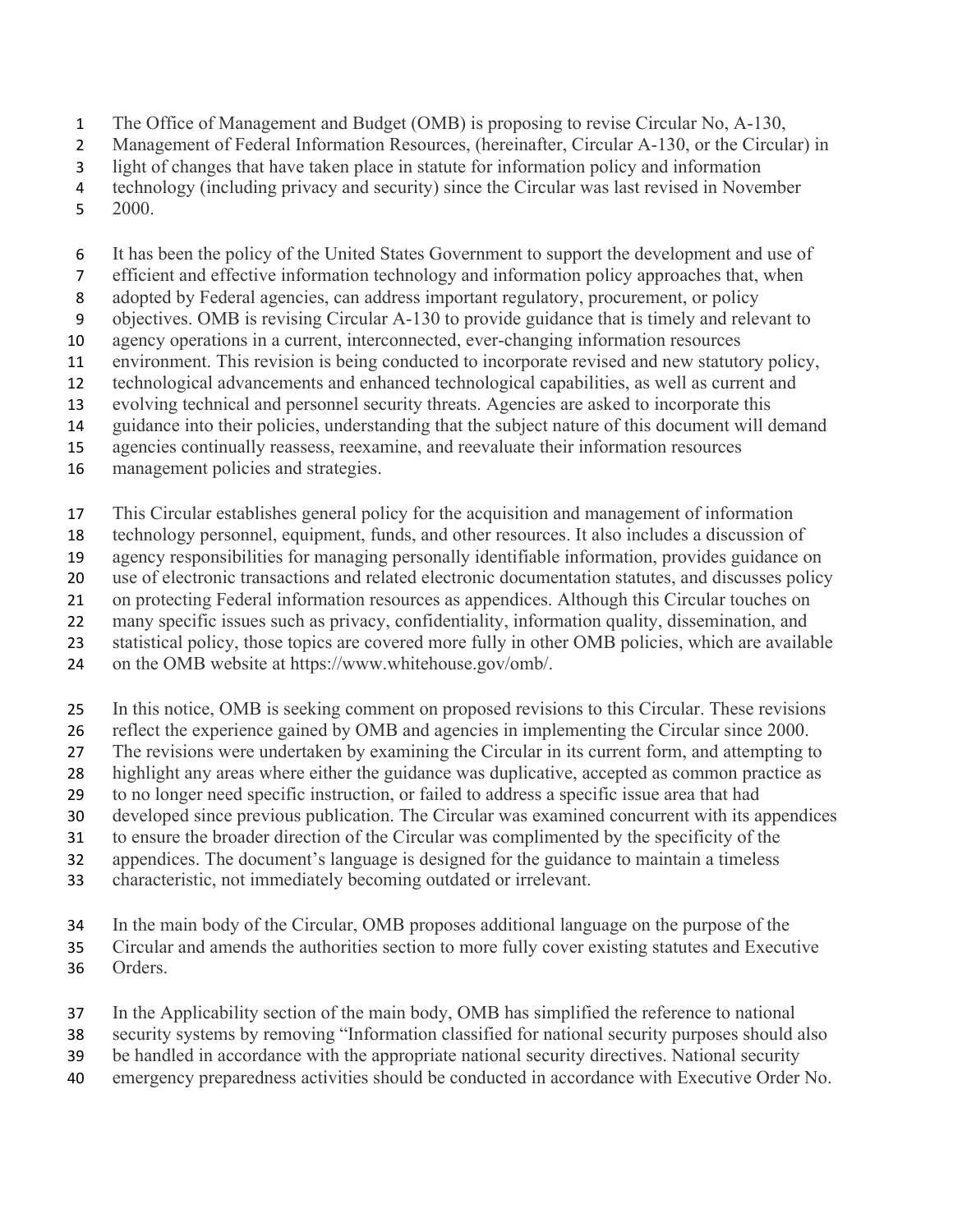- 12472" and replacing it with "For national security systems, agencies should follow applicable laws, Executive Orders, and directives."
- OMB has revised the background section of the main body to better articulate agency responsibilities in this area.
- In the Definitions Section, OMB has proposed several changes.
- OMB is proposing to delete the following definitions "audiovisual production", "full costs",
- "Information Technology Resources Board", "information processing services organization",
- "major information system" and "service recipient", as they are no longer needed for the
- purposes of this Circular.
- The term "government information" has been removed because it is not used in this Circular.
- The term "Federal information" has been added to the Definitions section because it is a
- commonly used term in statute and is used throughout this Circular.
- Several new definitions are proposed for inclusion in the Circular including "confidentiality",
- "digital services", "enterprise architecture", "Federal information system", "information
- security", "information technology resources", "interagency agreement", "major information
- technology investment", "open data", "personally identifiable information" and "senior agency
- official for privacy".
- The Circular also proposes to modify the definitions for "agency", "capital planning and
- investment control process", "information resources", "information resources management",
- "information system", "information system life cycle", "information technology", "the CIO
- Council", and "dissemination", to be consistent with current guidance and statute.
- Section 6, Basic Considerations and Assumptions and Section 7, Policy have been revised to incorporate both policy and statute changes since the Circular was last revised.
- Section 8 of the Circular designates responsibilities first, government-wide and then specifically agency-by-agency. The section incorporates additional statutory requirements enacted since the last revision of the Circular in 2000.
- Appendix I, previously titled Federal Agency Responsibilities for Maintaining Records About
- Individuals, is being revised to provide guidance to Federal agencies on their responsibilities for
- managing information resources that involve personally identifiable information (PII). The
- previous version of Appendix I described agency responsibilities for implementing the reporting
- and publication requirements of the Privacy Act of 1974, as amended (5 U.S.C. § 552a). This
- information is being revised and reconstituted as OMB Circular No. A-108, Federal Agency
- Responsibilities for Review, Reporting, and Publication under the Privacy Act. The revised
- Appendix I, titled Responsibilities for Management of Personally Identifiable Information,
- provides guidance on Federal agencies' responsibilities for protecting PII including PII
- collected for statistical purposes under a pledge of confidentiality and describes a set of fair
- information practice principles (FIPPs) that Federal agencies should consult when managing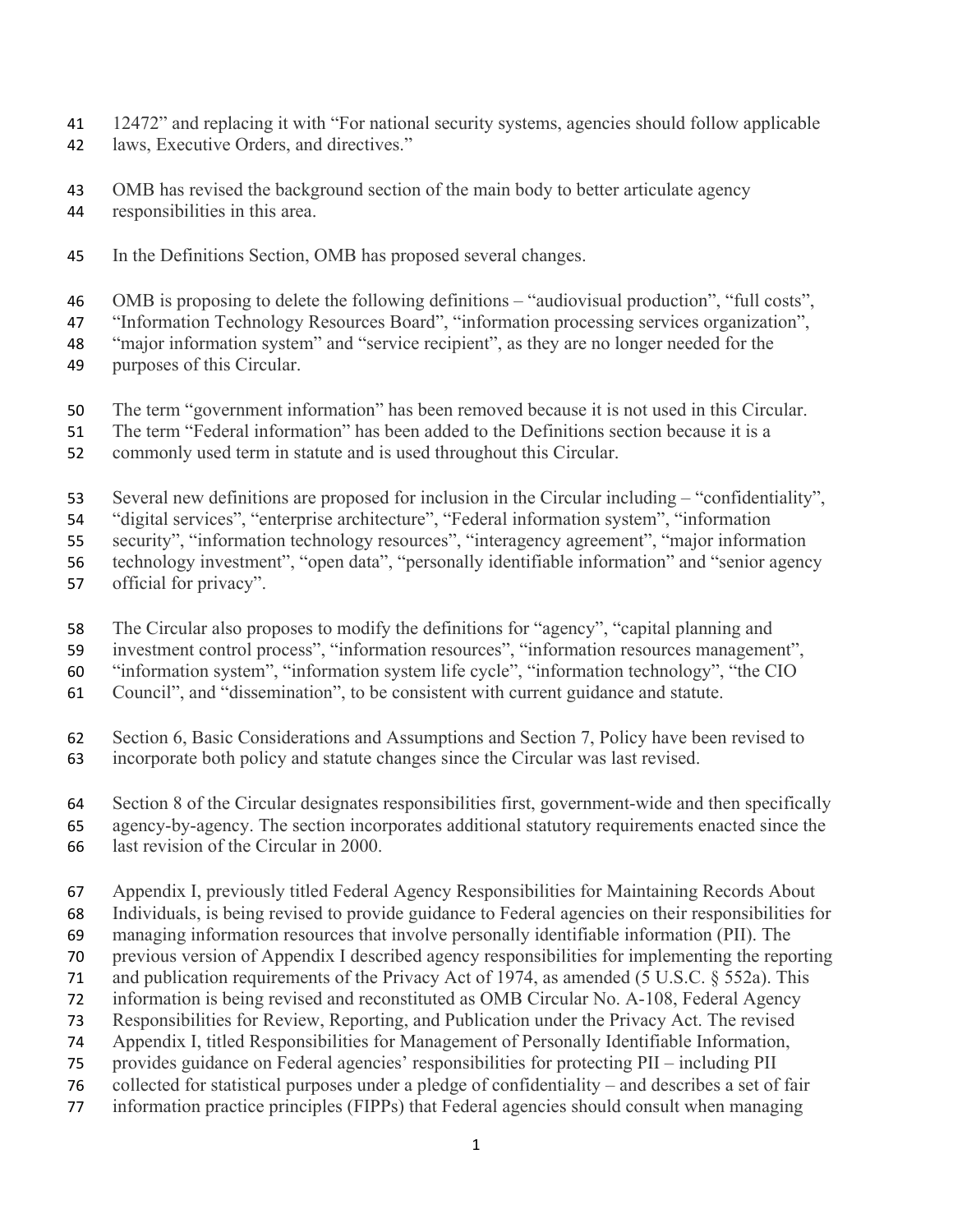information resources that involve PII. Finally, Appendix I requires Federal agencies to

implement the privacy controls in National Institute of Standards and Technology (NIST)

- Special Publication 800-53, Security and Privacy Controls for Federal Information Systems and
- 81 Organizations. Additional guidance on implementing the NIST SP 800-53 privacy controls is
- provided in Circular No. A-130, Appendix III, Responsibilities for Protecting Federal
- Information Resources.

 Appendix II, previously titled Implementation of the Government Paperwork Elimination Act, is being revised to reference requirements of the Electronic Signatures in Global and National 86 Commerce Act (E-Sign Act). The Government Paperwork Elimination Act (GPEA) and E-Sign 87 Act are both important tools to improve customer service and governmental efficiency through the use of information technology. In addition to providing reference to the E-Sign Act and more

 recent guidance, such as the "Federal Chief Information Officers' Council, Use of Electronic Signatures in Federal Organization Transactions" (dated January 2013), this appendix has been

- significantly pared down. For example, OMB M-00-10 attachment entitled "OMB Procedures
- and Guidance on Implementing the Government Paperwork Elimination Act" has been removed
- and included as a reference. The Background section has been revised to make the information
- more current and remove historical information not relevant to the current update. For example,
- summaries of public comments received on OMB's draft GPEA guidance of 2000 have been
- removed, as well as outdated references to GAO and NIST publications.

 Appendix III, previously titled Security of Federal Automated Information Resources, is being revised to establish new requirements for information security and privacy management, to incorporate new mandates in the Federal Information Security Modernization Act of 2014, and to

ensure consistency with OMB policies and NIST Federal Information Processing Standards and

- 800-series publications. In short, the revised Appendix III provides guidance on how agencies
- should take a coordinated approach to information security and privacy when protecting Federal
- information resources. As a result, the title of the Appendix has been changed to Responsibilities for Protecting Federal Information Resources. The proposed revisions provide guidance on
- agency information security and privacy management, including the transition from the current
- static, point-in-time authorization process to a more dynamic continuous monitoring and ongoing
- authorization process for information systems and common controls. Examples of additional
- requirements included in the revised Appendix III focus on incident response, encryption,
- inclusion of security requirements in contracts, oversight of contractors, protecting against
- insider threats, protecting against supply chain risks, prohibiting unsupported software and
- system components, and holding personnel accountable.
- In addition, the revised Appendix III clarifies the role of the senior agency official for privacy
- (SAOP) in the NIST Risk Management Framework. In accordance with existing OMB policies,
- the Appendix explains that the SAOP has overall responsibility and accountability for
- implementing privacy protections and ensuring that all privacy requirements are met.
- Accordingly, the SAOP is responsible for developing and implementing a privacy continuous
- monitoring strategy, reviewing and approving the categorization of information systems,
- designating privacy controls, reviewing and approving the privacy plan, conducting privacy
- control assessments, and reviewing authorization packages for information systems.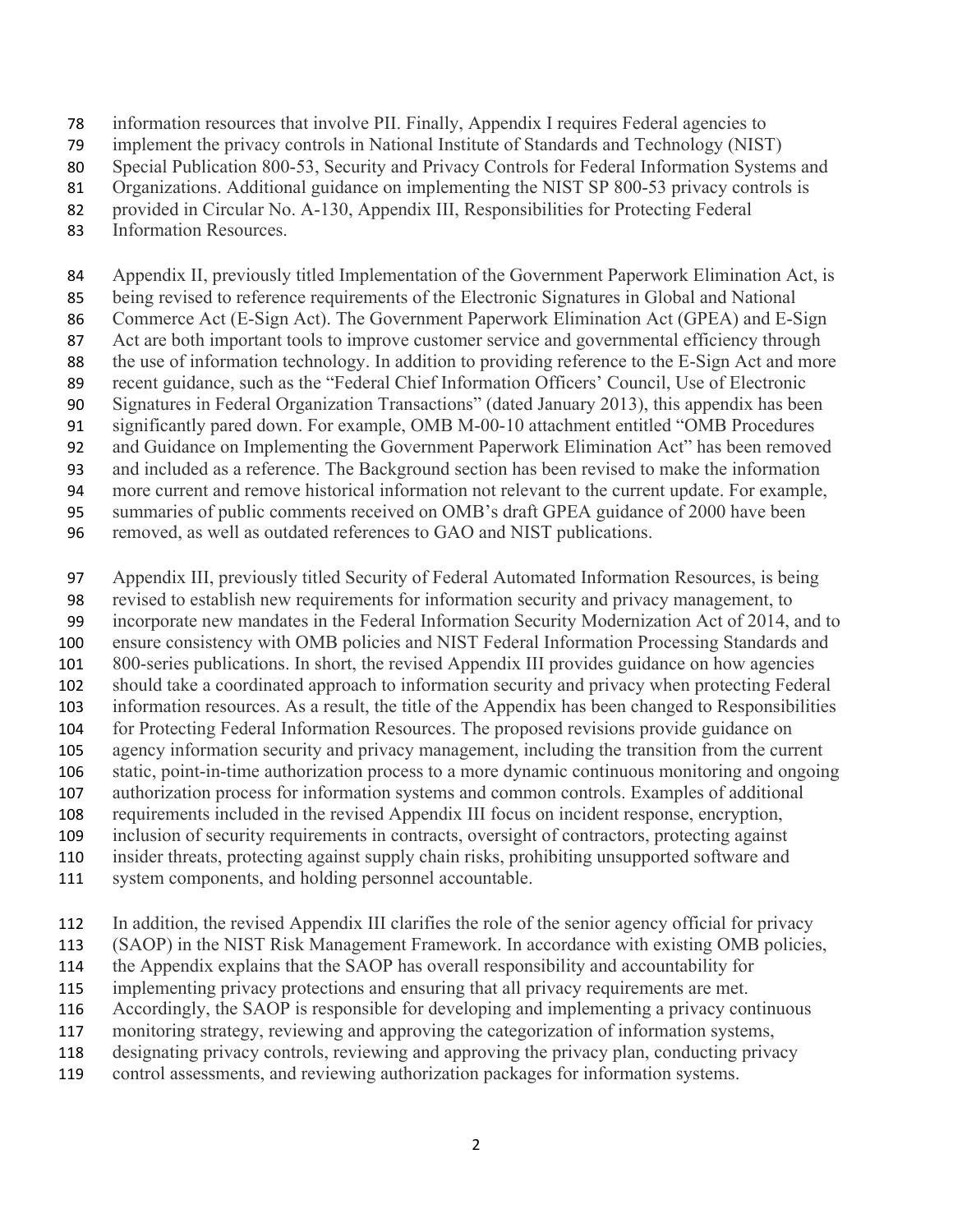#### **CIRCULAR NO. A-130**

**Proposed** 

#### **TO THE HEADS OF EXECUTIVE DEPARTMENTS AND AGENCIES**

- **SUBJECT:** Management of Federal Information Resources
- 1. Purpose
- 2. Authorities
- 3. Applicability
- 4. Background
- 5. Definitions
- 6. Basic Considerations and Assumptions
- 7. Policy
- 8. Assignment of Responsibilities
- 9. Effectiveness
- 10. Oversight
- 11. Inquiries
- Appendix I, Responsibilities for Management of Personally Identifiable Information
- Appendix II, Guidance on Electronic Transactions
- Appendix III, Responsibilities for Protecting Federal Information Resources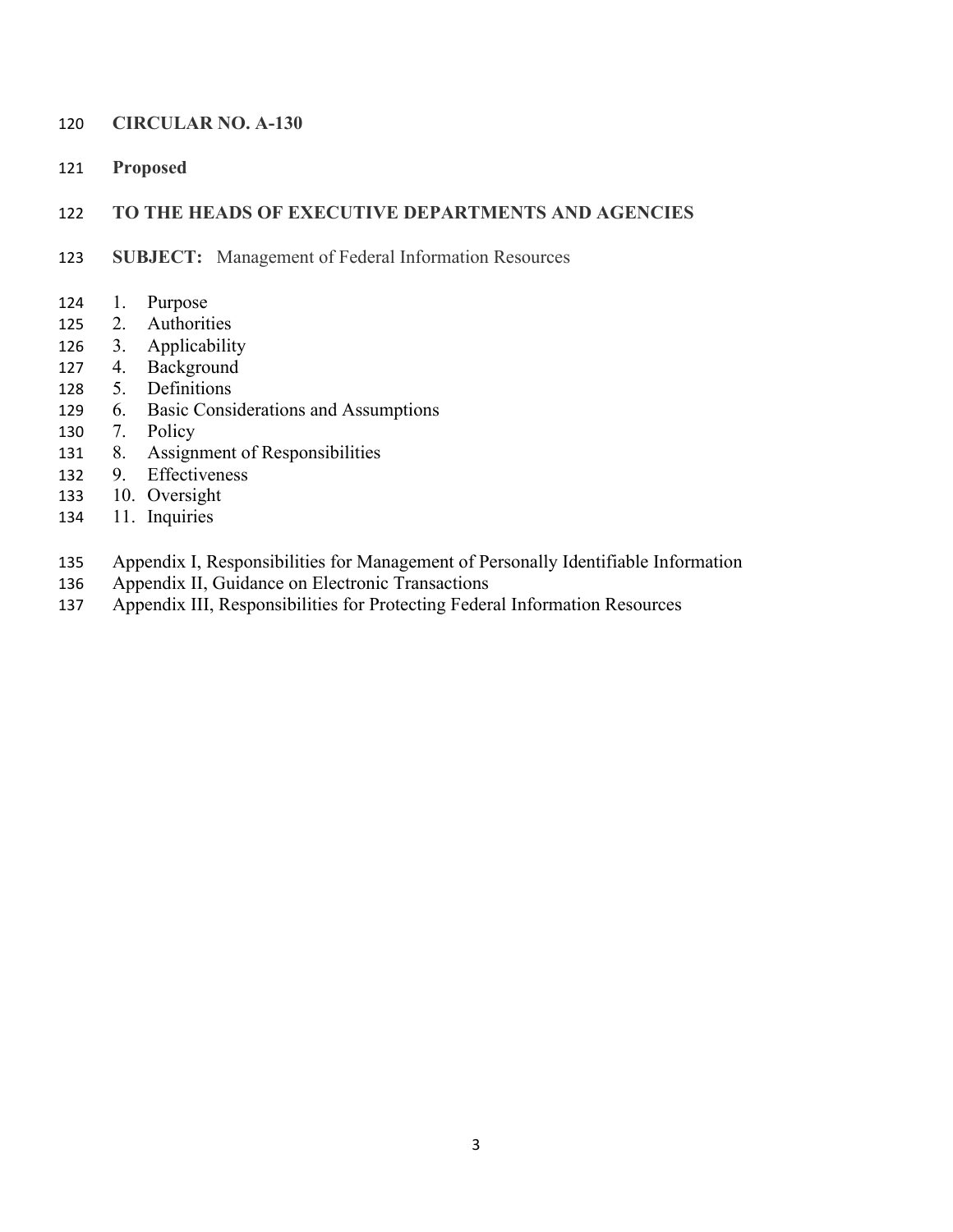#### **1. Purpose**

- This Circular establishes general policy for the acquisition and management of personnel,
- equipment, funds, and information technology resources that support the quality, design,
- collection, processing, editing, compilation, storage, transmission, analysis, release,
- dissemination, accessibility, maintenance, information security, cataloguing, sharing, and
- disposition of Federal information. It also includes responsibilities for managing personally
- identifiable information, requirements for implementing the Government Paperwork Elimination
- 145 Act and related electronic documentation statutes, and policy on protecting Federal resources as
- appendices. Although this Circular touches on many specific issues such as privacy,
- confidentiality, information quality, dissemination, and statistical policy, those topics are covered
- more fully in other Office of Management and Budget (OMB) policies, which are available on
- the OMB website.

# **2. Authorities**

- OMB issues this Circular pursuant to the following statutes and Executive Orders:
- a. Budget and Accounting Procedures Act of 1950, as amended (31 U.S.C. Chapter 11);
- b. Chief Financial Officers Act (31 U.S.C. 3512 et seq.);
- c. Clinger-Cohen Act (also known as the "Information Technology Management Reform Act of 1996") (Pub. L. 104-106, Division E);
- d. Confidential Information Protection and Statistical Efficiency Act of 2002 (CIPSEA);
- e. Digital Accountability and Transparency Act of 2014;
- f. E-Government Act of 2002 (Pub. L. 107-347);
- g. Federal Acquisition Streamlining Act of 1994;
- h. Federal Information Security Modernization Act of 2014;
- i. Federal Information Technology Acquisition Reform Act (FITARA);
- j. Federal Property and Administrative Services Act of 1940, as amended (40 U.S.C. 487);
- k. Federal Records Act of 1950, as amended, codified (44 U.S.C. Chapter 29, 31, 33);
- l. Freedom of Information Act;
- m. Government Paperwork Elimination Act of 1998 (Pub. L. 105-277, Title XVII);
- n. Government Performance and Results Act (GPRA) of 1993, as amended by the Government 167 Performance and Results Modernization Act (GPRM) of 2010 (Pub. L. 111-352);
- o. Information Quality Act;
- p. Office of Federal Procurement Policy Act (41 U.S.C. Chapter 7);
- q. Paperwork Reduction Act (PRA) of 1980, as amended by the Paperwork Reduction Act of 171 1995 (44 U.S.C. Chapter 35);
- r. Privacy Act of 1974, as amended (5 U.S.C. 552a);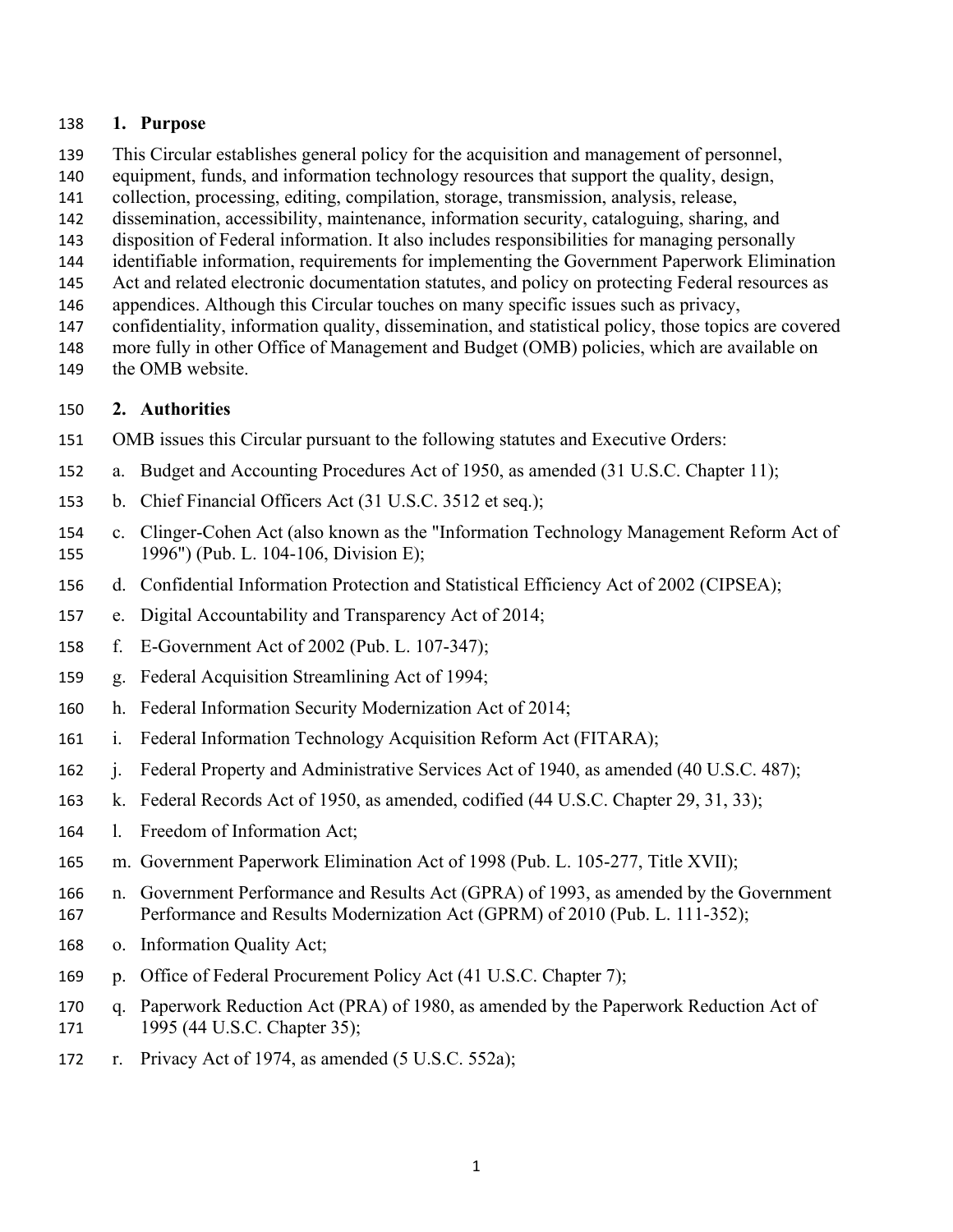- s. Section 508 of the Rehabilitation Act of 1973 (as amended (Pub. L. 105-220, 29 U.S.C. 794d);
- t. Executive Order No. 12046, Relating to the Transfer of Telecommunications Functions, of March 27, 1978;
- u. Executive Order No. 12472, Assignment of National Security and Emergency Preparedness Telecommunications Functions, of April 3, 1984; and
- v. Other relevant statutes and Executive Orders.

## **3. Applicability**

- a. The requirements of this Circular apply to the information resources management activities of all agencies of the Executive Branch of the Federal Government; and
- b. The requirements of this Circular do not apply to national security systems. For national security systems, agencies should follow applicable laws, Executive Orders, and directives.

## **4. Background**

- The Paperwork Reduction Act, Government Paperwork Elimination Act, Clinger-Cohen Act, E- Government Act of 2002, and Federal Information Technology Acquisition Reform Act establish a comprehensive approach for executive agencies to improve the acquisition and management of their information resources, by:
- a. Establishing a broad mandate for agencies to perform their information resources management activities in an efficient, effective, economical, secure, and privacy-enhancing manner;
- b. Focusing information resources planning to support their strategic missions;
- c. Implementing a Capital Planning and Investment Control (CPIC) process that links to and supports budget formulation and execution; and
- d. Rethinking and restructuring the way agencies do their work before investing in information systems.

## **5. Definitions**

- a. 'Agency' means any executive department, military department, Government corporation, Government-controlled corporation, or other establishment in the Executive Branch of the Government (including the Executive Office of the President), or any independent regulatory agency, but does not include: (i) the Government Accountability Office; (ii) the Federal Election Commission; (iii) the governments of the District of Columbia and of the territories and possessions of the United States, and their various subdivisions; or (iv) Government- owned, contractor-operated facilities, including laboratories engaged in national defense research and production activities (44 U.S.C., Sec. 3502).
- b. 'Capital Planning and Investment Control Process' (CPIC) means a decision-making process that ensures that IT investments integrate strategic planning, budgeting, procurement, and management of IT in support of agency missions and business needs. The CPIC process has three distinct phases: Select, Control, and Evaluate. See 40 U.S.C 11302 and the Clinger- Cohen Act of 1996 for statutory requirements.
	-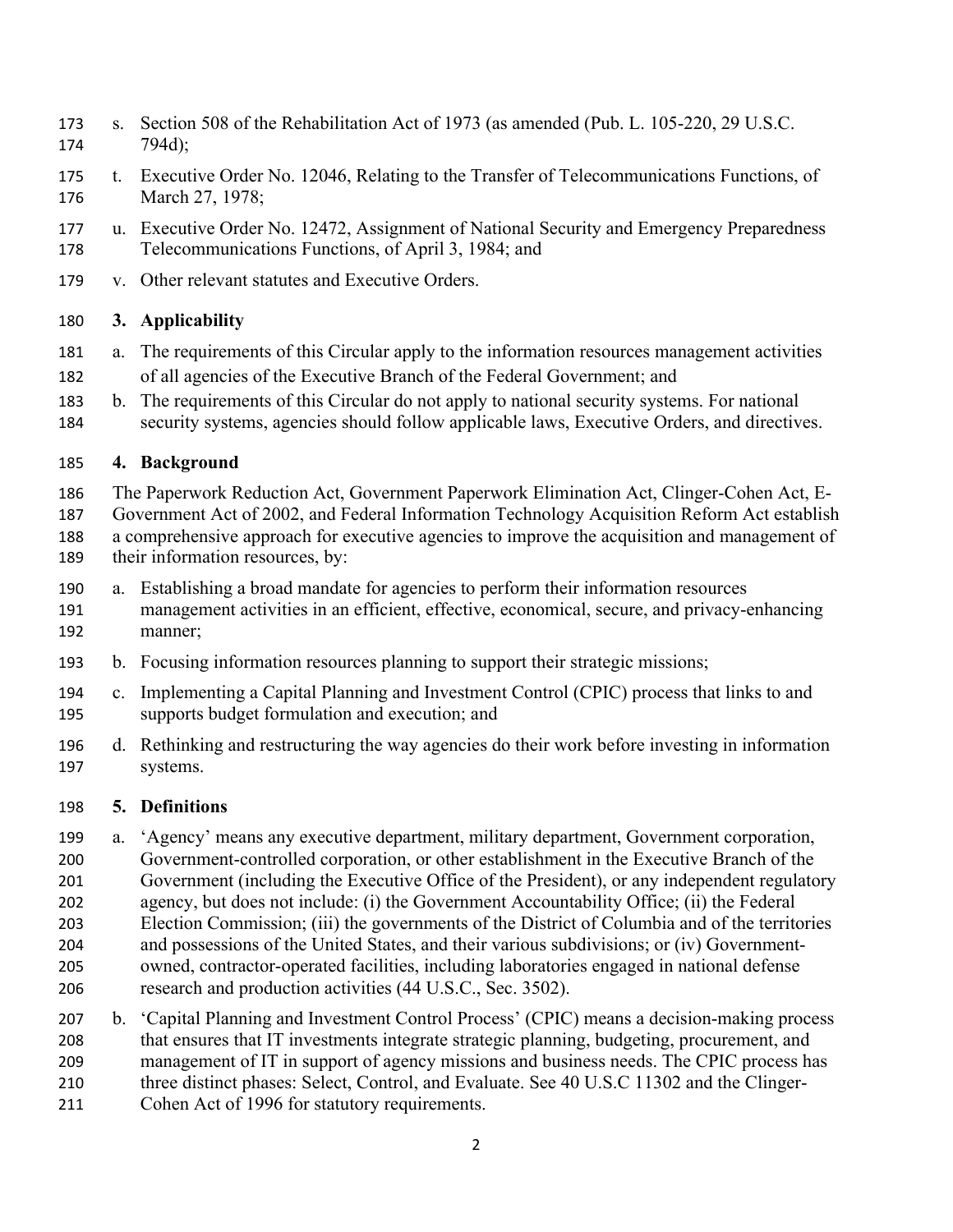- c. 'Chief Information Officer' (CIO) means the senior official that, pursuant to the Clinger- Cohen Act, provides advice and other assistance to the head of the executive agency and other senior management personnel of the executive agency to ensure that information technology is acquired and information resources are managed for the executive agency in a manner that achieves the agency's strategic goals and information resources management goals (40 USC 11315).
- d. 'Chief Information Officers Council' (CIO Council) means the Council codified in the E-Government Act of 2002 (Pub. L. 107-347).
- e. 'Confidentiality' means preserving authorized restrictions on access and disclosure, including means for protecting personal privacy and proprietary information (44 U.S.C. § 3542(b)(B)).
- f. 'Digital services' means the software and related technology the Federal Government provides for the public to access a service of the Federal Government, or software and technology that is custom-built on behalf of the Federal Government to directly support the delivery of a service of the Federal Government to the public.
- g. 'Dissemination' means the government-initiated distribution of information to a nongovernment entity, including the public. Not considered dissemination within the meaning of this Circular is distribution limited to government employees, intra- or interagency use or sharing of government information, and responses to requests for agency records under the Freedom of Information Act (5 U.S.C. 552) or the Privacy Act (5 U.S.C. 552a). (Note: For purposes of the Privacy Act and other privacy requirements, the term "dissemination" has a different meaning.)
- h. 'Enterprise architecture' (a) means (i) a strategic information asset base, which defines the mission; (ii) the information necessary to perform the mission; (iii) the technologies necessary to perform the mission; and (iv) the transitional processes for implementing new 236 technologies in response to changing mission needs; and (b) includes  $- (i)$  a baseline architecture; (ii) a target architecture; and (iii) a sequencing plan.
- i. 'Executive agency' has the meaning defined in Title 41, Public Contracts section 133 (41 U.S.C. 133).
- j. 'Federal Information' means information created, collected, processed, maintained, used, disseminated, or disposed of by or for the Federal Government, in any medium or form.
- k. 'Federal information system' means an information system used or operated by an executive agency, by a contractor of an executive agency, or by another organization on behalf of an executive agency (40 U.S.C., Sec. 11331).
- l. 'Government publication' means information that is published as an individual document at government expense, or as required by law, in any medium or form (44 U.S.C. 1901).
- m. 'Information' means any communication or representation of knowledge such as facts, data, or opinions in any medium or form, including textual, numerical, graphic, cartographic, narrative, electronic, or audiovisual forms.
- n. 'Information dissemination product' means any book, paper, map, machine-readable material, electronic file, audiovisual production, or other documentary material, regardless of form or characteristic, disseminated by an agency to the public.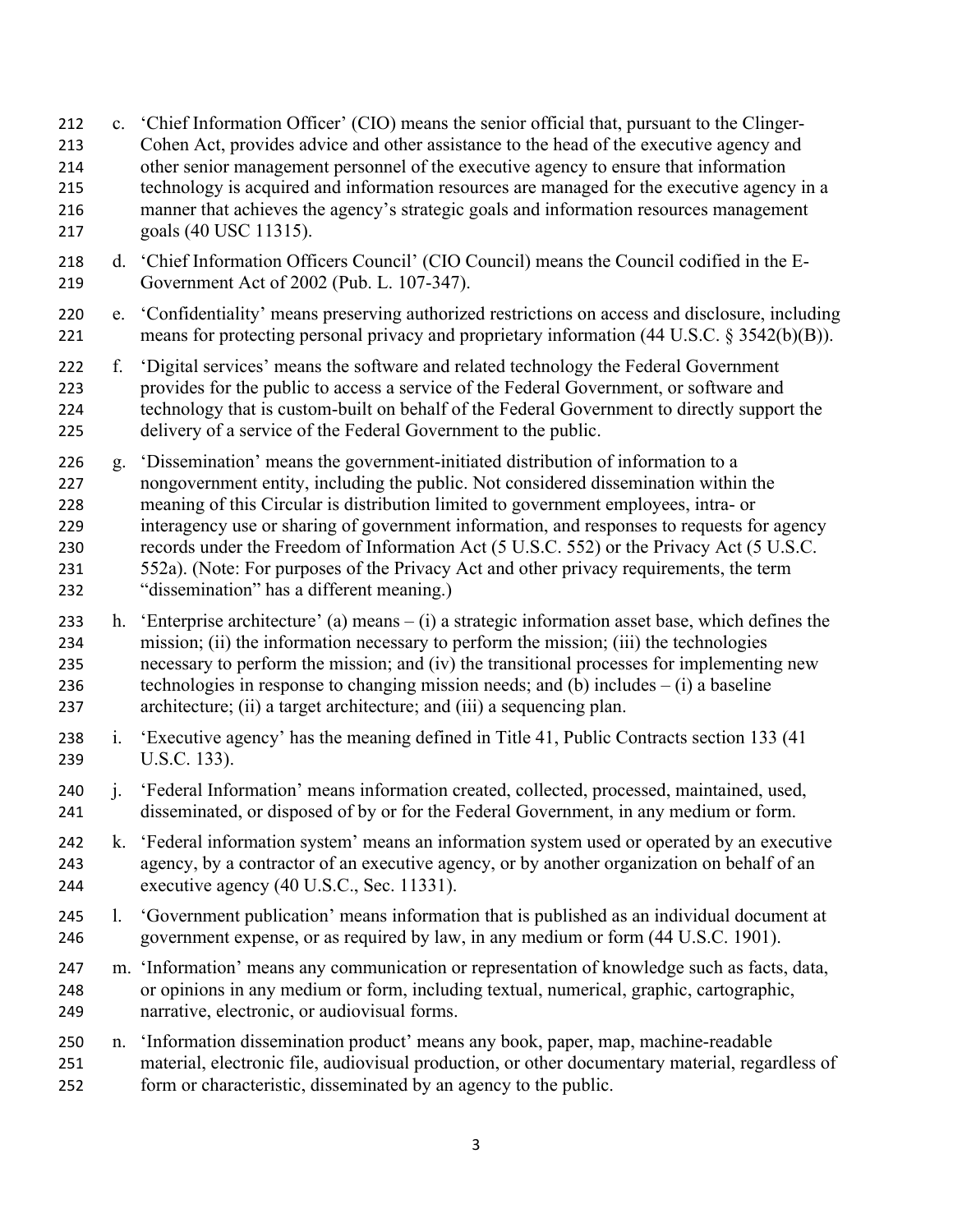- o. 'Information life cycle' means the stages through which information passes, typically characterized as creation or collection, processing, dissemination, use, storage, and disposition, to include destruction and deletion.
- p. 'Information management' means the planning, budgeting, manipulating, controlling, and processing of information throughout its life cycle.
- q. 'Information resources' means information and related resources, such as personnel, equipment, funds, and information technology (44 U.S.C. 3502).
- r. 'Information resources management' means the process of managing information resources to accomplish agency missions. The term encompasses both information itself and the related resources, such as personnel, equipment, funds, and information technology (44 U.S.C. 3502).
- s. 'Information security' means the protection of information and information systems from unauthorized access, use, disclosure, disruption, modification, or destruction in order to provide --
- 1) Integrity, which means guarding against improper information modification or destruction, and includes ensuring information nonrepudiation and authenticity;
- 2) Confidentiality, which means preserving authorized restrictions on access and disclosure, including means for protecting personal privacy and proprietary information; and
- 3) Availability, which means ensuring timely and reliable access to and use of information (44 U.S.C. 3542).
- t. 'Information system' means a discrete set of information resources organized for the collection, processing, maintenance, use, sharing, dissemination, or disposition of information (44 U.S.C. 3502).
- u. 'Information system life cycle' means all phases in the useful life of an information system, including planning, acquiring, operating, maintaining, and disposing. See also OMB A-11 Part 7 "Capital Programming Guide" and OMB Circular A-131 "Value Engineering" for more information regarding the costs and management of assets through their complete life cycle.
- v. 'Information technology' means any services or equipment, or interconnected system(s) or subsystem(s) of equipment, that are used in the automatic acquisition, storage, analysis, evaluation, manipulation, management, movement, control, display, switching, interchange, transmission, or reception of data or information by the agency. For purposes of this definition, such services or equipment is used by an agency if used by the agency directly or is used by a contractor under a contract with the agency that requires its use; or to a significant extent, its use in the performance of a service or the furnishing of a product. The term "information technology" includes computers, ancillary equipment (including imaging peripherals, input, output, and storage devices necessary for security and surveillance), peripheral equipment designed to be controlled by the central processing unit of a computer, software, firmware and similar procedures, services (including cloud computing and help- desk services or other professional services which support any point of the life cycle of the equipment or service), and related resources. The term "information technology" does not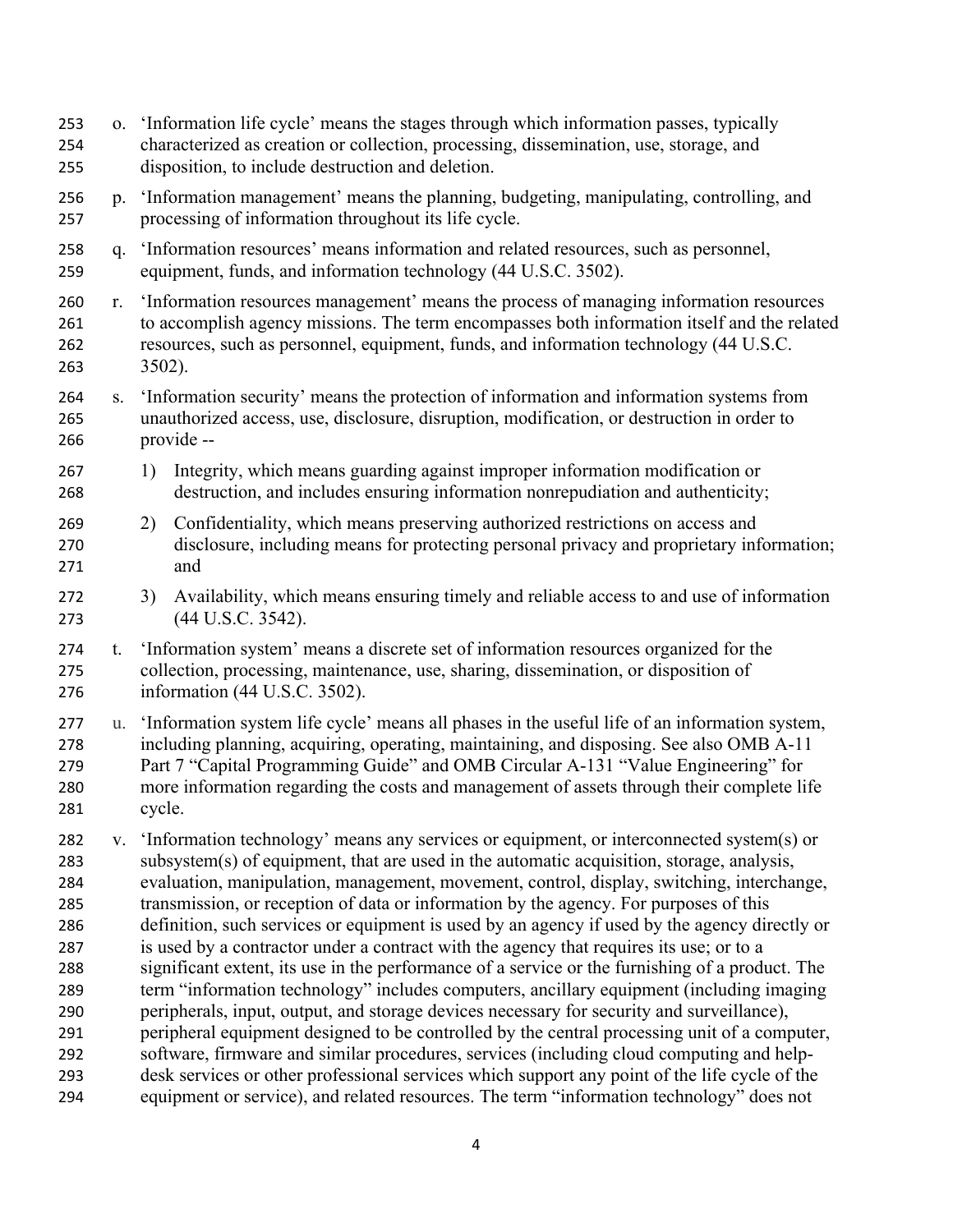- include any equipment that is acquired by a contractor incidental to a contract which does not require its use (40 U.S.C. 11101).
- w. 'Information technology resources' means all agency budgetary resources, personnel, equipment, facilities, or services that are primarily used in the management, operation, acquisition, or other activity related to the life cycle of information technology; acquisitions or interagency agreements which include information technology and the services or equipment provided by such acquisitions or interagency agreements; but does not include grants which establish or support information technology not operated directly by the Federal Government.
- x. 'Interagency agreement' means, for the purposes of this document, a written agreement entered into between two Federal agencies that specifies the goods to be furnished or tasks to be accomplished by one agency (the servicing agency) in support of the other (the requesting agency), including assisted acquisitions as described in OMB Memorandum: *Improving the Management and Use of Interagency Acquisitions* and other cases described in FAR Part 17.
- y. 'Major information technology investment' means an investment that requires special management attention as defined in OMB guidance and agency policies, a "major automated information system" as defined in 10 U.S.C. 2445, or a major acquisition as defined in the OMB Circular A-11 Capital Programming Guide consisting of information resources.
- z. 'National security system' means any information system (including any telecommunications system) used or operated by an agency or by a contractor of an agency, or other organization on behalf of an agency: (i) the function, operation, or use of which involves intelligence activities; involves cryptologic activities related to national security; involves command and control of military forces; involves equipment that is an integral part of a weapon or weapons system; or is critical to the direct fulfillment of military or intelligence missions (excluding a system that is to be used for routine administrative and business applications, for example, payroll, finance, logistics, and personnel management applications); or (ii) is protected at all times by procedures established for information that have been specifically authorized under criteria established by an Executive Order or an Act of Congress to be kept classified in the interest of national defense or foreign policy (44 U.S.C. 3542).
- aa. 'Open data' means publicly available data structured in a way that enables the data to be fully discoverable and usable by end users. Generally, open data are public, accessible, machine- readable, described, reusable, complete, timely, and managed in manners consistent with OMB guidance defining these terms, including relevant privacy, confidentiality, security, and other valid restrictions.
- bb. 'Personally identifiable information' (PII) means information that can be used to distinguish or trace an individual's identity, either alone or when combined with other personal or identifying information that is linked or linkable to a specific individual. To determine whether information is PII, agencies must perform an assessment of the specific risk that an individual can be identified. In performing this assessment, it is important to recognize that non-identifiable information can become PII whenever additional information becomes available – in any medium and from any source – that would make it possible to identify an individual.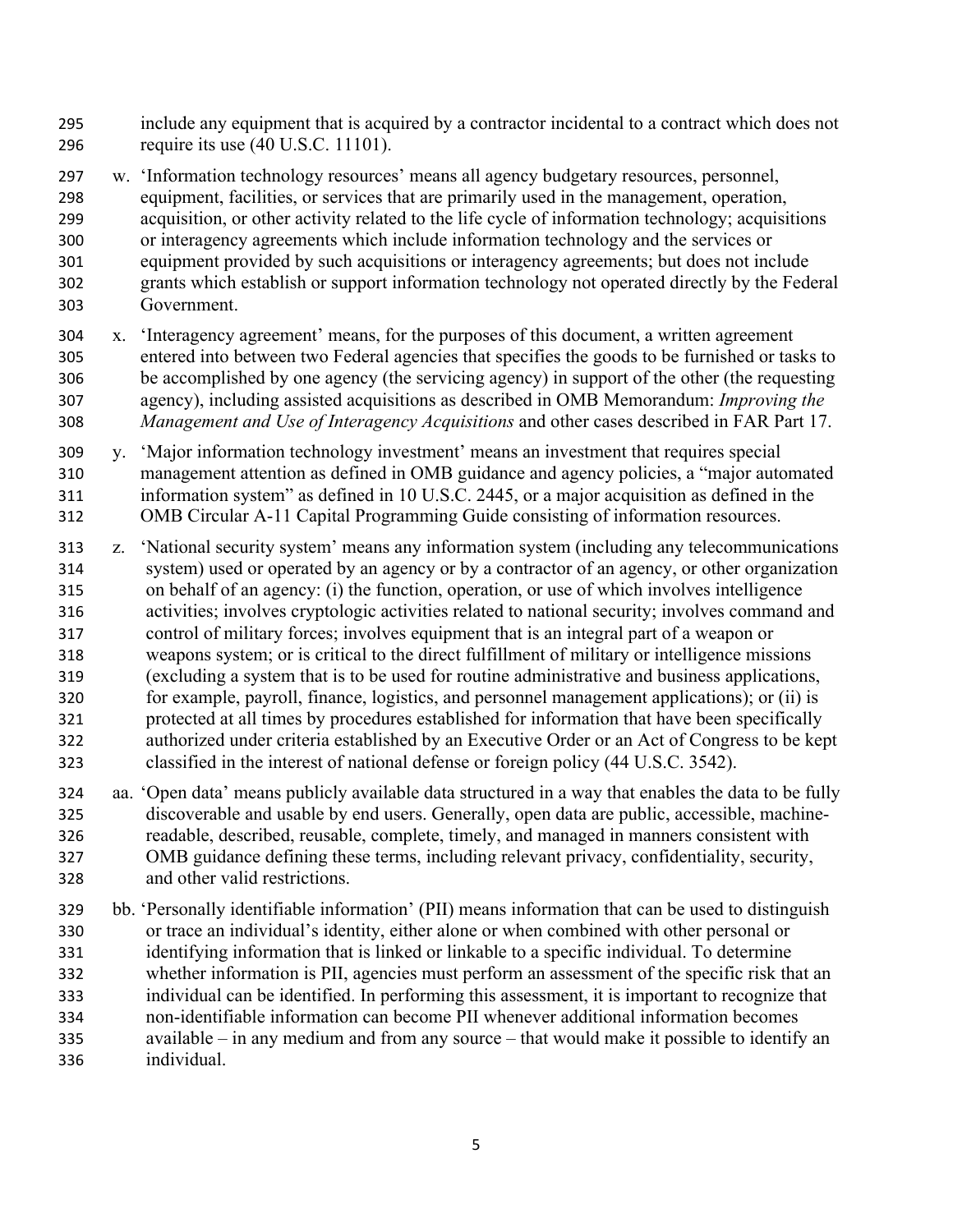- cc. 'Records' means all books, papers, maps, photographs, machine-readable materials, or other documentary materials, regardless of physical form or characteristics, made or received by an agency of the United States Government under Federal law or in connection with the transaction of public business and preserved or appropriate for preservation by that agency or its legitimate successor as evidence of the organization, functions, policies, decisions, procedures, operations, or other activities of the Government or because of the informational value of the data in them. Library and museum material made or acquired and preserved solely for reference or exhibition purposes, extra copies of documents preserved only for convenience of reference, and stocks of publications and of processed documents are not included (44 U.S.C. 3301). (Note: For purposes of the Privacy Act, the term 'Record' has a different meaning.)
- dd. 'Records management' means the planning, controlling, directing, organizing, training, promoting, and other managerial activities involved with respect to records creation, records maintenance and use, and records disposition in order to achieve adequate and proper documentation of the policies and transactions of the Federal Government and effective and economical management of agency operations (44 U.S.C. 2901(2).
- ee. 'Senior Agency Official for Privacy' (SAOP) means the senior official, designated by the head of each agency, who has overall agency-wide responsibility for information privacy, including implementation of information privacy protections, compliance with Federal laws, regulations, and policies relating to information privacy, and a central policy-making role in the agency's development and evaluation of legislative, regulatory, and other policy proposals.

#### **6. Basic Considerations and Assumptions**

- a. Government information is both a strategic asset and a valuable national resource. It enables the performance of effective government missions and programs and provides the public with knowledge of the government, society, and economy – past, present, and future. It is a means to ensure the accountability of government, to manage the government's operations, to maintain and enhance the healthy performance of the economy, and is itself a commodity in the marketplace.
- b. Information technology is not an end in itself. Its role is in support of agency missions and programs and cannot be planned or managed independently from agency missions, priorities, and program needs.
- c. The Federal Government's success in achieving the overall goals of its missions and programs depends on effective and efficient support by information resources, information technology, digital services, and related resources.
- d. Openness in government strengthens our democracy. Government agencies have a responsibility to be open, transparent, and accountable to the public.
- e. Managing government information as an asset to promote openness and interoperability, subject to applicable restrictions, increases operational efficiencies, reduces costs, improves services, supports mission needs, safeguards personally identifiable information, and increases public access to valuable government information.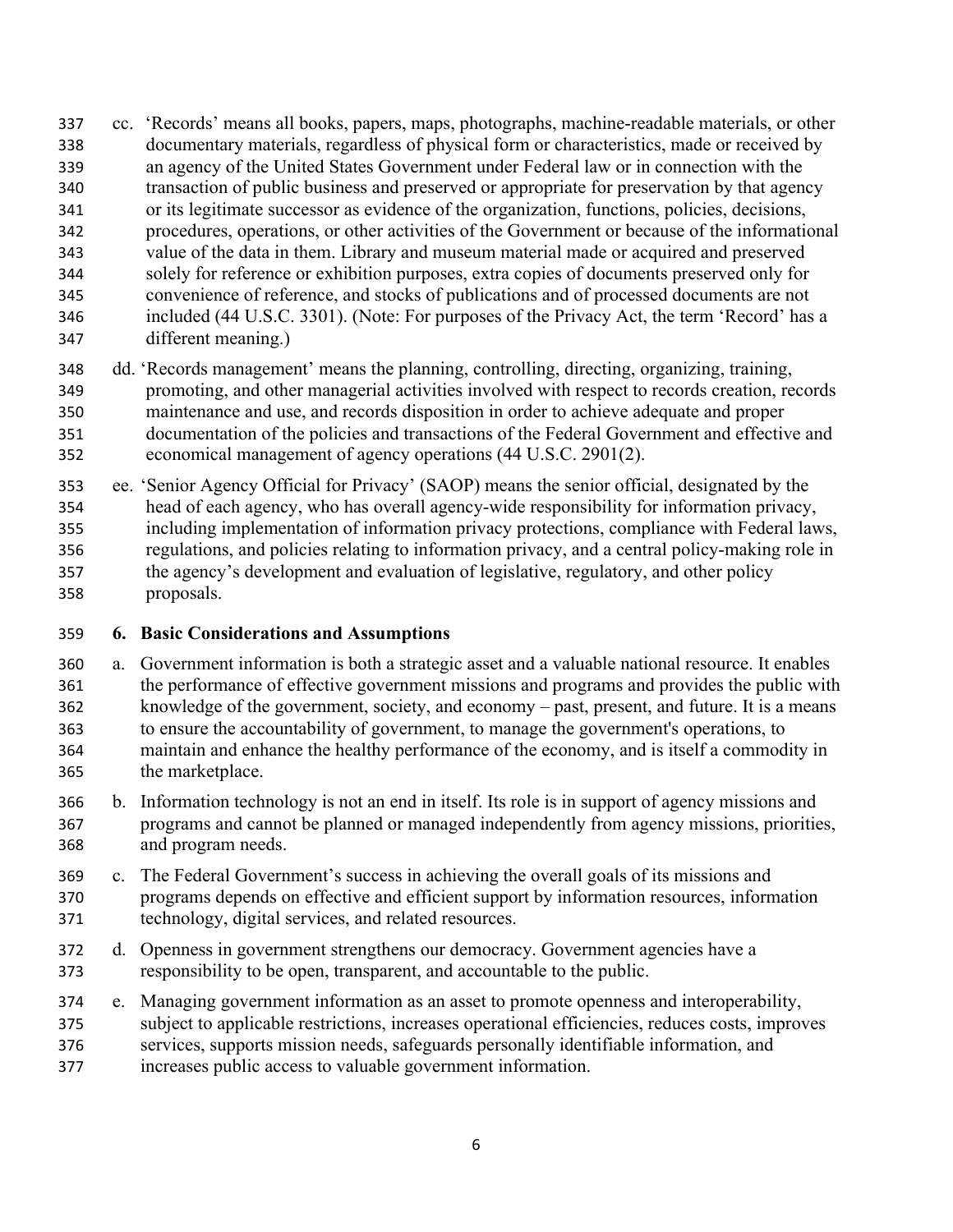- f. Agencies must have information security programs that consider the risks and range of threats to their data and implement controls to mitigate those risks to acceptable levels.
- g. The individual's right to privacy must be considered and protected throughout the information life cycle in Federal Government information activities involving personally identifiable information.
- h. Making information resources easy to find, accessible, and usable can fuel entrepreneurship, innovation, and scientific discovery that improves the lives of Americans and contributes significantly to job creation.
- i. Agencies must make information accessible to employees and members of the public with disabilities in compliance with Section 508 of the Rehabilitation Act of 1973, as amended.
- j. The open and efficient exchange of scientific and technical government information, subject to applicable security and privacy controls and the proprietary rights of others, fosters excellence in scientific research and effective use of Federal research and development funds.
- k. The Government must balance the utility of information against the burden imposed on the public and the cost of its collection.
- l. Information quality is a key parameter of information utility. The rigor of information collection design should be consistent with the likely use of the information. Quality standards provide established means to evaluate rigor.
- m. Federal Government collection and dissemination of information must be done pursuant to applicable statutory requirements and conform to information quality standards established by the Federal Government. These standards include, among others, statistical directives, policy guidelines, and best practices. The degree to which the information collection must conform to Federal standards should be consistent with the likely use of the information.
- n. When the Federal Government disseminates information, it must be done pursuant to applicable statutory requirements and accompanied with sufficient detail about the collection design and resulting quality parameters (e.g., response rates) for the public to determine the fitness of the information for a given use.
- o. The Nation can benefit from Government information disseminated by diverse nonfederal parties, including State and local government agencies, educational and other not-for-profit institutions, and for-profit organizations.
- p. The protection of confidential statistical or trade secret information as required by statute must be upheld in Federal Government information activities throughout the information life cycle.
- q. Systematic attention to the management of Government records from creation to disposition is an essential component of sound information resources management that ensures public accountability. Together with records preservation, it protects the Government's historical record and safeguards the legal and financial rights of the Government and the public.
- r. Because State, local, tribal, and territorial governments are important producers of government information for many areas such as health, social welfare, labor, transportation, and education, the Federal Government should cooperate with these governments in the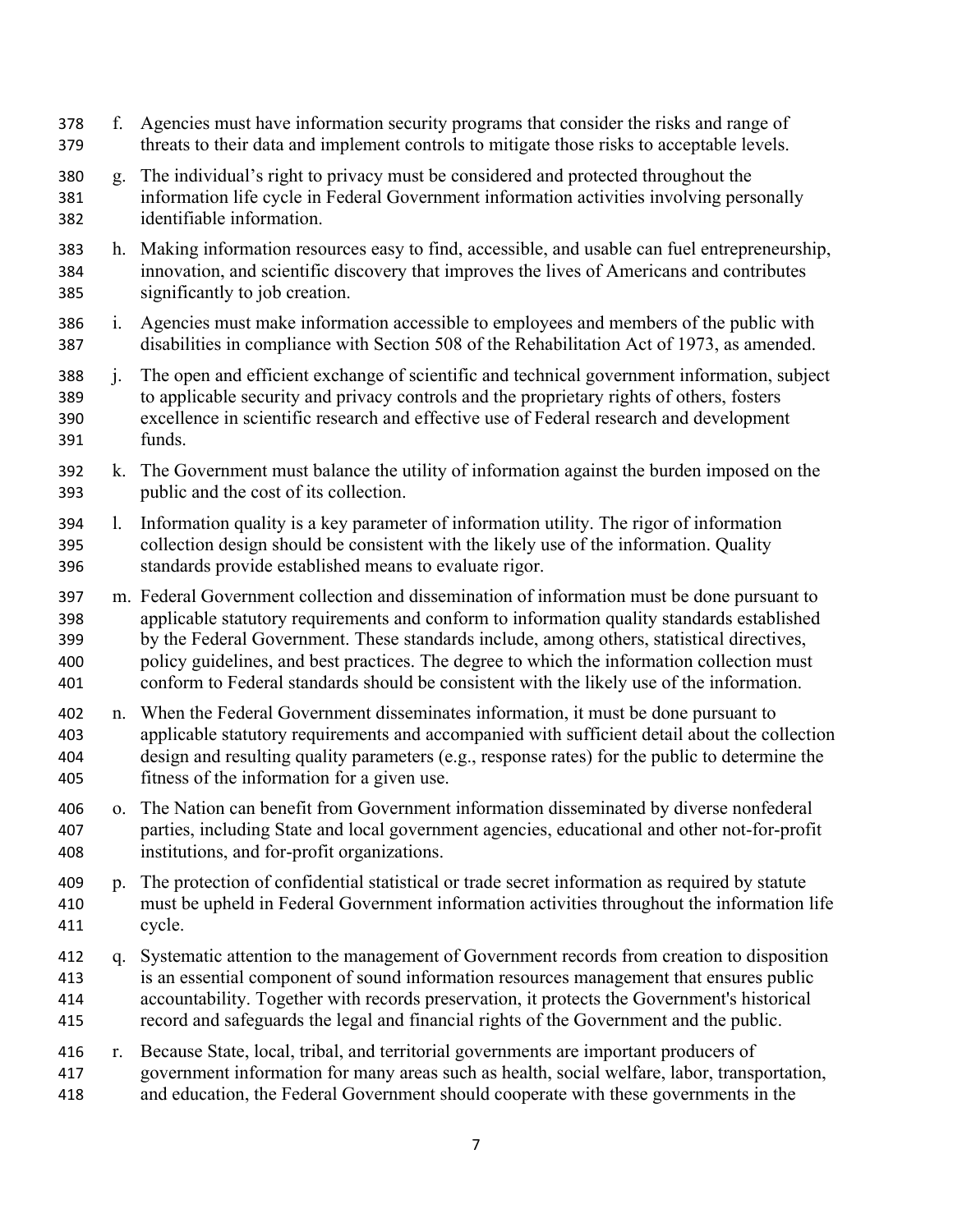| 419<br>420<br>421               |    |                                                                                                                                                                               |                      | management of information resources. Federal Government information resources<br>management policies and activities can affect, and be affected by, the information policies<br>and activities of other nations.                                                                                                                                                                |  |  |  |  |
|---------------------------------|----|-------------------------------------------------------------------------------------------------------------------------------------------------------------------------------|----------------------|---------------------------------------------------------------------------------------------------------------------------------------------------------------------------------------------------------------------------------------------------------------------------------------------------------------------------------------------------------------------------------|--|--|--|--|
| 422<br>423                      | S. | Effective information management practices in times of limited budgetary resources depend<br>on the strategic management of personnel, equipment, and information technology. |                      |                                                                                                                                                                                                                                                                                                                                                                                 |  |  |  |  |
| 424                             |    | 7. Policy                                                                                                                                                                     |                      |                                                                                                                                                                                                                                                                                                                                                                                 |  |  |  |  |
| 425                             | a. |                                                                                                                                                                               |                      | Ensuring Effective Information Resources Planning and Management                                                                                                                                                                                                                                                                                                                |  |  |  |  |
| 426<br>427<br>428               |    | 1)                                                                                                                                                                            |                      | When planning, budgeting, and executing Government programs and services, agencies<br>shall take explicit account of information resources and information technology (IT)<br>assets, personnel, and policies.                                                                                                                                                                  |  |  |  |  |
| 429<br>430<br>431               |    | 2)                                                                                                                                                                            |                      | Agencies shall manage information throughout its life cycle, including information<br>collection, processing, maintenance, storage, use, sharing, dissemination, and<br>disposition. In doing so, agencies shall:                                                                                                                                                               |  |  |  |  |
| 432<br>433<br>434<br>435<br>436 |    |                                                                                                                                                                               |                      | a) Collect or create and disseminate information in a way that is open and supports<br>downstream interoperability among information systems and dissemination of<br>information to the public, as appropriate, without the need for costly retrofitting, to<br>the extent permitted by law and subject to privacy, confidentiality, security, and<br>other valid restrictions; |  |  |  |  |
| 437<br>438<br>439               |    |                                                                                                                                                                               |                      | b) Protect the individual's right to privacy, ensure confidentiality, and have information<br>security and privacy programs that consider the risks and range of threats to their<br>data;                                                                                                                                                                                      |  |  |  |  |
| 440<br>441                      |    |                                                                                                                                                                               |                      | c) Consider target audiences of Government information when determining format,<br>frequency of update, and other information management decisions;                                                                                                                                                                                                                             |  |  |  |  |
| 442<br>443                      |    |                                                                                                                                                                               |                      | d) Consider the impact of decisions and actions in each stage of the information life<br>cycle on other stages;                                                                                                                                                                                                                                                                 |  |  |  |  |
| 444<br>445<br>446<br>447        |    |                                                                                                                                                                               | e)                   | Consider the effects of information management actions on members of the public<br>and State, local, tribal and territorial governments and their access to Government<br>information and ensure consultation with the public and those governments as<br>appropriate;                                                                                                          |  |  |  |  |
| 448<br>449<br>450               |    |                                                                                                                                                                               | $\ddot{\phantom{1}}$ | Seek to satisfy new information needs through interagency or intergovernmental<br>sharing of information, or through nongovernmental sources, where lawful and<br>appropriate, before creating or collecting new information;                                                                                                                                                   |  |  |  |  |
| 451                             |    |                                                                                                                                                                               | g)                   | Provide training to personnel involved in information resources management;                                                                                                                                                                                                                                                                                                     |  |  |  |  |
| 452<br>453<br>454               |    |                                                                                                                                                                               | h)                   | Protect Government information commensurate with the risk that could result from<br>unauthorized access, use, disclosure, disruption, modification, or destruction of such<br>information;                                                                                                                                                                                      |  |  |  |  |
| 455<br>456<br>457               |    |                                                                                                                                                                               | i)                   | Consult National Institute of Standards and Technology (NIST) Federal Information<br>Processing Standards (FIPS), and NIST Special Publications (SPs) (e.g., 500 and 800<br>series guidelines);                                                                                                                                                                                 |  |  |  |  |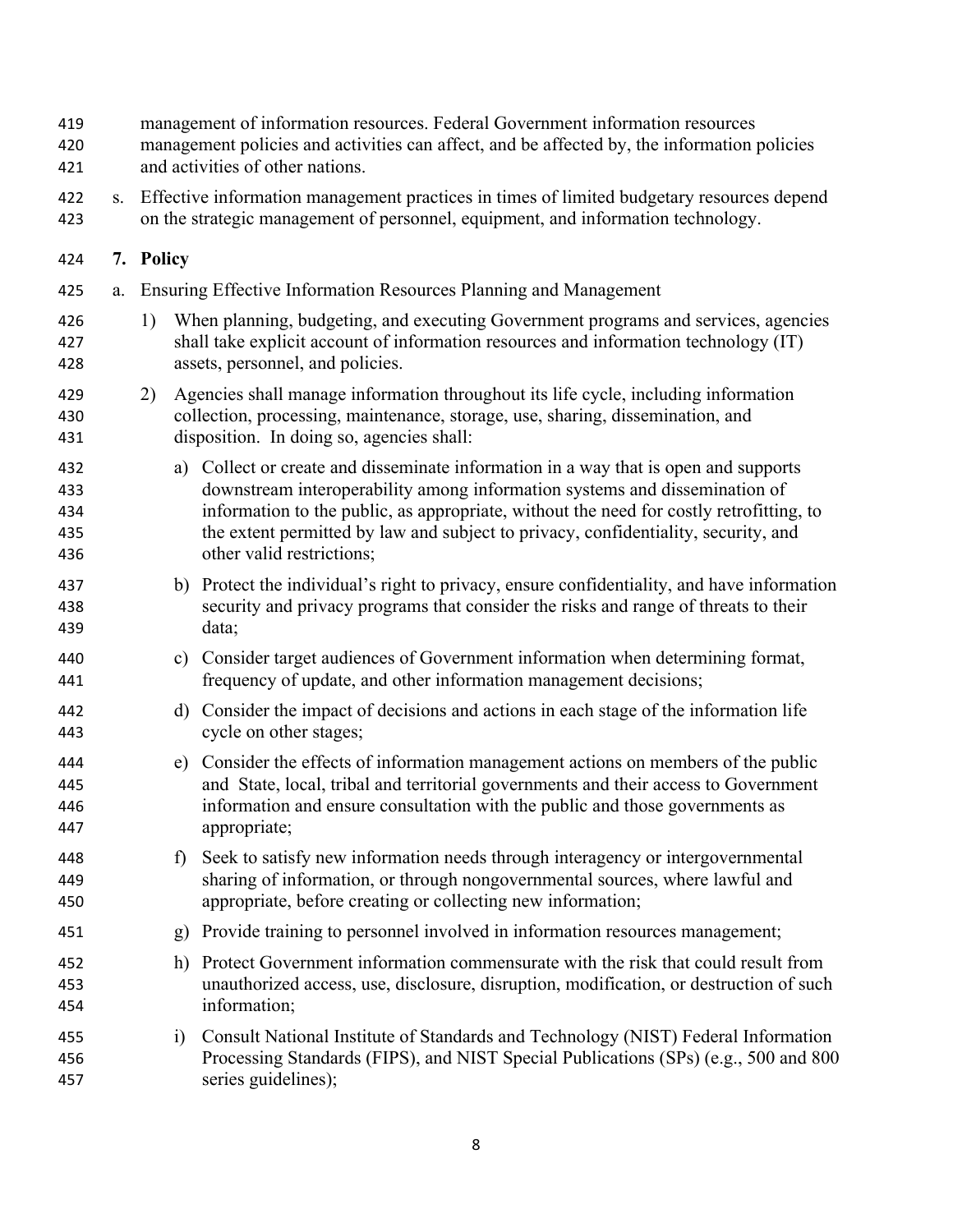| 458<br>459<br>460                                                                | i)                     | Collect, record, preserve, and make accessible sufficient information to ensure the<br>management and accountability of agency programs, and to protect the legal and<br>financial rights of the Federal Government;                                                                                                                                                                                                                                                                                                                                                                                                                                                                                                                                                                                                                                                                                                                                                                                                                                                                      |
|----------------------------------------------------------------------------------|------------------------|-------------------------------------------------------------------------------------------------------------------------------------------------------------------------------------------------------------------------------------------------------------------------------------------------------------------------------------------------------------------------------------------------------------------------------------------------------------------------------------------------------------------------------------------------------------------------------------------------------------------------------------------------------------------------------------------------------------------------------------------------------------------------------------------------------------------------------------------------------------------------------------------------------------------------------------------------------------------------------------------------------------------------------------------------------------------------------------------|
| 461<br>462<br>463                                                                |                        | k) Consider the effects of their actions on accessibility of technology for Federal<br>employees and members of the public with disabilities and comply with Section 508<br>of the Rehabilitation Act of 1973, as amended (Pub. L. 105-220, 29 U.S.C. 794d);                                                                                                                                                                                                                                                                                                                                                                                                                                                                                                                                                                                                                                                                                                                                                                                                                              |
| 464<br>465<br>466<br>467                                                         | $\left  \right\rangle$ | Make their information publicly accessible to the extent permitted by law and subject<br>to privacy, confidentiality, security, and other valid restrictions, and maintain a<br>public inventory of their information to provide the public an efficient way to<br>discover and access agencies' publicly available information;                                                                                                                                                                                                                                                                                                                                                                                                                                                                                                                                                                                                                                                                                                                                                          |
| 468<br>469                                                                       |                        | m) Collect or create only that information necessary for the proper performance of<br>authorized agency functions and that has practical utility;                                                                                                                                                                                                                                                                                                                                                                                                                                                                                                                                                                                                                                                                                                                                                                                                                                                                                                                                         |
| 470<br>471                                                                       |                        | n) Comply with the Privacy Act of 1974, the privacy provisions of the E-Government<br>Act of 2002, other applicable laws, and all OMB policies on privacy;                                                                                                                                                                                                                                                                                                                                                                                                                                                                                                                                                                                                                                                                                                                                                                                                                                                                                                                                |
| 472<br>473<br>474                                                                |                        | o) Comply with the Confidential Information Protection provisions of Title IV of the E-<br>Government Act of 2002 and OMB guidance on implementing the Confidential<br>Information Protection provisions of the E-Government Act of 2002;                                                                                                                                                                                                                                                                                                                                                                                                                                                                                                                                                                                                                                                                                                                                                                                                                                                 |
| 475                                                                              | p)                     | Comply with the Information Quality Act and OMB implementing guidance;                                                                                                                                                                                                                                                                                                                                                                                                                                                                                                                                                                                                                                                                                                                                                                                                                                                                                                                                                                                                                    |
| 476<br>477                                                                       | q)                     | Comply with OMB Statistical Policy Directives issued under Section 3504 of the<br>PRA; and                                                                                                                                                                                                                                                                                                                                                                                                                                                                                                                                                                                                                                                                                                                                                                                                                                                                                                                                                                                                |
| 478<br>479                                                                       | r)                     | Executive agencies under Sections 1703 and 1705 of the Government Paperwork<br>Elimination Act (GPEA), P. L. 105-277, Title XVII, are required to provide:                                                                                                                                                                                                                                                                                                                                                                                                                                                                                                                                                                                                                                                                                                                                                                                                                                                                                                                                |
| 480<br>481                                                                       |                        | The option of the electronic maintenance, submission, or disclosure of<br>(i)<br>information, when practicable as a substitute for paper; and                                                                                                                                                                                                                                                                                                                                                                                                                                                                                                                                                                                                                                                                                                                                                                                                                                                                                                                                             |
| 482<br>483<br>484                                                                |                        | (ii) The use and acceptance of electronic signatures, when practicable. Agencies<br>shall follow the provisions in OMB memoranda on implementing requirements<br>of the Government Paperwork Elimination Act.                                                                                                                                                                                                                                                                                                                                                                                                                                                                                                                                                                                                                                                                                                                                                                                                                                                                             |
| 485                                                                              |                        | b. Information Resources Management (IRM) Strategic Plan                                                                                                                                                                                                                                                                                                                                                                                                                                                                                                                                                                                                                                                                                                                                                                                                                                                                                                                                                                                                                                  |
| 486<br>487<br>488<br>489<br>490<br>491<br>492<br>493<br>494<br>495<br>496<br>497 |                        | In support of agency missions and business needs, as part of the agency's overall strategic<br>and performance planning processes, agencies shall have an IRM Strategic Plan that<br>describes the agency's technology and information resources goals, including but not limited<br>to the processes described in c.-i. below. The IRM Strategic Plan shall show how these goals<br>map to the agency's mission and organizational priorities. These goals should be specific,<br>verifiable, and quantitatively measurable, so that progress against these goals can be tracked.<br>The agency should review its IRM Strategic Plan annually alongside the Annual Performance<br>Plan reviews to determine if there are any performance gaps or changes to mission needs,<br>priorities or goals. The IRM Strategic Plan should be updated each year to incorporate<br>necessary changes, and any annual updates should be publicly posted on the agency's<br>website in conjunction with the Agency Strategic Plan. The associated materials shall be<br>provided to OMB upon request. |
|                                                                                  |                        |                                                                                                                                                                                                                                                                                                                                                                                                                                                                                                                                                                                                                                                                                                                                                                                                                                                                                                                                                                                                                                                                                           |

c. Implementing Records Management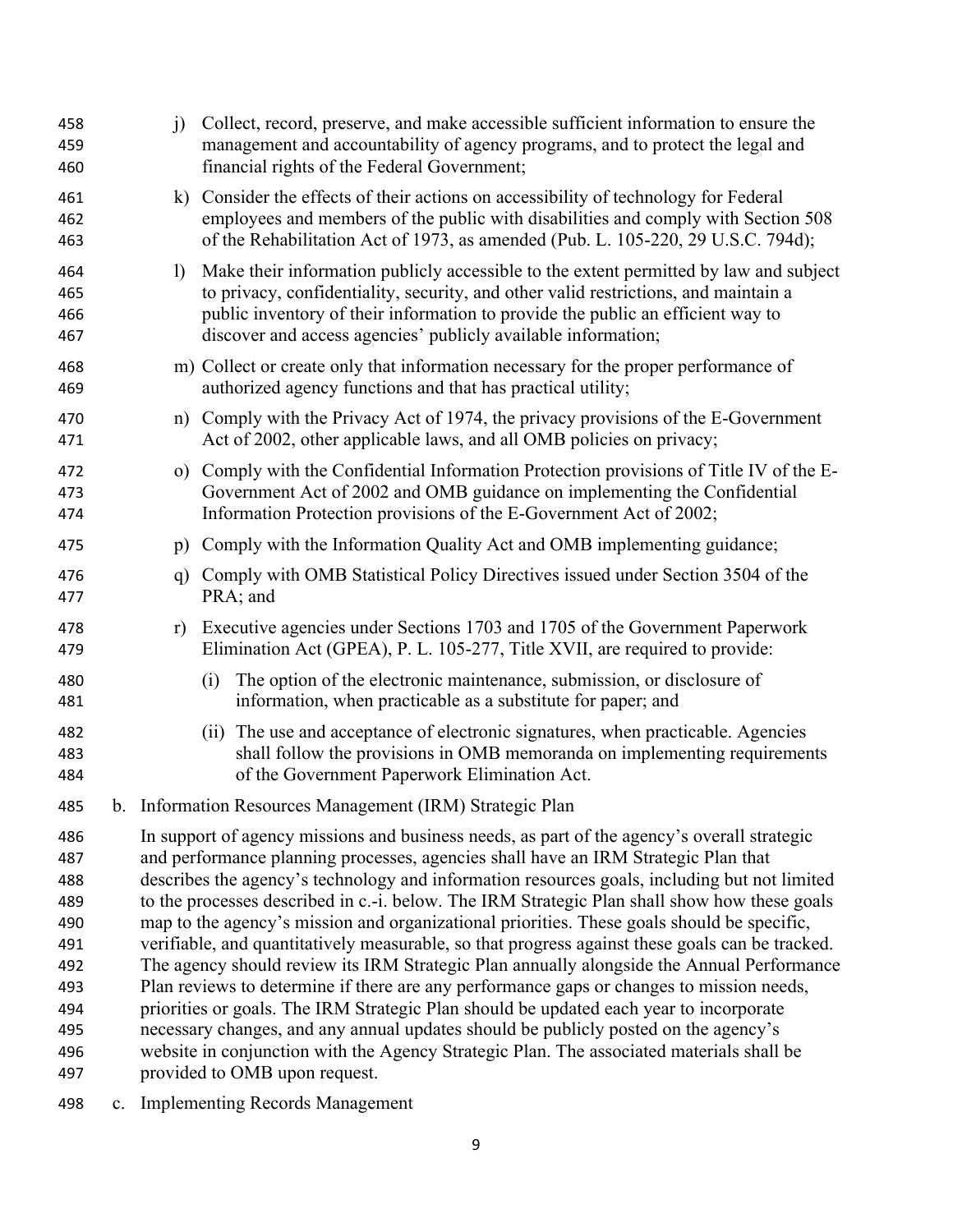| 499<br>500                      | 1) |              | Agencies shall ensure that records management programs provide adequate and proper<br>documentation of agency activities.                                                                                                                                                                                                                                                         |
|---------------------------------|----|--------------|-----------------------------------------------------------------------------------------------------------------------------------------------------------------------------------------------------------------------------------------------------------------------------------------------------------------------------------------------------------------------------------|
| 501<br>502                      | 2) |              | Agencies shall ensure the ability to access and retrieve records throughout their life cycle<br>regardless of form or medium.                                                                                                                                                                                                                                                     |
| 503<br>504                      | 3) |              | Agencies shall, in a timely fashion, establish, and obtain the approval of the Archivist of<br>the United States for retention schedules for Federal records.                                                                                                                                                                                                                     |
| 505<br>506                      | 4) |              | Agencies shall provide training and guidance as appropriate to all agency officials and<br>employees and contractors regarding their Federal records management responsibilities.                                                                                                                                                                                                 |
| 507                             |    |              | d. Providing Information to the Public                                                                                                                                                                                                                                                                                                                                            |
| 508<br>509<br>510               | 1) |              | Agencies shall make information resources accessible, discoverable, and usable by the<br>public to the extent permitted by law and subject to privacy, confidentiality, security and<br>other valid restrictions.                                                                                                                                                                 |
| 511<br>512                      | 2) |              | Agencies have a responsibility to provide information to the public that is consistent<br>with their missions.                                                                                                                                                                                                                                                                    |
| 513                             | 3) |              | Agencies shall address this responsibility by:                                                                                                                                                                                                                                                                                                                                    |
| 514<br>515                      |    |              | a) Managing information as an asset throughout its life cycle to promote openness and<br>interoperability, and properly safeguarding systems and information;                                                                                                                                                                                                                     |
| 516<br>517                      |    | b)           | Maintaining a public data listing and an enterprise data inventory describing agency<br>information resources in accordance with guidance from OMB;                                                                                                                                                                                                                               |
| 518<br>519                      |    |              | c) Ensuring that the public has timely and equitable access to the agency's public<br>information;                                                                                                                                                                                                                                                                                |
| 520<br>521<br>522               |    | d)           | Providing information, as required by law, describing agency organization, activities,<br>programs, meetings, record series and systems, and other information holdings, and<br>how the public may gain access to agency information;                                                                                                                                             |
| 523<br>524<br>525<br>526<br>527 |    |              | e) Providing access to agency records under provisions of the Freedom of Information<br>Act, the Privacy Act of 1974, the Information Quality Act, the Federal Records Act,<br>the E-Government Act of 2002, the Federal Information Security Modernization Act<br>of 2014, and other relevant statutes subject to the protections and limitations<br>provided for in these Acts; |
| 528<br>529                      |    | $\mathbf{f}$ | Providing notice of Federal agency privacy practices for the collection, use,<br>maintenance, and dissemination of personally identifiable information;                                                                                                                                                                                                                           |
| 530<br>531<br>532               |    | g)           | Providing any other information that is necessary or appropriate for the proper<br>performance of agency functions and to ensure the transparency and accountability<br>of government;                                                                                                                                                                                            |
| 533                             |    |              | h) Providing such information proactively rather than waiting for it to be requested;                                                                                                                                                                                                                                                                                             |
| 534<br>535<br>536               |    | $\ddot{1}$   | Providing such information in a format(s) accessible to employees and members of<br>the public with disabilities in compliance with Section 508 of the Rehabilitation Act<br>of 1973, as amended (29 U.S.C. 794d);                                                                                                                                                                |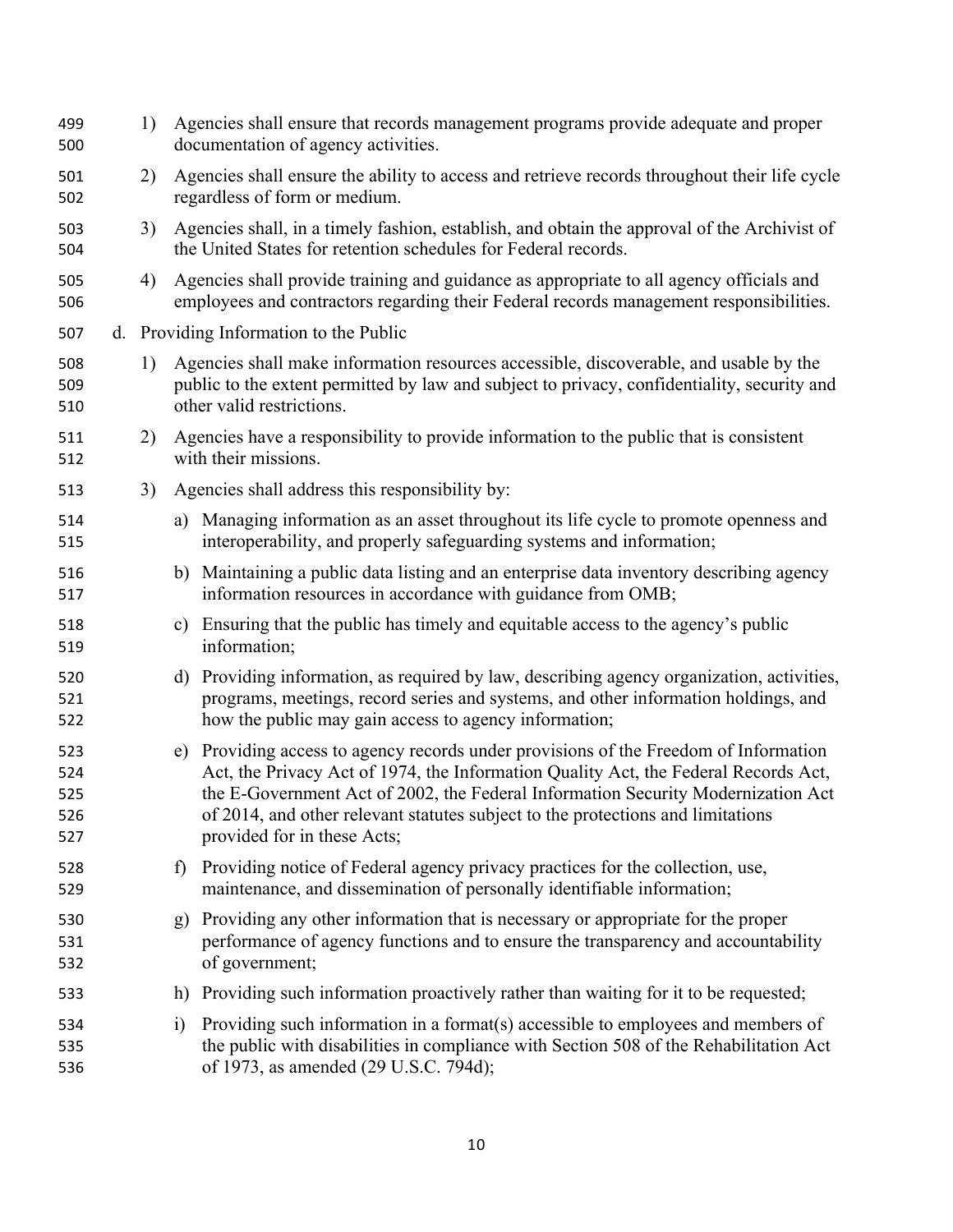| 537<br>538<br>539 |    | j)                                                                                                                                                                                                          | Considering whether information disseminated from other Federal or nonfederal<br>sources is equivalent to agency information and reasonably fulfills the dissemination<br>responsibilities of the agency;                                                                  |  |  |  |
|-------------------|----|-------------------------------------------------------------------------------------------------------------------------------------------------------------------------------------------------------------|----------------------------------------------------------------------------------------------------------------------------------------------------------------------------------------------------------------------------------------------------------------------------|--|--|--|
| 540<br>541        |    | $\bf k)$                                                                                                                                                                                                    | Establishing and maintaining inventories of all agency information dissemination<br>products;                                                                                                                                                                              |  |  |  |
| 542<br>543<br>544 |    | $\mathbf{I}$                                                                                                                                                                                                | Developing other aids as necessary to assist the public in locating agency<br>information including catalogs and directories, site maps, search functions, and other<br>means;                                                                                             |  |  |  |
| 545<br>546        |    |                                                                                                                                                                                                             | m) Identifying the source of the information disseminated to the public, if from outside<br>the agency;                                                                                                                                                                    |  |  |  |
| 547<br>548        |    |                                                                                                                                                                                                             | n) Ensuring that government publications are made available to depository libraries<br>through the Government Publishing Office, as required by law (44 U.S.C. Part 19);                                                                                                   |  |  |  |
| 549<br>550<br>551 |    |                                                                                                                                                                                                             | o) Establishing and maintaining communications with members of the public and with<br>State, local, tribal, and territorial governments so that the agency publishes<br>information that meets their respective needs;                                                     |  |  |  |
| 552<br>553        |    |                                                                                                                                                                                                             | p) Providing adequate notice when initiating, substantially modifying, or terminating<br>dissemination of significant information that the public may be using; and                                                                                                        |  |  |  |
| 554<br>555<br>556 |    | q)                                                                                                                                                                                                          | Ensuring that, to the extent existing information dissemination policies or practices<br>are inconsistent with the requirements of this Circular, a prompt and orderly<br>transition to compliance with the requirements of this Circular is made.                         |  |  |  |
| 557               |    |                                                                                                                                                                                                             | e. Conforming with Open Data Standards                                                                                                                                                                                                                                     |  |  |  |
| 558<br>559<br>560 |    | Agencies shall adopt a presumption in favor of openness to the extent permitted by law and<br>subject to privacy, confidentiality, security, and other valid restrictions. Additionally,<br>agencies shall: |                                                                                                                                                                                                                                                                            |  |  |  |
| 561<br>562        | 1) |                                                                                                                                                                                                             | Whenever possible, plan for IT solutions or services that incorporate capabilities to<br>release data online in open, machine-readable formats;                                                                                                                            |  |  |  |
| 563<br>564        | 2) |                                                                                                                                                                                                             | Disseminate information in a manner that best achieves a balance between the usefulness<br>of the information and the cost to the government and the public;                                                                                                               |  |  |  |
| 565               | 3) |                                                                                                                                                                                                             | Disseminate information on equitable and timely terms;                                                                                                                                                                                                                     |  |  |  |
| 566<br>567<br>568 | 4) |                                                                                                                                                                                                             | Take advantage of all dissemination channels, including Federal, State, local, tribal,<br>territorial governments, libraries, nonprofit, and private sector entities, in discharging<br>agency information dissemination responsibilities;                                 |  |  |  |
| 569<br>570        | 5) |                                                                                                                                                                                                             | Help the public locate government information maintained by or for the agency and help<br>make information already disseminated easy to find and locate;                                                                                                                   |  |  |  |
| 571<br>572<br>573 | 6) | and                                                                                                                                                                                                         | Comply with all applicable laws governing the disclosure of information, including<br>those related to the quality, privacy, confidentiality, security, and other valid restrictions;                                                                                      |  |  |  |
| 574<br>575<br>576 | 7) |                                                                                                                                                                                                             | To the extent practicable and subject to valid restrictions, publish information online (in<br>addition to any other planned or mandated publication methods) in an open, machine-<br>readable format that can be retrieved, downloaded, indexed, and searched by commonly |  |  |  |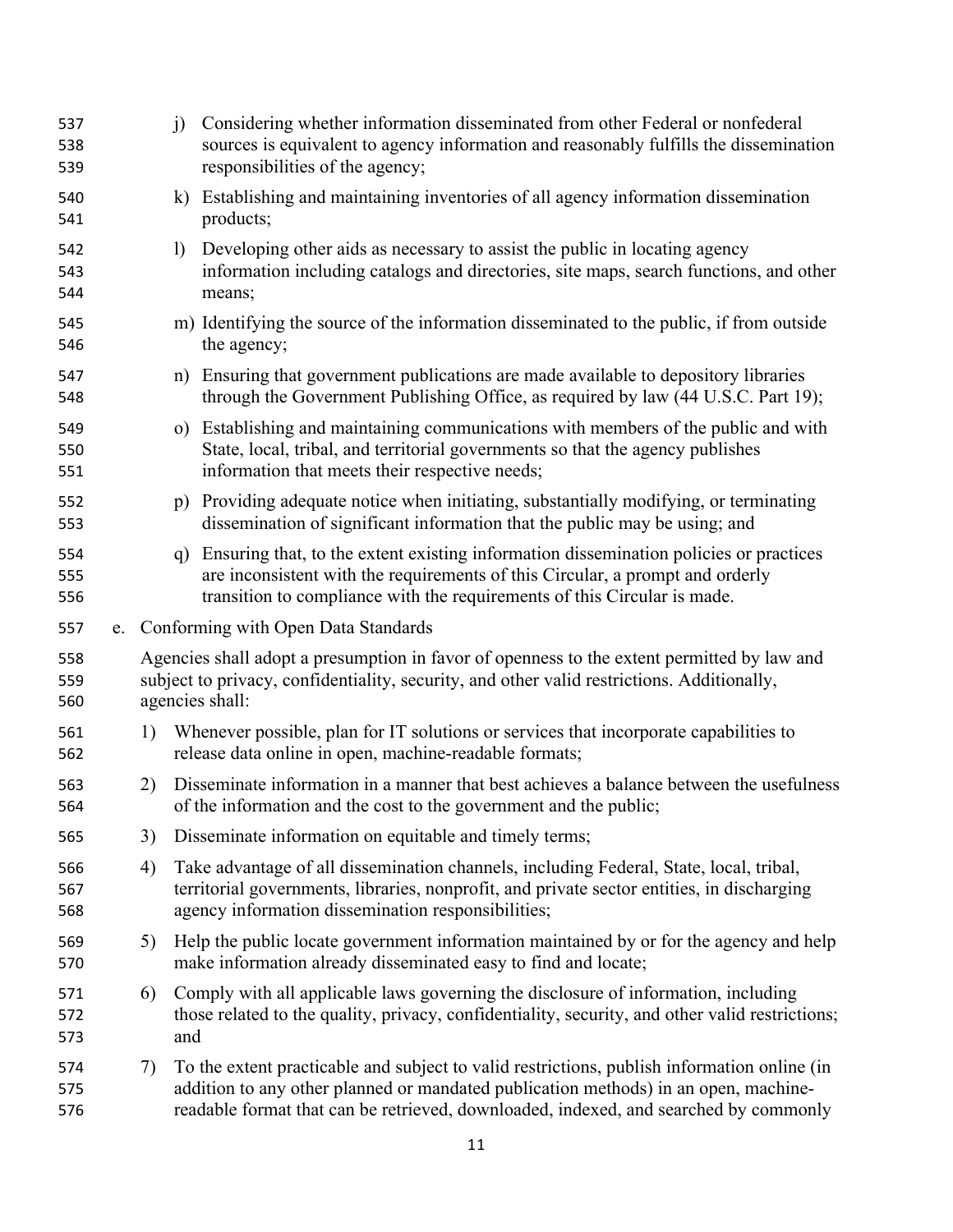| 577<br>578<br>579<br>580<br>581 |    |                                              | used web search applications and is public, accessible, described, reusable, complete,<br>timely, and managed in manners consistent with OMB guidance regarding open data.<br>This includes providing such information in a format(s) accessible to employees and<br>members of the public with disabilities in compliance with Section 508 of the<br>Rehabilitation Act of 1973, as amended (Pub. L. 105-220, 29 U.S.C. 794d).                                   |  |  |  |
|---------------------------------|----|----------------------------------------------|-------------------------------------------------------------------------------------------------------------------------------------------------------------------------------------------------------------------------------------------------------------------------------------------------------------------------------------------------------------------------------------------------------------------------------------------------------------------|--|--|--|
| 582                             | f. |                                              | <b>Avoiding Improperly Restrictive Practices</b>                                                                                                                                                                                                                                                                                                                                                                                                                  |  |  |  |
| 583                             |    |                                              | To avoid improperly restrictive practices, agencies shall:                                                                                                                                                                                                                                                                                                                                                                                                        |  |  |  |
| 584<br>585<br>586<br>587<br>588 |    | 1)                                           | Avoid establishing, or permitting others to establish on their behalf, exclusive, restricted,<br>or other distribution arrangements that interfere with allowing the agency to disseminate<br>its information on a timely and equitable basis. Exceptions to this policy are time-limited<br>restrictions or exclusivity in cases where the agency, due to resource constraints, would<br>normally be unable to provide the information to the public on its own; |  |  |  |
| 589<br>590                      |    | 2)                                           | Avoid establishing unnecessary restrictions, including charging of fees or royalties, on<br>the reuse, resale, or re-dissemination of Federal information by the public; and                                                                                                                                                                                                                                                                                      |  |  |  |
| 591<br>592<br>593               |    | 3)                                           | Recover only the cost of dissemination if fee and user charges are necessary. They must<br>exclude from calculation the costs associated with original collection and processing of<br>the information. Exceptions to this policy are:                                                                                                                                                                                                                            |  |  |  |
| 594                             |    |                                              | a) Where statutory requirements are at variance with the policy;                                                                                                                                                                                                                                                                                                                                                                                                  |  |  |  |
| 595<br>596                      |    |                                              | b) Where the agency collects, processes, and disseminates the information for the<br>benefit of a specific identifiable group beyond the benefit to the general public;                                                                                                                                                                                                                                                                                           |  |  |  |
| 597<br>598<br>599<br>600        |    |                                              | c) Where the agency plans to establish user charges at less than cost of dissemination<br>because of a determination that higher charges would constitute a significant barrier<br>to properly performing the agency's functions, including reaching members of the<br>public whom the agency has a responsibility to inform; or                                                                                                                                  |  |  |  |
| 601                             |    |                                              | d) Where the Director of OMB determines an exception is warranted.                                                                                                                                                                                                                                                                                                                                                                                                |  |  |  |
| 602                             | g. |                                              | <b>Implementing Information Safeguards</b>                                                                                                                                                                                                                                                                                                                                                                                                                        |  |  |  |
| 603                             |    | To ensure proper safeguards, agencies shall: |                                                                                                                                                                                                                                                                                                                                                                                                                                                                   |  |  |  |
| 604<br>605<br>606               |    | 1)                                           | Ensure that information is protected commensurate with the risk that would result from<br>unauthorized access, use, disclosure, disruption, modification, or destruction of such<br>information;                                                                                                                                                                                                                                                                  |  |  |  |
| 607<br>608                      |    |                                              | 2) Limit the collection of personally identifiable information to that which is legally<br>authorized and necessary for the proper performance of agency functions;                                                                                                                                                                                                                                                                                               |  |  |  |
| 609<br>610                      |    |                                              | 3) Only maintain personally identifiable information for as long as is necessary to<br>accomplish a legally authorized purpose;                                                                                                                                                                                                                                                                                                                                   |  |  |  |
| 611<br>612<br>613               |    | 4)                                           | Limit the sharing of personally identifiable information or proprietary information to that<br>which is legally authorized, and impose appropriate conditions on use where a<br>continuing obligation to ensure the confidentiality of the information exists; and                                                                                                                                                                                                |  |  |  |
| 614<br>615<br>616               |    |                                              | 5) Provide individuals, upon request, access to records about them maintained in Privacy<br>Act systems of records, and permit them to amend such records consistent with the<br>provisions of the Privacy Act.                                                                                                                                                                                                                                                   |  |  |  |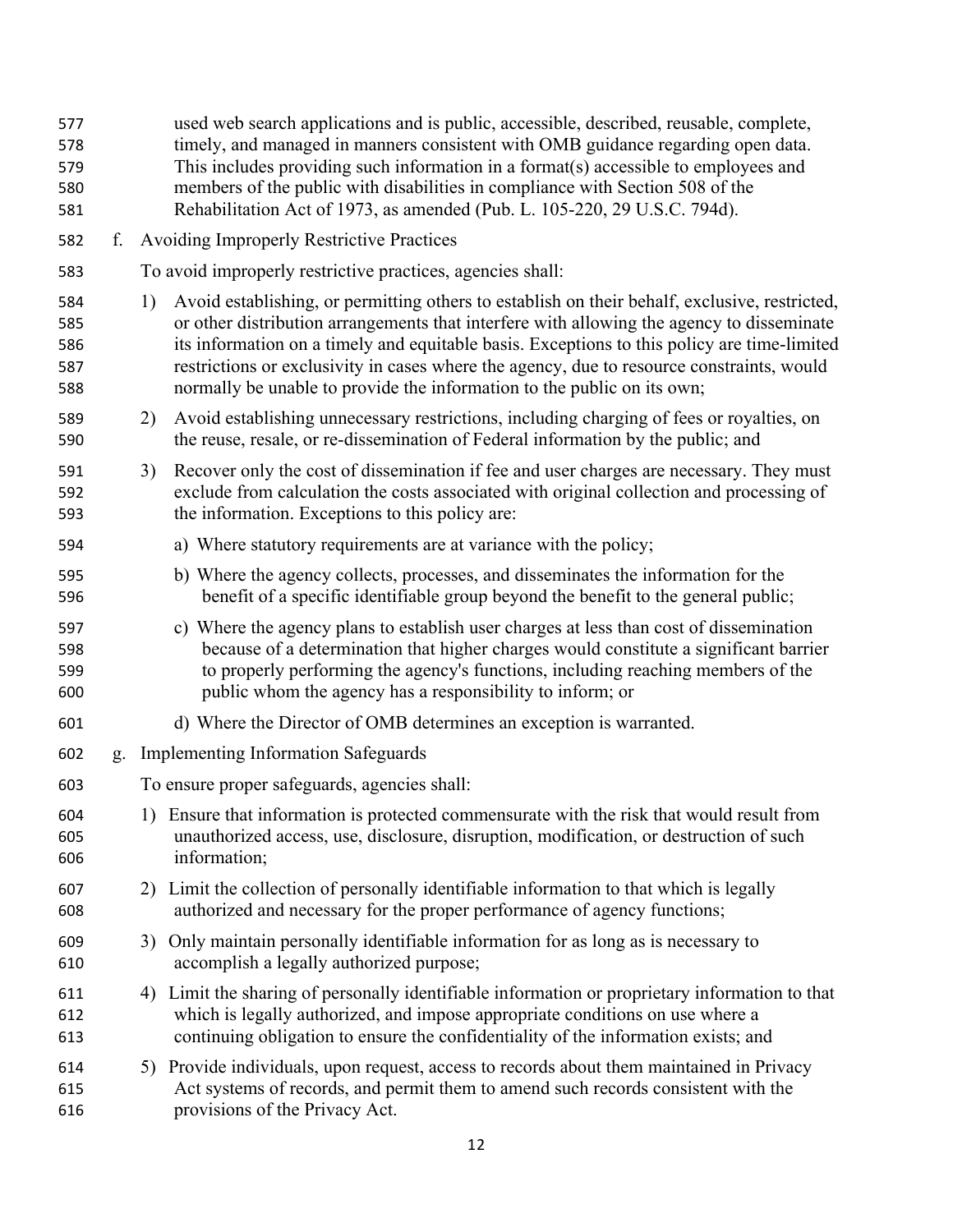#### h. IT Resources Portfolio Management

 In support of agency missions and business needs and in coordination with program managers, the agency shall define, implement, and maintain processes, standards, and policies applied to all 'information technology resources' at the agency, in accordance with OMB guidance. Specifically, agencies shall ensure that department/headquarters chief information officers lead and oversee, in coordination with program managers, the following agency-wide and investment-level management processes, in accordance with OMB guidance: 1) Define the development processes, milestones, review gates, and the overall policies for all capital planning and project management and reporting for IT resources; 2) Perform planning, programming, budgeting, and execution decisions, related reporting requirements, and reports related to IT resources, and the management, governance, and oversight processes related to IT resources; 3) Establish and maintain a process to regularly engage with program managers to evaluate IT resources supporting each agency strategic objective. Work with program managers to ensure that legacy and ongoing IT investments are appropriately delivering customer value and meeting the business objectives of programs; 4) Establish a portfolio-wide acquisition strategy that avoids duplication by considering existing solutions first and adopt the contracting vehicles necessary to build a robust technology infrastructure in coordination with program managers; 5) Ensure that the workforce related to IT resources has the appropriate knowledge and skill for facilitating the achievement of the performance goals established for the portfolio of IT resources and evaluate the extent to which the executive-level workforce of the agency has appropriate IT-related knowledge and skills; 6) Develop an enterprise architecture that describes the baseline architecture, the target architecture, and a plan to get to the target architecture; 7) Ensure that IT resources across the portfolio use appropriate measurements to evaluate the cost variance, schedule variance, and overall performance of their activities as a part of portfolio-wide processes such as capital planning and investment control, enterprise architecture, and other agency information technology or performance management processes. When an Earned Value Management System (EVMS) is required, the standard definitions of cost variance and schedule variance will be used to measure progress; 8) Establish agency-wide policies and procedures for conducting investment reviews, operational analyses, or other applicable performance reviews to evaluate the following aspects of IT resources, including projects in development and ongoing activities: determine whether there is a continuing need for the activity as planned; for high-risk activities whether the root causes of risk in the investment have been addressed, whether there is sufficient capability to deliver the remaining planned increments within the planned cost and schedule, and what corrective actions, including termination, should be taken;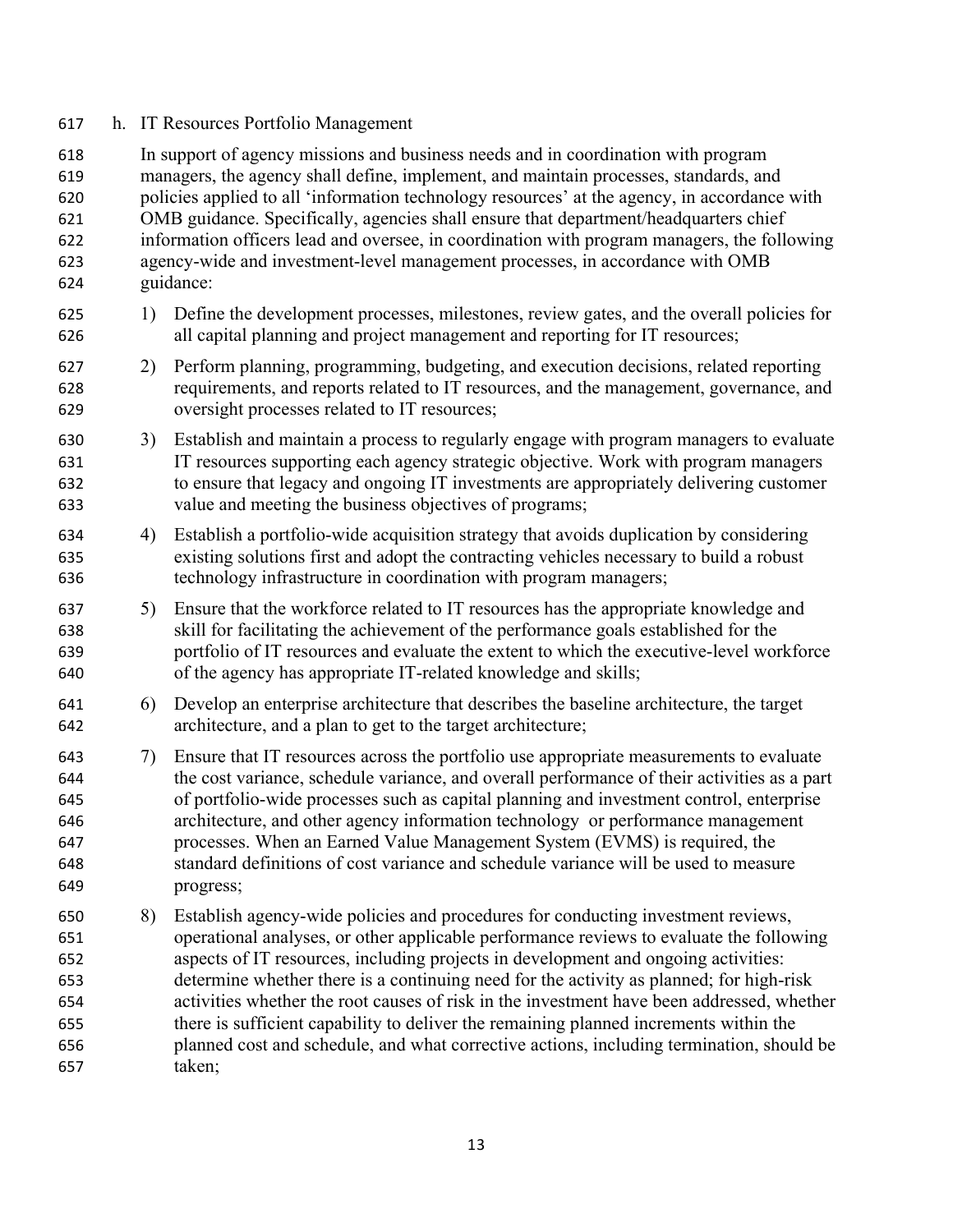9) Establish an overall portfolio of IT resources that achieve program and business objectives efficiently and effectively by: a) Weighing potential and ongoing investments and their underlying capabilities against other proposed and ongoing investments in the portfolio; b) Implementing an EVMS and conducting an Integrated Baseline Review (IBR) as required by Federal Acquisition Regulation Subpart 34.2 or, when an EVMS is not required, implementing a baseline validation process as part of an overall investment risk management strategy consistent with OMB guidance; and c) Identifying gaps between planned and actual cost, schedule, and performance goals for information technology investments and identifying strategies and time frames to close such gaps; 10) Recommend to the agency head the modification, pause, or termination of any acquisition, investment, or activity that includes a significant IT component based on the CIO's judgment—including but not limited to the results of the processes described in 1) through 9) above—within the terms of the relevant contracts and applicable regulations; and 11) Maintain the following, as required by the Paperwork Reduction Act (44 U.S.C. 675 3506(b)(4) and 3511), Freedom of Information Act (5 U.S.C. 552(g)), and Federal Information Security Modernization Act of 2014: an inventory of the agency's major information systems, holdings, and dissemination products; a description of the agency's major information and record locator systems; an inventory of the agency's other information resources, such as personnel and funding (at the level of detail that the agency determines is most appropriate for its use in managing the agency's information resources); and an online resource for persons to obtain public information from the agency pursuant to these Acts. i. IT Investment Management IT investment decisions must also be consistent with policies and processes defined by the agency as described above. Agency chief information officers shall establish criteria identifying which of the following investment management aspects require the direct involvement of the chief information officer in accordance with the below requirements. Agencies shall ensure that policies and processes approved by the department/headquarters chief information officer are applied to all IT investment decisions and processes below. 1) Acquisition of Information Technology Agencies shall: a) Consistent with applicable Federal acquisition requirements, make use of adequate competition, allocate risk between government and contractor, and maximize return on investment (ROI) when acquiring information technology; b) Conduct definitive technical, cost, and risk analyses of alternative design implementations, including consideration of migration and retraining costs, scaled to the size and complexity of individual requirements (definitive acquisition planning provisions are set forth in Federal Acquisition Regulation [FAR] subparts 7.1, Acquisition Plans, and 10, Market Research);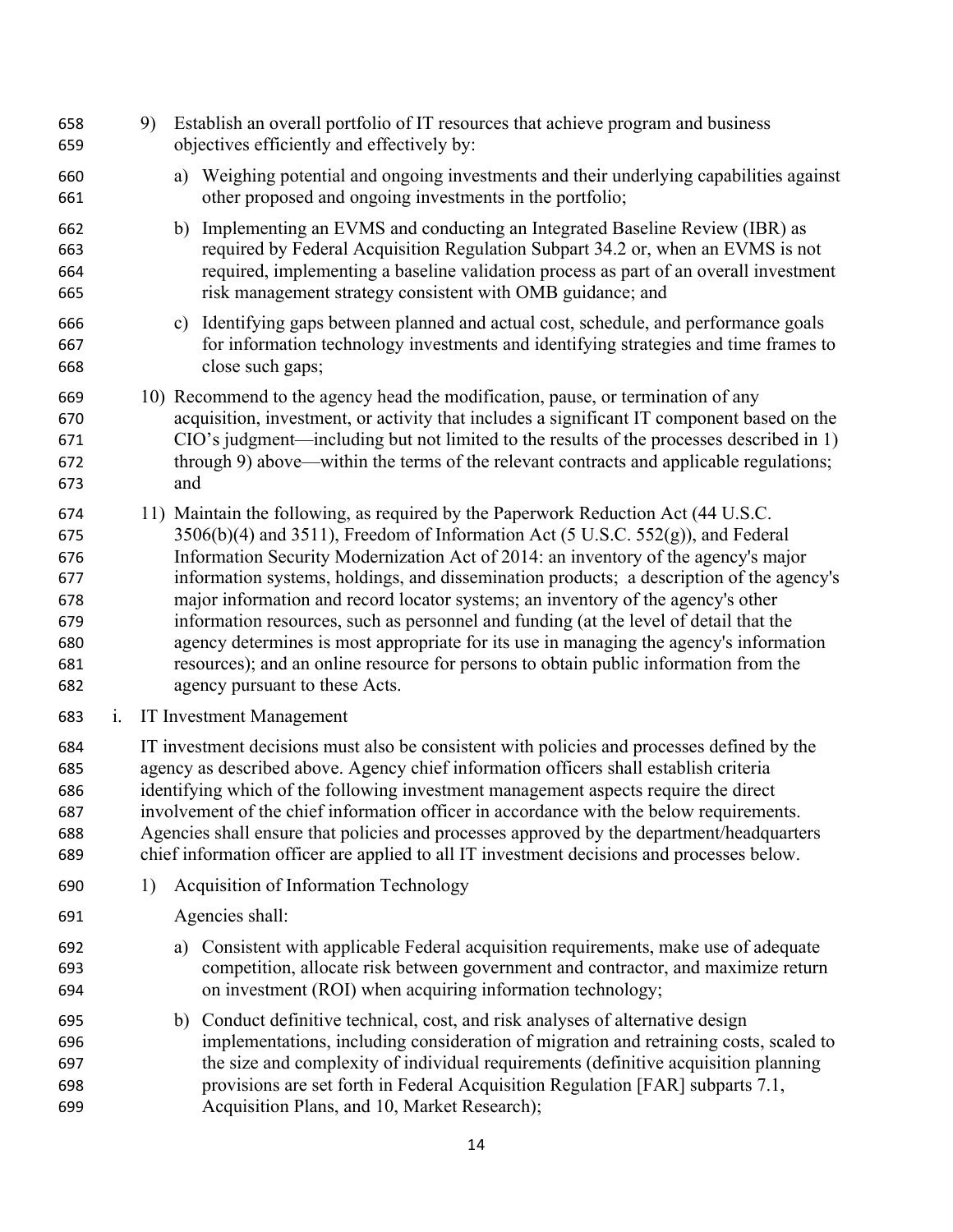| 700<br>701                                                                                                   |    | c) Consider existing Federal contract solutions available to meet agency needs to avoid<br>duplicative investments;                                                                                                                                                                                                                                                                                                                                                                                                                                                                                                                                                                                                                                                                                                                                                                                                                                                                                                                                                                                                                                                                                                                                                                                                                                                                                        |
|--------------------------------------------------------------------------------------------------------------|----|------------------------------------------------------------------------------------------------------------------------------------------------------------------------------------------------------------------------------------------------------------------------------------------------------------------------------------------------------------------------------------------------------------------------------------------------------------------------------------------------------------------------------------------------------------------------------------------------------------------------------------------------------------------------------------------------------------------------------------------------------------------------------------------------------------------------------------------------------------------------------------------------------------------------------------------------------------------------------------------------------------------------------------------------------------------------------------------------------------------------------------------------------------------------------------------------------------------------------------------------------------------------------------------------------------------------------------------------------------------------------------------------------------|
| 702<br>703<br>704<br>705                                                                                     | d) | Structure acquisitions for major IT investments into useful segments with a narrow<br>scope and brief duration. This should reduce risk, promote flexibility and<br>interoperability, increase accountability, and better match mission need with current<br>technology and market conditions;                                                                                                                                                                                                                                                                                                                                                                                                                                                                                                                                                                                                                                                                                                                                                                                                                                                                                                                                                                                                                                                                                                             |
| 706<br>707<br>708<br>709<br>710                                                                              | e) | Not approve an acquisition strategy or acquisition plan (as described in FAR Part 7)<br>or interagency agreement (such as those used to support purchases through another<br>agency) that includes IT without review and approval by the agency CIO. The CIO<br>shall consider the following factors when reviewing acquisition strategies and<br>acquisition plans:                                                                                                                                                                                                                                                                                                                                                                                                                                                                                                                                                                                                                                                                                                                                                                                                                                                                                                                                                                                                                                       |
| 711<br>712                                                                                                   |    | Alignment with mission and program objectives in coordination with program<br>(i)<br>leadership;                                                                                                                                                                                                                                                                                                                                                                                                                                                                                                                                                                                                                                                                                                                                                                                                                                                                                                                                                                                                                                                                                                                                                                                                                                                                                                           |
| 713<br>714                                                                                                   |    | (ii) Appropriateness with respect to the mission and business objectives supported<br>by the IT strategic plan;                                                                                                                                                                                                                                                                                                                                                                                                                                                                                                                                                                                                                                                                                                                                                                                                                                                                                                                                                                                                                                                                                                                                                                                                                                                                                            |
| 715                                                                                                          |    | (iii) Appropriateness of contract type for IT-related resources; and                                                                                                                                                                                                                                                                                                                                                                                                                                                                                                                                                                                                                                                                                                                                                                                                                                                                                                                                                                                                                                                                                                                                                                                                                                                                                                                                       |
| 716<br>717                                                                                                   |    | (iv) Appropriateness of IT-related portions of statement of needs or statement of<br>work.                                                                                                                                                                                                                                                                                                                                                                                                                                                                                                                                                                                                                                                                                                                                                                                                                                                                                                                                                                                                                                                                                                                                                                                                                                                                                                                 |
| 2)<br>718                                                                                                    |    | IT Capital Planning and Investment Control                                                                                                                                                                                                                                                                                                                                                                                                                                                                                                                                                                                                                                                                                                                                                                                                                                                                                                                                                                                                                                                                                                                                                                                                                                                                                                                                                                 |
| 719<br>720<br>721<br>722<br>723<br>724<br>725<br>726<br>727<br>728<br>729<br>730<br>731<br>732<br>733<br>734 |    | IT Capital Planning and Investment Control (CPIC) is the process by which agencies<br>establish the need and goals to plan, acquire or develop, and evaluate the results of<br>investments in information systems, technologies, and capabilities in support of agency<br>missions, organizational and performance requirements, strategies, and goals. Agencies<br>must designate IT investments as major investments or non-major investments according<br>to relevant statute, regulations and guidance in OMB Circular A-11, and perform CPIC<br>processes commensurate with the size, scope, duration, and delivery risk of the<br>investment. The CPIC process consists of all stages of capital programming, including<br>planning, budgeting, procurement, management, and assessment. For further guidance<br>on capital programming, refer to OMB Circular A-11, including the Capital<br>Programming Guide. IT CPIC comprises portfolio-level planning and management, and<br>investment-specific planning and management. Agency CPIC processes must be<br>consistent with OMB guidance defining the steps, standards, reporting artifacts,<br>responsibilities, and other aspects of CPIC. The actions, policies, and artifacts of the<br>CPIC process's evaluation, selection, and control phases shall ensure that the following<br>requirements are appropriately met by all IT resources: |
| 735<br>736                                                                                                   |    | a) All IT resources are included in IT portfolio and capital planning documents or<br>artifacts;                                                                                                                                                                                                                                                                                                                                                                                                                                                                                                                                                                                                                                                                                                                                                                                                                                                                                                                                                                                                                                                                                                                                                                                                                                                                                                           |
| 737<br>738                                                                                                   | b) | In coordination with program managers, significant decisions related to major IT<br>investments are supported by business cases with appropriate evidence;                                                                                                                                                                                                                                                                                                                                                                                                                                                                                                                                                                                                                                                                                                                                                                                                                                                                                                                                                                                                                                                                                                                                                                                                                                                 |
| 739<br>740                                                                                                   | C) | All IT resources appropriately implement incremental development and modular<br>approaches as defined in OMB guidance;                                                                                                                                                                                                                                                                                                                                                                                                                                                                                                                                                                                                                                                                                                                                                                                                                                                                                                                                                                                                                                                                                                                                                                                                                                                                                     |
|                                                                                                              |    |                                                                                                                                                                                                                                                                                                                                                                                                                                                                                                                                                                                                                                                                                                                                                                                                                                                                                                                                                                                                                                                                                                                                                                                                                                                                                                                                                                                                            |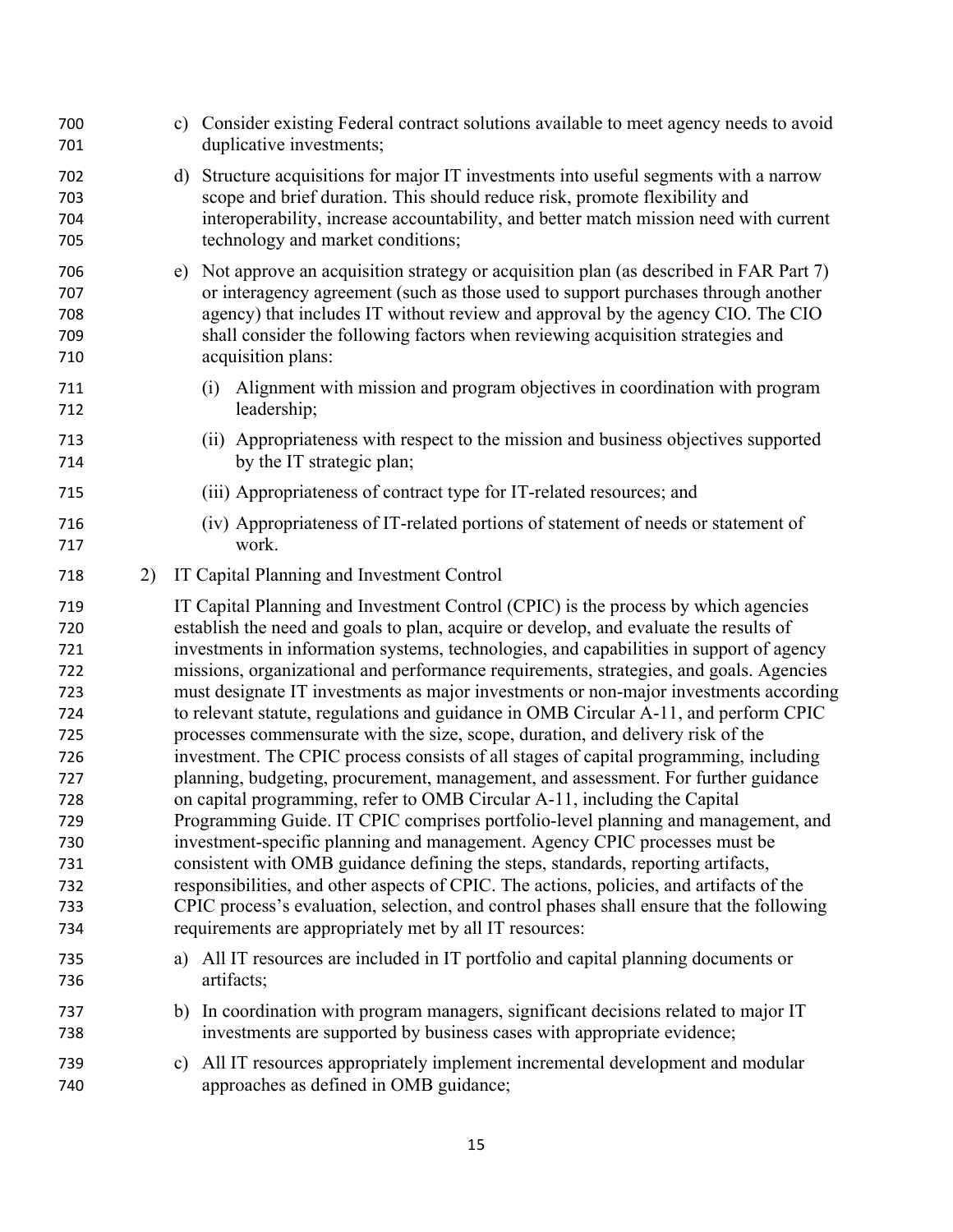| 741<br>742                                    |              | d) IT investments support and enable core mission and operational functions and<br>processes that support the agency's missions and business requirements;                                                                                                                                                                                                                                                                                                                                                                                   |
|-----------------------------------------------|--------------|----------------------------------------------------------------------------------------------------------------------------------------------------------------------------------------------------------------------------------------------------------------------------------------------------------------------------------------------------------------------------------------------------------------------------------------------------------------------------------------------------------------------------------------------|
| 743<br>744<br>745<br>746<br>747<br>748        |              | e) Decisions to improve, enhance, or modernize existing information technology<br>investments or to develop new information technology investments are made only<br>after conducting an alternatives analysis that includes both government-provided<br>(internal, interagency, and intra-agency where applicable) and commercially<br>provided options and the most advantageous option to the government has been<br>selected;                                                                                                             |
| 749<br>750<br>751<br>752<br>753<br>754<br>755 | $\mathbf{f}$ | Preference must first be given to using available and suitable Federal information<br>systems, technologies, and shared services or information processing facilities, or to<br>acquiring commercially available off-the-shelf software and technologies over<br>developing or acquiring custom or duplicative solutions. Decisions to acquire custom<br>or duplicative solutions must be justified based on overall life-cycle cost-<br>effectiveness or ability to meet specific and high-priority mission or operational<br>requirements; |
| 756<br>757<br>758                             | g)           | Information technology needs are met through scalable, provisioned services when it<br>is cost-effective to do so rather than acquiring or developing new information<br>systems or equipment;                                                                                                                                                                                                                                                                                                                                               |
| 759<br>760                                    |              | h) New acquisitions which include information technology must evaluate open source<br>software and off-the-shelf technology as options;                                                                                                                                                                                                                                                                                                                                                                                                      |
| 761<br>762<br>763                             | $\ddot{1}$   | Information systems security levels are commensurate with the risk that may result<br>from unauthorized access, use, disclosure, disruption, modification, or destruction of<br>such information;                                                                                                                                                                                                                                                                                                                                            |
| 764<br>765<br>766                             | $\ddot{1}$   | Information technology investments must facilitate interoperability, application<br>portability, and scalability across networks of heterogeneous hardware, software, and<br>telecommunications platforms;                                                                                                                                                                                                                                                                                                                                   |
| 767<br>768<br>769<br>770<br>771<br>772        | $\bf k$      | Information systems and processes must support interoperability and information<br>accessibility, maximize the usefulness of information, minimize the burden on the<br>public, and preserve the appropriate integrity, usability, availability, confidentiality,<br>and disposition of information throughout the life cycle of the information, in<br>accordance with the PRA, FISMA, Privacy Act (as amended) and the Federal<br>Records Act (as amended);                                                                                |
| 773<br>774<br>775<br>776                      | $\mathbf{D}$ | Information systems and processes must facilitate accessibility under the<br>Rehabilitation Act of 1973, as amended; in particular, see specific electronic and<br>information technology accessibility requirements commonly known as "section<br>508" requirements (29 U.S.C. § 794d); and                                                                                                                                                                                                                                                 |
| 777<br>778<br>779<br>780<br>781               |              | m) Agencies must incorporate records management functions and retention<br>requirements into the design, development, and implementation of information<br>systems, particularly Internet resources to include storage solutions and cloud-based<br>services such as software as a service, platform as a service, and infrastructure as a<br>service.                                                                                                                                                                                       |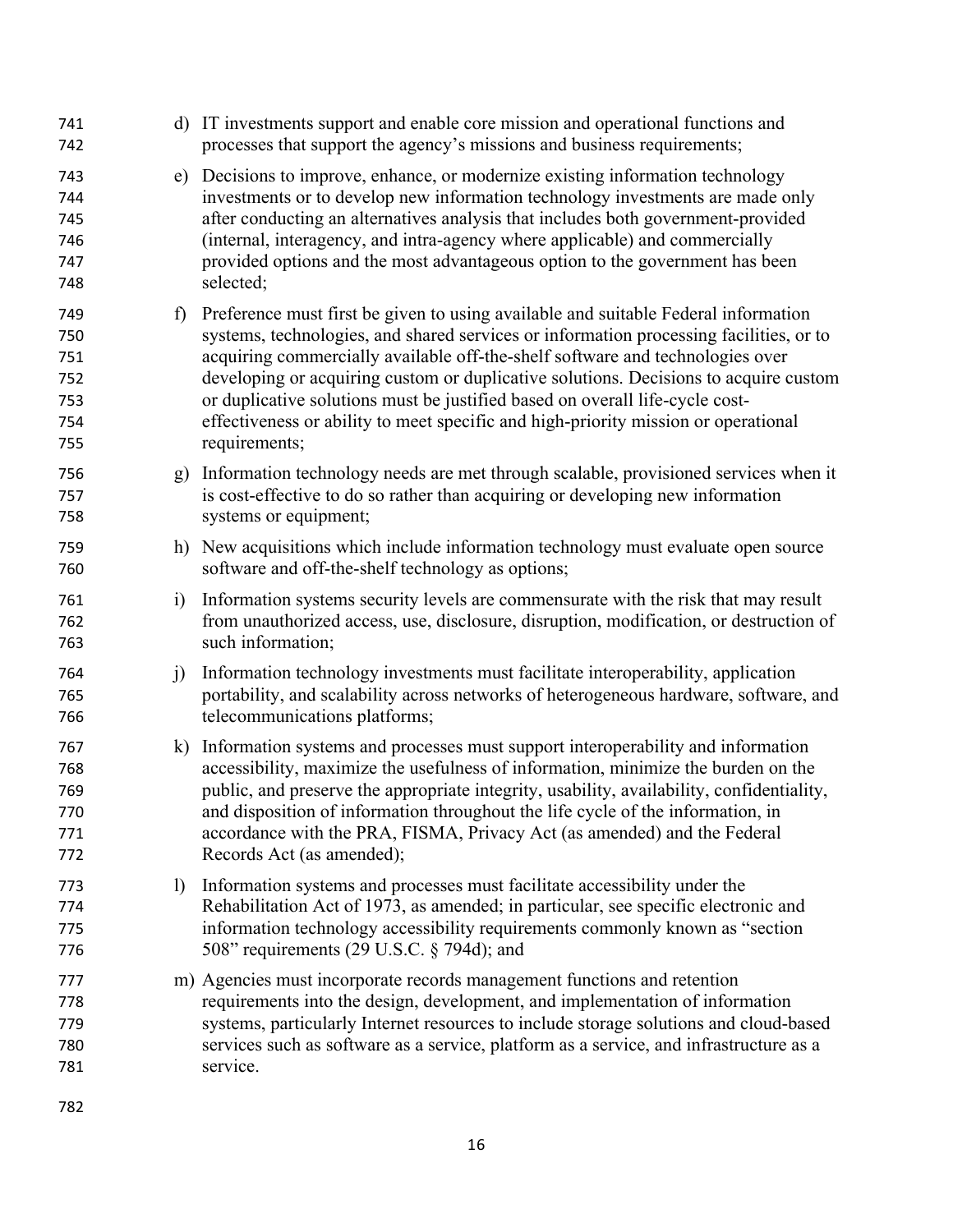# **8. Assignment of Responsibilities**

| 784                                           | a. |    |    | For all Federal agencies, the head of each agency shall:                                                                                                                                                                                                                                                                                                                                                                                                                                                                                                                                                                    |
|-----------------------------------------------|----|----|----|-----------------------------------------------------------------------------------------------------------------------------------------------------------------------------------------------------------------------------------------------------------------------------------------------------------------------------------------------------------------------------------------------------------------------------------------------------------------------------------------------------------------------------------------------------------------------------------------------------------------------------|
| 785<br>786                                    |    | 1) |    | Have primary responsibility for managing agency information resources to support<br>agency missions and business requirements;                                                                                                                                                                                                                                                                                                                                                                                                                                                                                              |
| 787<br>788                                    |    | 2) |    | Ensure that the digital services provided by the agency work well and are continually<br>improved to better meet the needs of the public;                                                                                                                                                                                                                                                                                                                                                                                                                                                                                   |
| 789<br>790                                    |    | 3) |    | Ensure that the agency implements the information policies, principles, directives,<br>standards, guidelines, rules, and regulations promulgated by OMB, as appropriate;                                                                                                                                                                                                                                                                                                                                                                                                                                                    |
| 791<br>792                                    |    | 4) |    | Develop agency policies and procedures that provide for timely acquisition of required<br>information technology;                                                                                                                                                                                                                                                                                                                                                                                                                                                                                                           |
| 793<br>794<br>795                             |    | 5) |    | Implement and enforce applicable records management policies and procedures,<br>including requirements for archiving information maintained in electronic format,<br>particularly in the planning, design, and operation of information systems;                                                                                                                                                                                                                                                                                                                                                                            |
| 796<br>797<br>798                             |    | 6) |    | Identify to the Director of OMB any statutory, regulatory, and other impediments to<br>efficient management of Federal information resources, and recommend to the Director<br>legislation, policies, procedures, and other guidance to improve such management;                                                                                                                                                                                                                                                                                                                                                            |
| 799<br>800<br>801                             |    | 7) |    | Assist OMB in the performance of its functions under the PRA, including making<br>services, personnel, and facilities available to OMB for this purpose to the extent<br>practicable;                                                                                                                                                                                                                                                                                                                                                                                                                                       |
| 802                                           |    | 8) |    | Ensure that the agency:                                                                                                                                                                                                                                                                                                                                                                                                                                                                                                                                                                                                     |
| 803<br>804                                    |    |    | a) | Cooperates with other agencies in the use of information technology to improve the<br>productivity, effectiveness, and efficiency of Federal programs; and                                                                                                                                                                                                                                                                                                                                                                                                                                                                  |
| 805<br>806<br>807                             |    |    |    | b) Promotes a coordinated, interoperable, secure, and shared governmentwide<br>infrastructure that is provided and supported by a diversity of private sector<br>suppliers;                                                                                                                                                                                                                                                                                                                                                                                                                                                 |
| 808                                           |    | 9) |    | Develop a well-trained corps of information resources management professionals;                                                                                                                                                                                                                                                                                                                                                                                                                                                                                                                                             |
| 809                                           |    |    |    | 10) Develop an effective and experienced corps of digital services experts;                                                                                                                                                                                                                                                                                                                                                                                                                                                                                                                                                 |
| 810<br>811<br>812                             |    |    |    | 11) Use the guidance provided in OMB Circular A-11, "Planning, Budgeting, Acquisition<br>and Management of Capital Assets," and other relevant OMB guidance for IT CPIC to<br>promote effective and efficient capital planning within the organization;                                                                                                                                                                                                                                                                                                                                                                     |
| 813<br>814<br>815<br>816<br>817<br>818<br>819 |    |    |    | 12) Ensure that the agency provides budget data pertaining to information resources to<br>OMB, consistent with the requirements of OMB Circular A-11 and related OMB<br>guidance, and ensure, to the extent reasonable, that in the design of information systems<br>with the purpose of disseminating information to the public, an index of information<br>disseminated by the system shall be included in the directory created by the<br>Superintendent of Documents pursuant to 41 U.S.C. 4101. (Nothing in this paragraph<br>authorizes the dissemination of information to the public unless otherwise authorized.); |
| 820<br>821<br>822                             |    |    |    | 13) Permit, to the extent practicable, the use of one agency's contract by another agency or<br>the award of multiagency contracts, provided the action is within the scope of the<br>contract and consistent with OMB guidance;                                                                                                                                                                                                                                                                                                                                                                                            |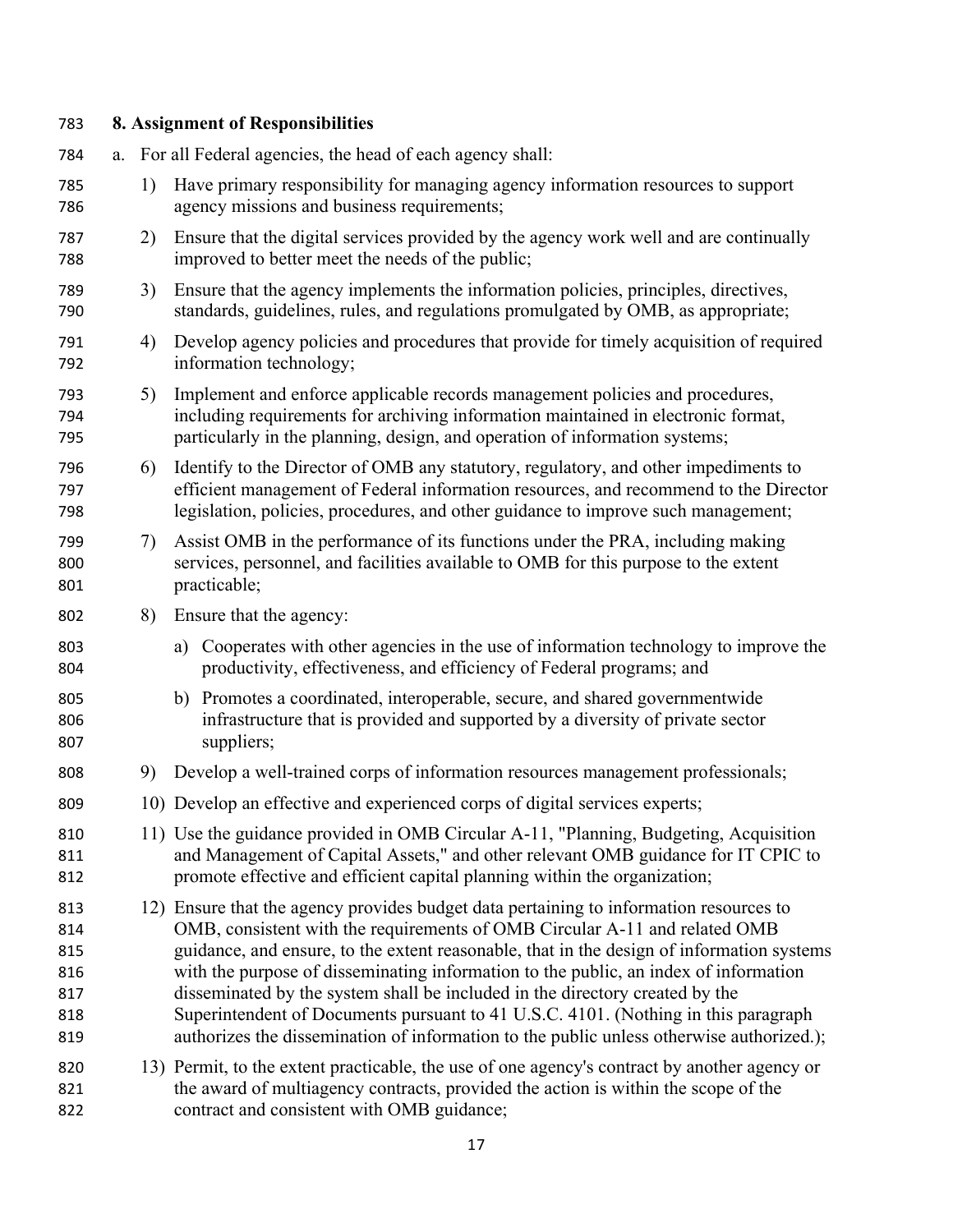| 823<br>824                                                         |    |    | 14) As designated by the Director of OMB, act as executive agent for the governmentwide<br>acquisition of information technology;                                                                                                                                                                                                                                                                                                                                                                                                                                                                                                                                                                                                                                                                                                                                |
|--------------------------------------------------------------------|----|----|------------------------------------------------------------------------------------------------------------------------------------------------------------------------------------------------------------------------------------------------------------------------------------------------------------------------------------------------------------------------------------------------------------------------------------------------------------------------------------------------------------------------------------------------------------------------------------------------------------------------------------------------------------------------------------------------------------------------------------------------------------------------------------------------------------------------------------------------------------------|
| 825<br>826                                                         |    |    | 15) Ensure compliance with Federal information privacy and security requirements, to<br>include statistical confidentiality;                                                                                                                                                                                                                                                                                                                                                                                                                                                                                                                                                                                                                                                                                                                                     |
| 827<br>828                                                         |    |    | 16) Designate a senior agency official for privacy (SAOP) who has overall agency-wide<br>responsibility for information privacy; and                                                                                                                                                                                                                                                                                                                                                                                                                                                                                                                                                                                                                                                                                                                             |
| 829                                                                |    |    | 17) Appoint a Chief Information Officer, as required by 44 U.S.C. 3506(a).                                                                                                                                                                                                                                                                                                                                                                                                                                                                                                                                                                                                                                                                                                                                                                                       |
| 830<br>831<br>832<br>833<br>834<br>835<br>836<br>837               |    |    | a) The CIO shall report directly to the agency head as required by the Clinger-Cohen<br>Act (40 U.S.C. 1425(b) $\&$ (c)). Agencies that have implemented legislation that<br>requires the CIO and other management officials to report to a Chief Operating<br>Officer (COO), Undersecretary for Management, Assistant Secretary for<br>Administration, or similar management executive shall ensure that the CIO has direct<br>access to the agency head (i.e., the Secretary, or Deputy Secretary serving on the<br>Secretary's behalf) for their information technology responsibilities to remain<br>consistent with the Clinger-Cohen requirement.                                                                                                                                                                                                          |
| 838<br>839<br>840<br>841<br>842<br>843<br>844<br>845<br>846<br>847 |    |    | b) The CIO shall carry out the responsibilities of the agencies listed in the Paperwork<br>Reduction Act (44 U.S.C. 3506), the Clinger-Cohen Act (40 U.S.C. 1425(b) & (c)),<br>the E-Government Act of 2002 (Pub. L. 107-347), the Privacy Act of 1974 (as<br>amended (5 U.S.C. 552a)), the Government Performance and Results Modernization<br>Act of 2010 (Pub. L. 111-352), the Government Paperwork Elimination Act of 1998<br>(Pub. L. 105-277, Title XVII), the Federal Records Act of 1950 (as amended,<br>codified (44 U.S.C. Chapter 29, 31, 33)), the Federal Acquisition Streamlining Act<br>V, Section 508 of the Rehabilitation Act of 1973 (as amended (Pub. L. 105-220, 29)<br>U.S.C. 794d)); the Digital Accountability and Transparency Act of 2014; the Federal<br>Information Security Modernization Act of 2014; and other related statutes. |
| 848<br>849<br>850<br>851                                           |    | c) | The head of the agency must consult with the Director of OMB prior to appointing a<br>Chief Information Officer, and shall advise the Director on matters regarding the<br>authority, responsibilities, and organizational resources of the Chief Information<br>Officer.                                                                                                                                                                                                                                                                                                                                                                                                                                                                                                                                                                                        |
| 852<br>853                                                         |    |    | For purposes of this paragraph (17), military departments and the Office of the Secretary<br>of Defense may each appoint one official.                                                                                                                                                                                                                                                                                                                                                                                                                                                                                                                                                                                                                                                                                                                           |
| 854<br>855                                                         |    |    | b. The Chief Information Officer, in coordination with other agency senior officials and<br>program managers, must, among other things:                                                                                                                                                                                                                                                                                                                                                                                                                                                                                                                                                                                                                                                                                                                          |
| 856<br>857<br>858<br>859                                           | 1) |    | Develop internal agency information policies and procedures and oversee, evaluate, and<br>otherwise periodically review agency information resources management activities<br>(including the management of information technology resources) for conformity with the<br>policies set forth in this Circular;                                                                                                                                                                                                                                                                                                                                                                                                                                                                                                                                                     |
| 860<br>861                                                         | 2) |    | Advise the agency head on information resources implications of strategic planning<br>decisions;                                                                                                                                                                                                                                                                                                                                                                                                                                                                                                                                                                                                                                                                                                                                                                 |
| 862<br>863                                                         | 3) |    | Advise the agency head on the design, development, and implementation of information<br>resources;                                                                                                                                                                                                                                                                                                                                                                                                                                                                                                                                                                                                                                                                                                                                                               |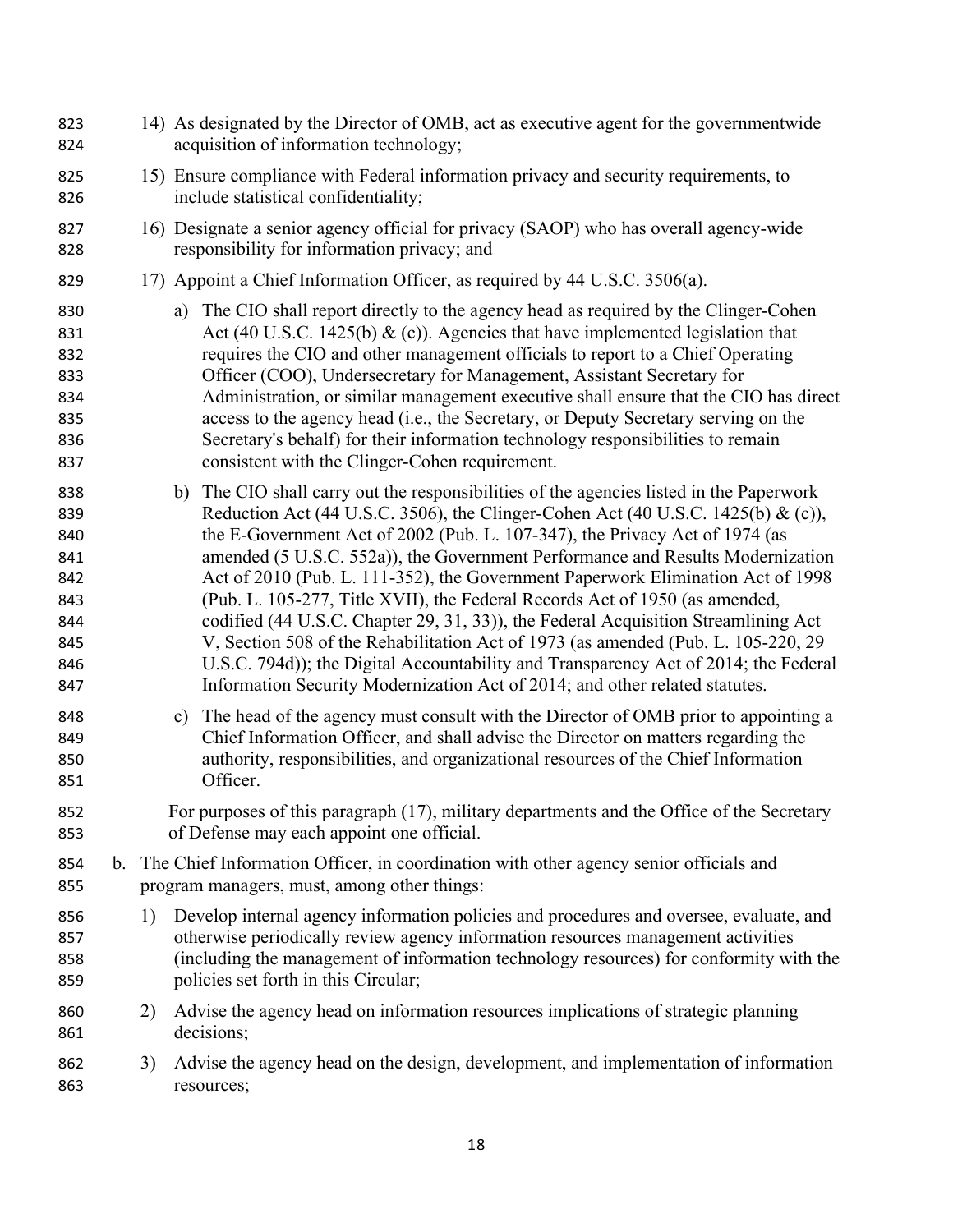| 864<br>865                                           | 4) | Advise the agency head on budgetary implications of decision affecting information<br>resources and information technology resources;                                                                                                                                                                                                                                                                                                                                                                                                                                                                                                                         |
|------------------------------------------------------|----|---------------------------------------------------------------------------------------------------------------------------------------------------------------------------------------------------------------------------------------------------------------------------------------------------------------------------------------------------------------------------------------------------------------------------------------------------------------------------------------------------------------------------------------------------------------------------------------------------------------------------------------------------------------|
| 866<br>867                                           | 5) | Be an active participant throughout the annual agency budget process in establishing<br>investment priorities for agency information technology resources;                                                                                                                                                                                                                                                                                                                                                                                                                                                                                                    |
| 868<br>869                                           | 6) | Review and approve all reprogramming of funds related to information technology<br>resources;                                                                                                                                                                                                                                                                                                                                                                                                                                                                                                                                                                 |
| 870<br>871<br>872<br>873                             | 7) | Advise and support the teams responsible for creating and maintaining the agency's<br>digital services, including by coordinating with such teams to ensure that digital services<br>activities support the overall program and business objectives of the information<br>technology resources portfolio as well as the agency's missions and programs;                                                                                                                                                                                                                                                                                                       |
| 874<br>875<br>876<br>877<br>878<br>879               | 8) | Define, maintain, and oversee policies and standards governing all strategic-level and<br>investment-level information technology management processes described in Section 8.<br>Identify incomplete or inconsistent application of these policies and standards within the<br>agency and report these to the agency head and OMB as appropriate. In consultation<br>with OMB, describe the effectiveness of these agency processes as a part of portfolio<br>reviews or other reporting;                                                                                                                                                                    |
| 880<br>881<br>882                                    | 9) | Be an active participant during all agency strategic management activities, including the<br>development, implementation, and maintenance of agency strategic and operational<br>plans;                                                                                                                                                                                                                                                                                                                                                                                                                                                                       |
| 883<br>884<br>885                                    |    | 10) Designate an official within the office of the CIO to serve as a liaison to help coordinate<br>agency actions and policies with the agency's SAOP, unless the agency's CIO is<br>designated as the SAOP;                                                                                                                                                                                                                                                                                                                                                                                                                                                  |
| 886<br>887<br>888<br>889                             |    | 11) Collaborate with heads of Federal principal statistical agencies and recognized statistical<br>units to support their conformance with Statistical Policy Directives governing the<br>design, scope, collection, processing, calculation, production, and dissemination of<br>official Federal statistics;                                                                                                                                                                                                                                                                                                                                                |
| 890<br>891<br>892                                    |    | 12) Monitor and evaluate the performance of information technology investments through a<br>CPIC process, and advise the agency head on whether to continue, modify, or terminate<br>a program or project;                                                                                                                                                                                                                                                                                                                                                                                                                                                    |
| 893<br>894<br>895<br>896<br>897<br>898<br>899<br>900 |    | 13) Be responsible for ensuring that the agency workforce has the information resources<br>management skills it needs by playing a material role in the selection of staff with<br>significant information technology resource management responsibilities; continuously<br>assessing and improving the requirements established for agency personnel regarding<br>knowledge and skills; determining the extent to which the positions and personnel at the<br>agency meet those requirements; and developing strategies and specific plans for hiring,<br>training, and professional development to rectify any deficiency in meeting those<br>requirements; |
| 901<br>902                                           |    | 14) Report to the agency head on the effectiveness of the agency information security<br>program;                                                                                                                                                                                                                                                                                                                                                                                                                                                                                                                                                             |
| 903<br>904                                           |    | 15) Maintain regular participation with the Chief Information Officers Council which serves<br>as the principal interagency forum for CIOs to share best practices, seek out assistance                                                                                                                                                                                                                                                                                                                                                                                                                                                                       |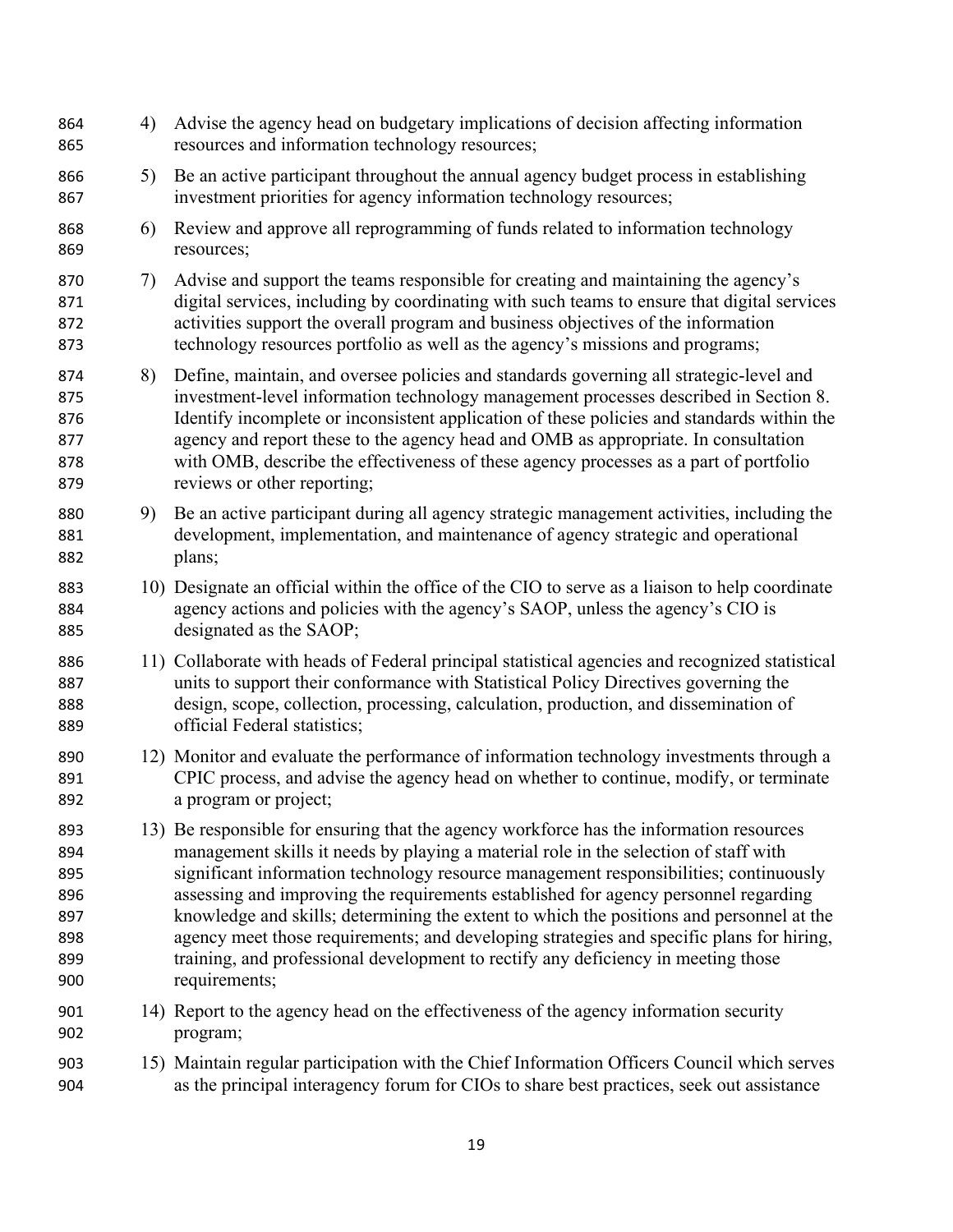| 905<br>906                                           |    | and            | from other Federal CIOs and to collaborate on improving the management of Federal IT;                                                                                                                                                                                                                                                                                                                                                                                                                                                                                                                                                                      |
|------------------------------------------------------|----|----------------|------------------------------------------------------------------------------------------------------------------------------------------------------------------------------------------------------------------------------------------------------------------------------------------------------------------------------------------------------------------------------------------------------------------------------------------------------------------------------------------------------------------------------------------------------------------------------------------------------------------------------------------------------------|
| 907<br>908<br>909<br>910<br>911<br>912               |    |                | 16) Oversee agency compliance with the prompt, efficient, and effective implementation of<br>the information policies and information resources management responsibilities<br>established under the Paperwork Reduction Act, which include reducing the information<br>collection burdens on the public and increasing the utility of information created,<br>collected, maintained, used, shared, and disseminated by the agency. Specific<br>responsibilities include:                                                                                                                                                                                  |
| 913<br>914                                           |    |                | a) Establishing an independent (independent of program responsibility) review process<br>for information collections;                                                                                                                                                                                                                                                                                                                                                                                                                                                                                                                                      |
| 915<br>916                                           |    | b)             | Seeking and obtaining OMB approval before undertaking a collection of information<br>directed to 10 or more persons;                                                                                                                                                                                                                                                                                                                                                                                                                                                                                                                                       |
| 917<br>918                                           |    | $\mathbf{c}$ ) | Publishing a 60-day notice in the Federal Register requesting public comment on the<br>proposed collection of information;                                                                                                                                                                                                                                                                                                                                                                                                                                                                                                                                 |
| 919<br>920                                           |    |                | d) Reviewing and considering public comments received on the proposed collection of<br>information;                                                                                                                                                                                                                                                                                                                                                                                                                                                                                                                                                        |
| 921<br>922<br>923                                    |    | e)             | Publishing a 30-day notice in the Federal Register notifying the public of the<br>agency's request for comments and submission to OMB for review of the proposed<br>collection of information; and                                                                                                                                                                                                                                                                                                                                                                                                                                                         |
| 924<br>925                                           |    | f              | Fulfilling all other duties and responsibilities assigned to the Chief Information<br>Officer per 5 C.F.R. 1320.                                                                                                                                                                                                                                                                                                                                                                                                                                                                                                                                           |
| 926                                                  |    |                | c. Department of State                                                                                                                                                                                                                                                                                                                                                                                                                                                                                                                                                                                                                                     |
| 927                                                  |    |                | The Secretary of State shall:                                                                                                                                                                                                                                                                                                                                                                                                                                                                                                                                                                                                                              |
| 928<br>929<br>930<br>931                             | 1) |                | Consult with and advise the Director of OMB on the development of United States<br>positions and policies on international information policy and technology issues<br>affecting Federal Government activities and the development of international<br>information technology standards; and                                                                                                                                                                                                                                                                                                                                                               |
| 932<br>933<br>934<br>935<br>936<br>937<br>938<br>939 |    |                | 2) Be responsible for liaison, consultation, and negotiation with foreign governments and<br>intergovernmental organizations on all matters related to information resources<br>management, including Federal information technology. The Secretary must also ensure,<br>in consultation with the Secretary of Commerce, that the United States is robustly<br>represented in the development of international standards and recommendations<br>affecting information technology. These responsibilities may also require the Secretary<br>to consult, as appropriate, with affected domestic agencies, organizations, and other<br>members of the public. |
| 940                                                  |    |                | d. Department of Commerce                                                                                                                                                                                                                                                                                                                                                                                                                                                                                                                                                                                                                                  |
| 941                                                  |    |                | The Secretary of Commerce shall:                                                                                                                                                                                                                                                                                                                                                                                                                                                                                                                                                                                                                           |
| 942                                                  | 1) |                | Develop and issue Federal Information Processing Standards (FIPS) and guidelines                                                                                                                                                                                                                                                                                                                                                                                                                                                                                                                                                                           |

necessary to ensure the efficient and effective acquisition, management, security, and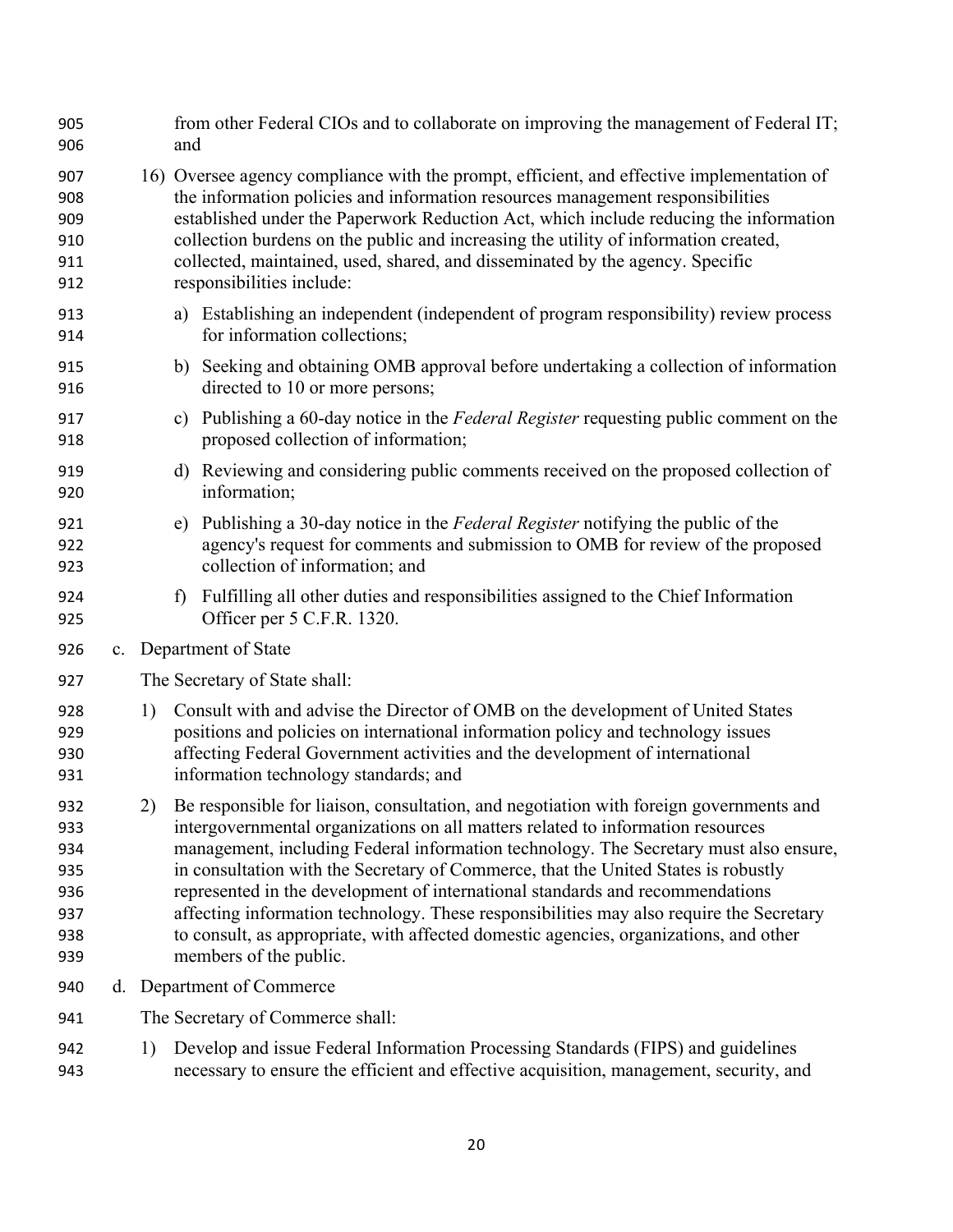| 944<br>945                      |    |                                                                                                                                                                                                                                                          | use of information technology, while taking into consideration the recommendations of<br>the agencies and the CIO Council;                                                                                                                                                                                                                                                                                             |  |  |  |
|---------------------------------|----|----------------------------------------------------------------------------------------------------------------------------------------------------------------------------------------------------------------------------------------------------------|------------------------------------------------------------------------------------------------------------------------------------------------------------------------------------------------------------------------------------------------------------------------------------------------------------------------------------------------------------------------------------------------------------------------|--|--|--|
| 946<br>947                      |    | 2)                                                                                                                                                                                                                                                       | Provide OMB and the agencies with scientific and technical advisory services relating to<br>the development and use of information technology;                                                                                                                                                                                                                                                                         |  |  |  |
| 948<br>949<br>950<br>951        |    | 3)                                                                                                                                                                                                                                                       | Conduct studies and evaluations concerning telecommunications technology, and the<br>improvement, expansion, testing, operation, and use of Federal telecommunications<br>systems, and advise the Director of OMB and appropriate agencies of the<br>recommendations that result from such studies;                                                                                                                    |  |  |  |
| 952<br>953<br>954               |    | 4)                                                                                                                                                                                                                                                       | Develop, in consultation with the Secretary of State and the Director of OMB, plans,<br>policies, and programs relating to international telecommunications issues affecting<br>Government information activities;                                                                                                                                                                                                     |  |  |  |
| 955<br>956<br>957<br>958        |    | 5)                                                                                                                                                                                                                                                       | Identify needs for standardization of telecommunications and information processing<br>technology, and develop standards, in consultation with the Secretary of Defense and the<br>Administrator of General Services, to ensure efficient application of such technology;<br>and                                                                                                                                       |  |  |  |
| 959<br>960<br>961               |    | 6)                                                                                                                                                                                                                                                       | Ensure that the Federal Government is represented in the development of national and,<br>in consultation with the Secretary of State, international information technology<br>standards, and advise the Director of OMB on such activities.                                                                                                                                                                            |  |  |  |
| 962                             |    |                                                                                                                                                                                                                                                          | e. Department of Defense                                                                                                                                                                                                                                                                                                                                                                                               |  |  |  |
| 963<br>964<br>965               |    | The Secretary of Defense shall develop, in consultation with the Administrator of General<br>Services, uniform Federal telecommunications standards and guidelines to ensure national<br>security, emergency preparedness, and continuity of government. |                                                                                                                                                                                                                                                                                                                                                                                                                        |  |  |  |
| 966                             | f. |                                                                                                                                                                                                                                                          | Department of Homeland Security                                                                                                                                                                                                                                                                                                                                                                                        |  |  |  |
| 967                             |    |                                                                                                                                                                                                                                                          | The Department of Homeland Security shall:                                                                                                                                                                                                                                                                                                                                                                             |  |  |  |
| 968<br>969                      |    | 1)                                                                                                                                                                                                                                                       | Assist agencies with the implementation of information security policies and practices<br>for information systems;                                                                                                                                                                                                                                                                                                     |  |  |  |
| 970<br>971                      |    | 2)                                                                                                                                                                                                                                                       | Assist the Office of Management and Budget in carrying out its information security<br>oversight and policy responsibilities;                                                                                                                                                                                                                                                                                          |  |  |  |
| 972<br>973<br>974<br>975<br>976 |    | 3)                                                                                                                                                                                                                                                       | In consultation with OMB, develop and oversee the implementation of binding<br>operational directives to agencies. Such directives shall be consistent with OMB policies<br>and NIST standards and guidelines. The directives may be revised or repealed by OMB<br>if the direction issued on behalf of OMB is not in accordance with policies developed by<br>OMB. The binding operational directives shall focus on: |  |  |  |
| 977                             |    |                                                                                                                                                                                                                                                          | Requirements for the mitigation of exigent risks to information systems;<br>a)                                                                                                                                                                                                                                                                                                                                         |  |  |  |
| 978<br>979                      |    |                                                                                                                                                                                                                                                          | Requirements for reporting incidents to the Federal information security incident<br>b)<br>center; and                                                                                                                                                                                                                                                                                                                 |  |  |  |
| 980<br>981                      |    |                                                                                                                                                                                                                                                          | Other operational requirements, as deemed necessary by OMB or DHS, in<br>C)<br>consultation with OMB;                                                                                                                                                                                                                                                                                                                  |  |  |  |
| 982<br>983                      |    | 4)                                                                                                                                                                                                                                                       | Consult with the Director of NIST regarding any binding operational directives that<br>implement standards and guidelines developed by NIST;                                                                                                                                                                                                                                                                           |  |  |  |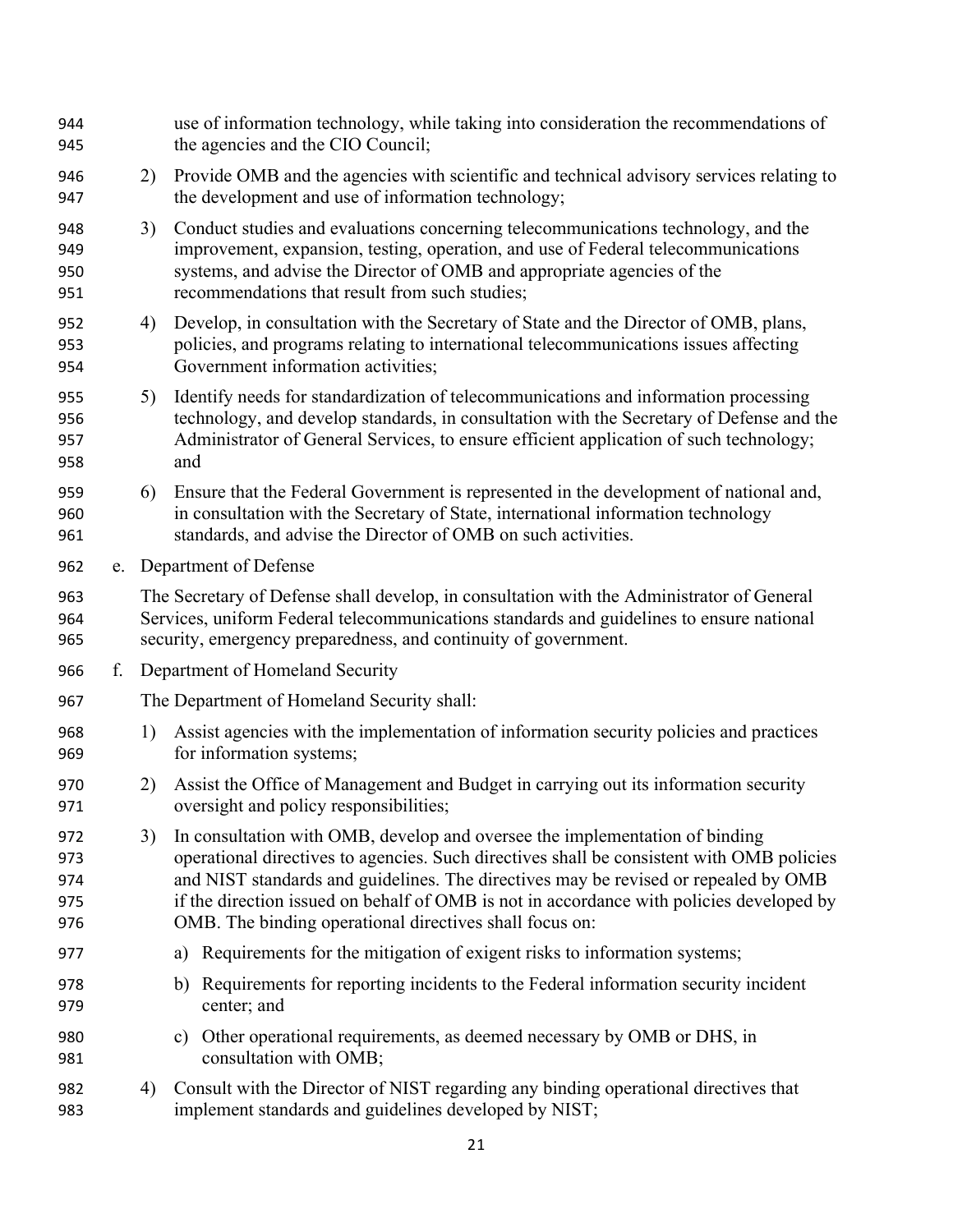| 984<br>985                           |    | 5) | Convene meetings with senior agency officials to help ensure effective implementation<br>of information security policies and procedures;                                                                                                                                                                                                                                                    |
|--------------------------------------|----|----|----------------------------------------------------------------------------------------------------------------------------------------------------------------------------------------------------------------------------------------------------------------------------------------------------------------------------------------------------------------------------------------------|
| 986<br>987<br>988                    |    | 6) | Coordinate governmentwide efforts on information security policies and practices,<br>including consultation with the Chief Information Officers Council and the National<br>Institute of Standards of Technology;                                                                                                                                                                            |
| 989                                  |    | 7) | Provide and operate Federal information security shared services as directed by OMB;                                                                                                                                                                                                                                                                                                         |
| 990<br>991                           |    | 8) | Provide operational and technical assistance to agencies in implementing policies,<br>principles, standards, and guidelines on information security. This includes:                                                                                                                                                                                                                          |
| 992                                  |    |    | Operating the Federal information security incident center;<br>a)                                                                                                                                                                                                                                                                                                                            |
| 993<br>994<br>995                    |    |    | Deploying technology to assist agencies to continuously diagnose and mitigate cyber<br>b)<br>threats and vulnerabilities, with or without reimbursement and at the request of the<br>agency;                                                                                                                                                                                                 |
| 996                                  |    |    | Compiling and analyzing data on agency information security; and<br>$\mathbf{c})$                                                                                                                                                                                                                                                                                                            |
| 997<br>998                           |    |    | Developing and conducting targeted operational evaluations, including threat and<br>d)<br>vulnerability assessments, on information systems;                                                                                                                                                                                                                                                 |
| 999<br>1000                          |    | 9) | Provide agencies with intelligence about cyber threats, vulnerabilities, and incidents for<br>risk assessments;                                                                                                                                                                                                                                                                              |
| 1001<br>1002                         |    |    | 10) Consult with OMB to determine what other actions may be necessary to support<br>implementation of effective governmentwide information security programs; and                                                                                                                                                                                                                            |
| 1003<br>1004<br>1005                 |    |    | 11) Provide the public with timely notice and opportunities for comment on proposed<br>information security directives and procedures to the extent that such directives and<br>procedures affect communication with the public.                                                                                                                                                             |
| 1006                                 | g. |    | General Services Administration                                                                                                                                                                                                                                                                                                                                                              |
| 1007                                 |    |    | The Administrator of General Services shall:                                                                                                                                                                                                                                                                                                                                                 |
| 1008<br>1009                         |    | 1) | Continue to manage a governmentwide network contract program and coordinate the<br>follow-up to that program, on behalf of and with the advice of agencies;                                                                                                                                                                                                                                  |
| 1010<br>1011<br>1012                 |    |    | 2) Develop, maintain, and disseminate for the use of the Federal community (as requested<br>by OMB or agencies) recommended methods and strategies for the development and<br>acquisition of information technology;                                                                                                                                                                         |
| 1013                                 |    | 3) | Conduct and manage outreach programs in cooperation with agency managers;                                                                                                                                                                                                                                                                                                                    |
| 1014<br>1015<br>1016<br>1017<br>1018 |    | 4) | Serve as a liaison on information resources management (including Federal information<br>technology) with State, local, tribal, and territorial governments. GSA must also be a<br>liaison with nongovernmental international organizations, subject to prior consultation<br>with the Secretary of State to ensure consistency with the overall United States foreign<br>policy objectives; |
| 1019                                 |    | 5) | Provide support and assistance to the CIO Council; and                                                                                                                                                                                                                                                                                                                                       |
| 1020                                 |    | 6) | Manage the Acquisition Services Fund in accordance with Public L. 109-313.                                                                                                                                                                                                                                                                                                                   |
| 1021                                 |    |    | h. Office of Personnel Management                                                                                                                                                                                                                                                                                                                                                            |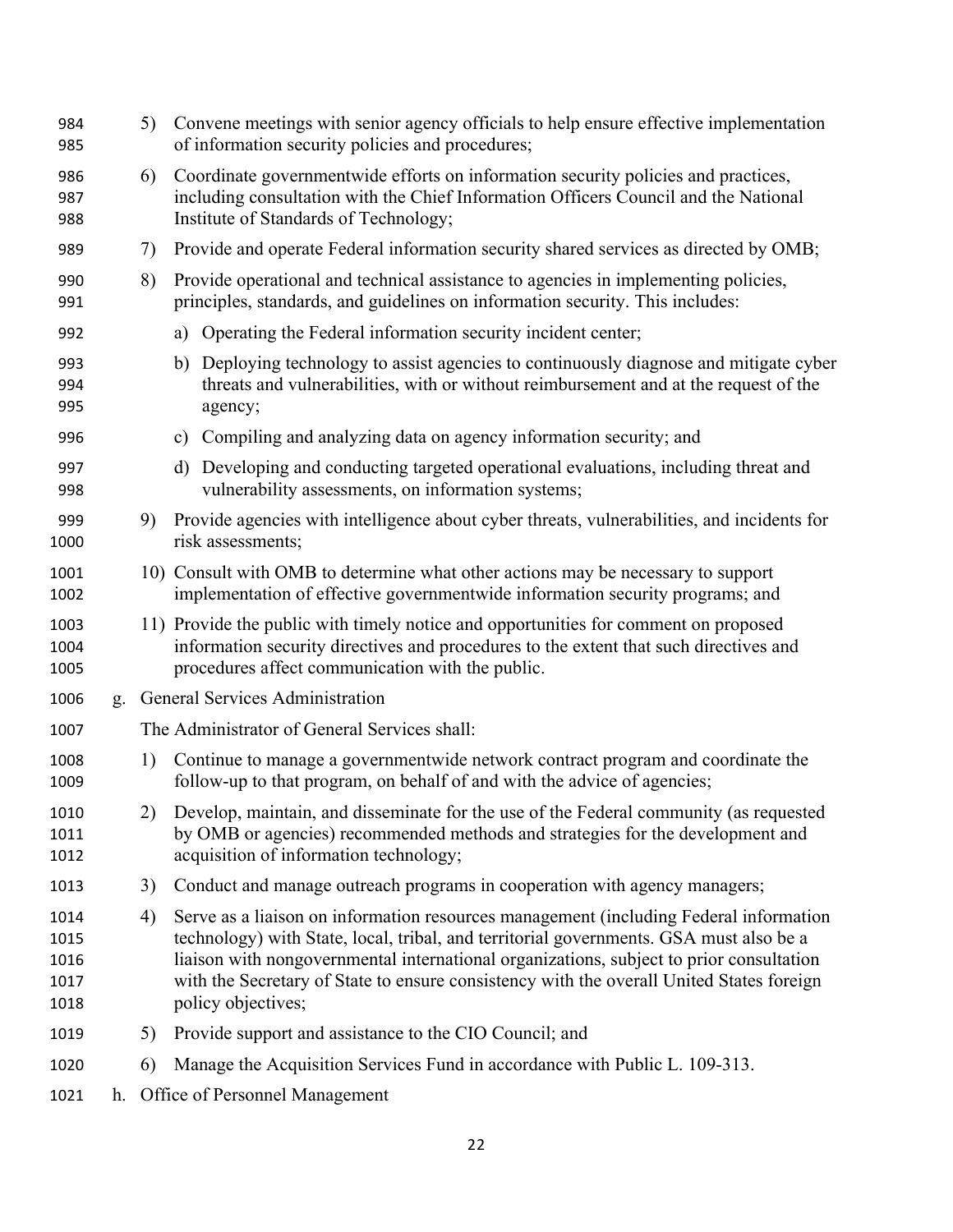- The Director, Office of Personnel Management shall: 1) Analyze on an ongoing basis, the personnel needs of the Federal Government related to information technology and information resources management; 2) Identify where current information technology and information resources management training do not satisfy the needs of the Federal Government related to information technology; 3) Oversee the development of curricula, training methods, and training priorities that correspond to the projected personnel needs related to information technology and information resources management; and 4) Assess the training of employees in information technology disciplines in order to ensure that information resources management needs are addressed. i. National Archives and Records Administration The Archivist of the United States shall: 1) Administer the Federal records management program in accordance with the Federal Records Act and National Archives and Records Administration (NARA) requirements (36 CFR Subchapter B – Records Management); 2) Assist the Director of OMB in developing standards and guidelines relating to the records management program; and 3) Create records management policies, ensure agency compliance with records management requirements and provide training as needed, and coordinate with OMB and other agencies, to provide public access to high-value government records. **9. Effectiveness**
- This Circular is effective upon issuance. This Circular is not intended to, and does not, create any right or benefit, substantive or procedural, enforceable at law or in equity by any party against the United States, its departments, agencies, or entities, its officers, employees, or agents, or any other person.

# **10. Oversight**

The Director of OMB shall use information technology planning reviews, fiscal budget reviews,

- information collection budget reviews, management reviews, and such other measures as the
- Director deems necessary to evaluate the adequacy and efficiency of each agency's information
- resources management and compliance with this Circular.

# **11. Inquiries**

- All questions or inquiries regarding information resources management, Government paperwork
- elimination, privacy, and confidentiality should be addressed to the Office of Information and
- Regulatory Affairs, Office of Management and Budget, Washington, D.C. 20503. Telephone:
- 1057 (202) 395-3785 or Email: infopolicy-oira@omb.eop.gov or privacy-oira@omb.eop.gov.
- Questions or inquiries regarding information systems and technology or the security of Federal
- information resources should be addressed to the Office of Electronic Government and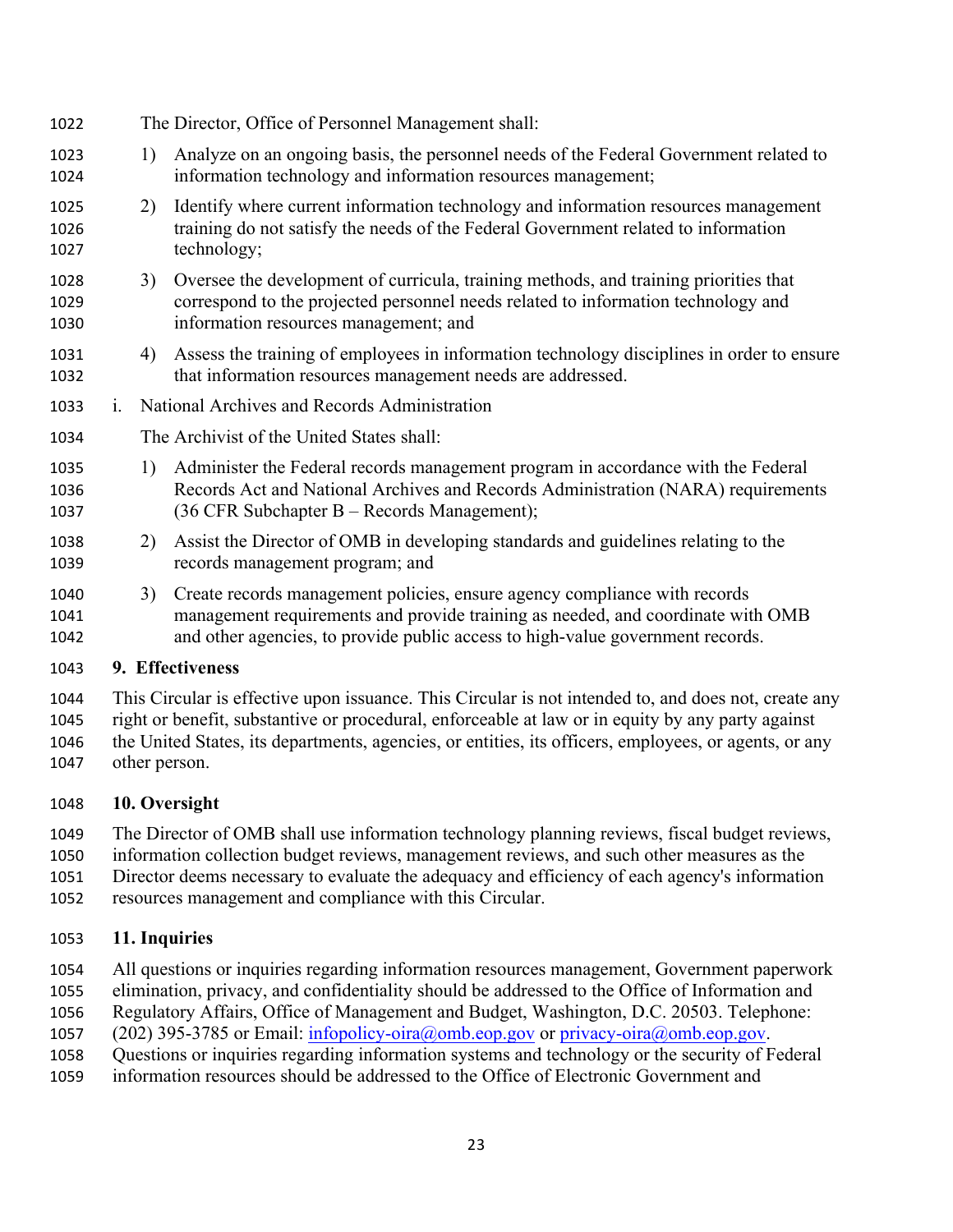- Information Technology, Office of Management and Budget, Washington, D.C. 20503.
- 1061 Telephone: (202) 395-0379 or Email: egov@omb.eop.gov.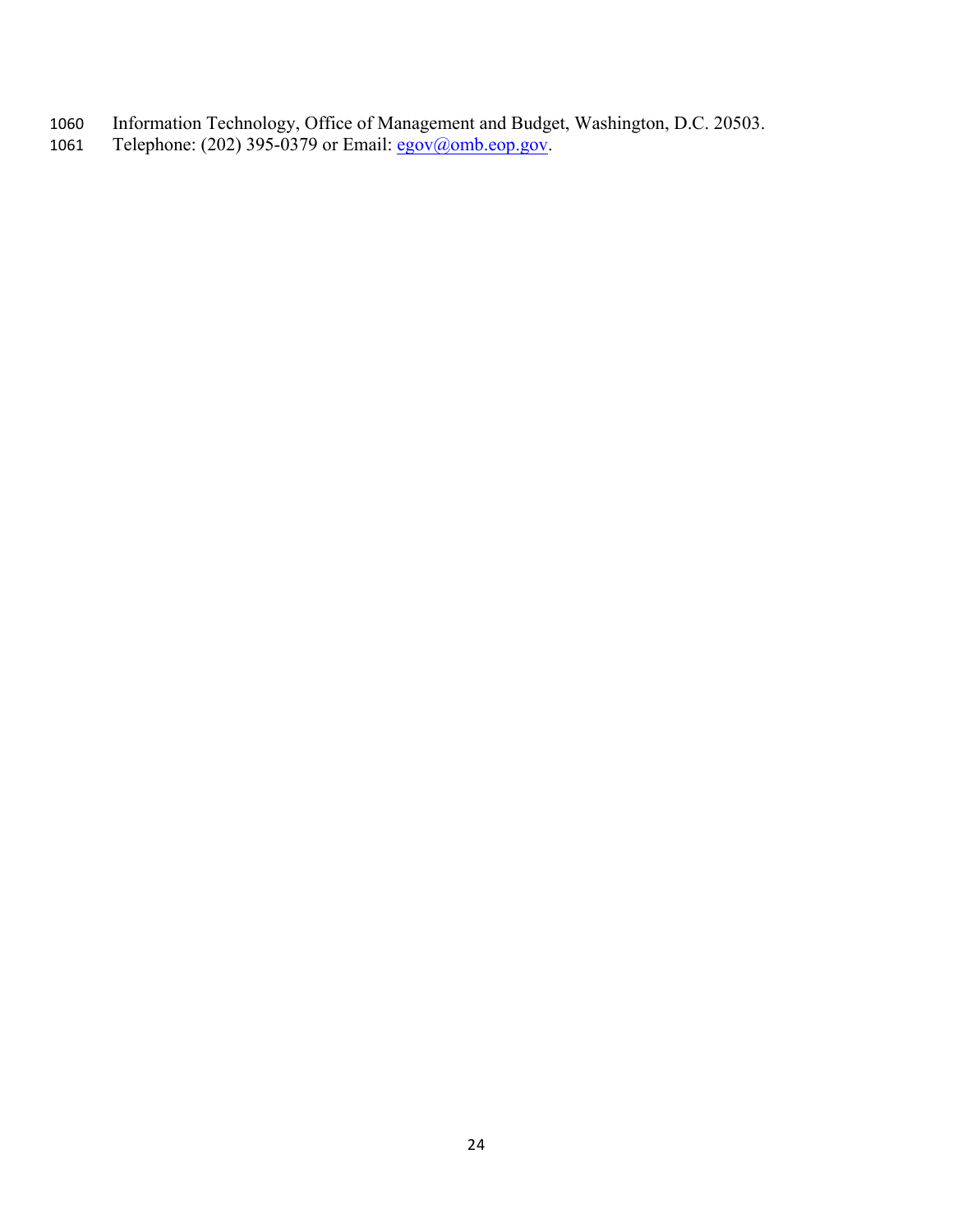#### **Appendix I to OMB Circular No. A-130 Responsibilities for Management of Personally Identifiable Information**

#### 

## **1. Purpose**

 This Appendix outlines some of the general responsibilities for Federal agencies managing information resources that involve personally identifiable information (PII). For more specific requirements, agencies should consult specific OMB guidance documents, which are available on the OMB website.

 Previous versions of this Appendix included information about the reporting and publication requirements of the Privacy Act of 1974 (5 U.S.C. § 552a) and additional OMB guidance. This information has been revised and reconstituted as OMB Circular No. A-108, *Federal Agency Responsibilities for Review, Reporting, and Publication under the Privacy Act*, which is also available on the OMB website.

## **2. Responsibilities for Protecting PII**

 The Federal Government necessarily collects, uses, disseminates, and maintains PII to carry out the missions mandated by the Constitution and laws of the United States. The term PII, as defined in the main body of this Circular, refers to information that can be used to distinguish or trace an individual's identity, either alone or when combined with other personal or identifying information that is linked or linkable to a specific individual. To determine whether information is PII, agencies must perform an assessment of the specific risk that an individual can be identified. In performing this assessment, it is important to recognize that non-identifiable information can become PII whenever additional information becomes available – in any medium and from any source – that would make it possible to identify an individual.

 When Federal agencies manage information resources that involve PII, the individual's privacy must be considered and appropriately protected. Agencies are required to designate a senior agency official for privacy (SAOP) who has overall agency-wide responsibility and accountability for ensuring the agency's implementation of all privacy requirements. The SAOP should have a central policy-making role and should ensure that the agency considers the privacy impact of all agency actions and policies that involve PII. The SAOP's review of privacy implications should begin at the earliest planning and development stages of agency actions and policies that involve PII, and should continue through the life cycle of the information.

The SAOP must ensure that the agency complies with all applicable requirements in law,

regulation, and policy. Relevant authorities include, but are not limited to, the Privacy Act of

1974 (5 U.S.C. § 552a), the Paperwork Reduction Act of 1995 (44 U.S.C. chapter 35), the E-

 Government Act of 2002 (44 U.S.C. § 3501 note), *Privacy Act Implementation: Guidelines and Responsibilities* (40 Fed. Reg. 28,948, July 9, 1975), *Final Guidance Interpreting the Provisions* 

- *of Public Law 100-503, the Computer Matching and Privacy Protection Act of 1988* (54 Fed.
- Reg. 25,818, June 19, 1989), and *OMB Guidance for Implementing the Privacy Provisions of the*
- *E-Government Act of 2002* (OMB Memorandum M-03-22, Sept. 26, 2003).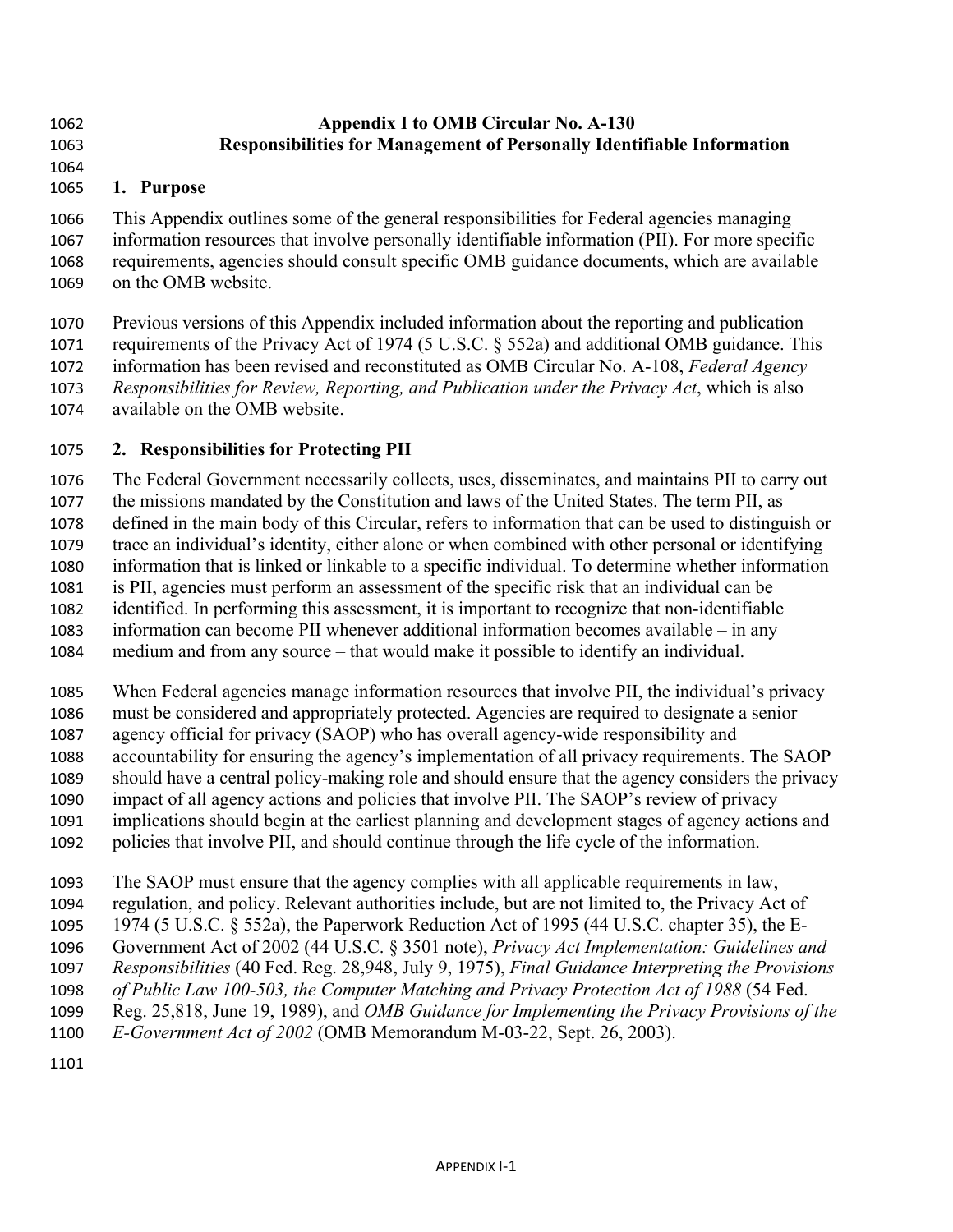#### **3. Responsibilities for Protecting PII Collected for Statistical Purposes under a Pledge of Confidentiality**

The Nation relies on the flow of credible statistics to support the decisions of individuals,

households, governments, businesses, and other organizations. Any loss of trust in the relevance,

accuracy, objectivity, or integrity of the Federal statistical system and its products can foster

 uncertainty about the validity of measures our Nation uses to monitor and assess performance, progress, and needs.

- Given the importance of robust and objective official Federal statistics, agencies and components
- charged with the production of these statistics are assigned particular responsibility.
- Specifically, information acquired by an agency or component under a pledge of confidentiality
- and for exclusively statistical purposes cannot be used for any regulatory or enforcement
- purpose. As defined in the Confidential Information Protection and Statistical Efficiency Act
- (Pub. L. 107–347, title V; 116 Stat. 2962), statistical purpose refers to the description,
- estimation, or analysis of the characteristics of groups, without identifying the individuals or
- organizations that compose such groups; it includes the development, implementation, or
- maintenance of methods, technical or administrative procedures, or information resources that
- support such purposes. These agencies and components must protect the integrity and
- confidentiality of this information against unauthorized access, use, modification, or deletion
- throughout the life cycle of the information. Further, these agencies and components must adhere to legal requirements and follow best practices for protecting the confidentiality of data,
- including training their employees and agents, and ensuring the physical and information system
- security of confidential information.
- Relevant authorities include, but are not limited to, Title V of the E-Government Act of 2002, the
- Confidential Information Protection and Statistical Efficiency Act of 2002 (CIPSEA) (Pub. L.
- 107–347, title V; 116 Stat. 2962) and *Implementation Guidance for Title V of the E-Government*
- *Act, Confidential Information Protection and Statistical Efficiency Act of 2002* (CIPSEA
- Implementation Guidance) (72 Fed. Reg. 33362, 33368, June 15, 2007); and *Fundamental*
- *Responsibilities of Federal Statistical Agencies and Recognized Statistical Units* (79 Fed. Reg.
- 71610, Dec. 2, 2014).

# **4. Fair Information Practice Principles**

- In addition to the requirements in law, regulation, and policy, agencies should consult the Fair
- Information Practice Principles (FIPPs) when managing information resources that involve PII.
- The FIPPs are a collection of widely accepted principles that agencies should use when
- evaluating systems, processes, programs, and activities that affect individual privacy. Rooted in a
- 1973 Federal Government report, the FIPPs are at the core of the Privacy Act of 1974, and are
- reflected in the laws of many U.S. states and foreign nations, as well as incorporated in the
- policies of many organizations around the world.
- The precise expression of the FIPPs has varied over time and in different contexts. However, the
- FIPPs retain a consistent set of core principles that are broadly relevant to agencies' information
- management practices. The FIPPs are as follows: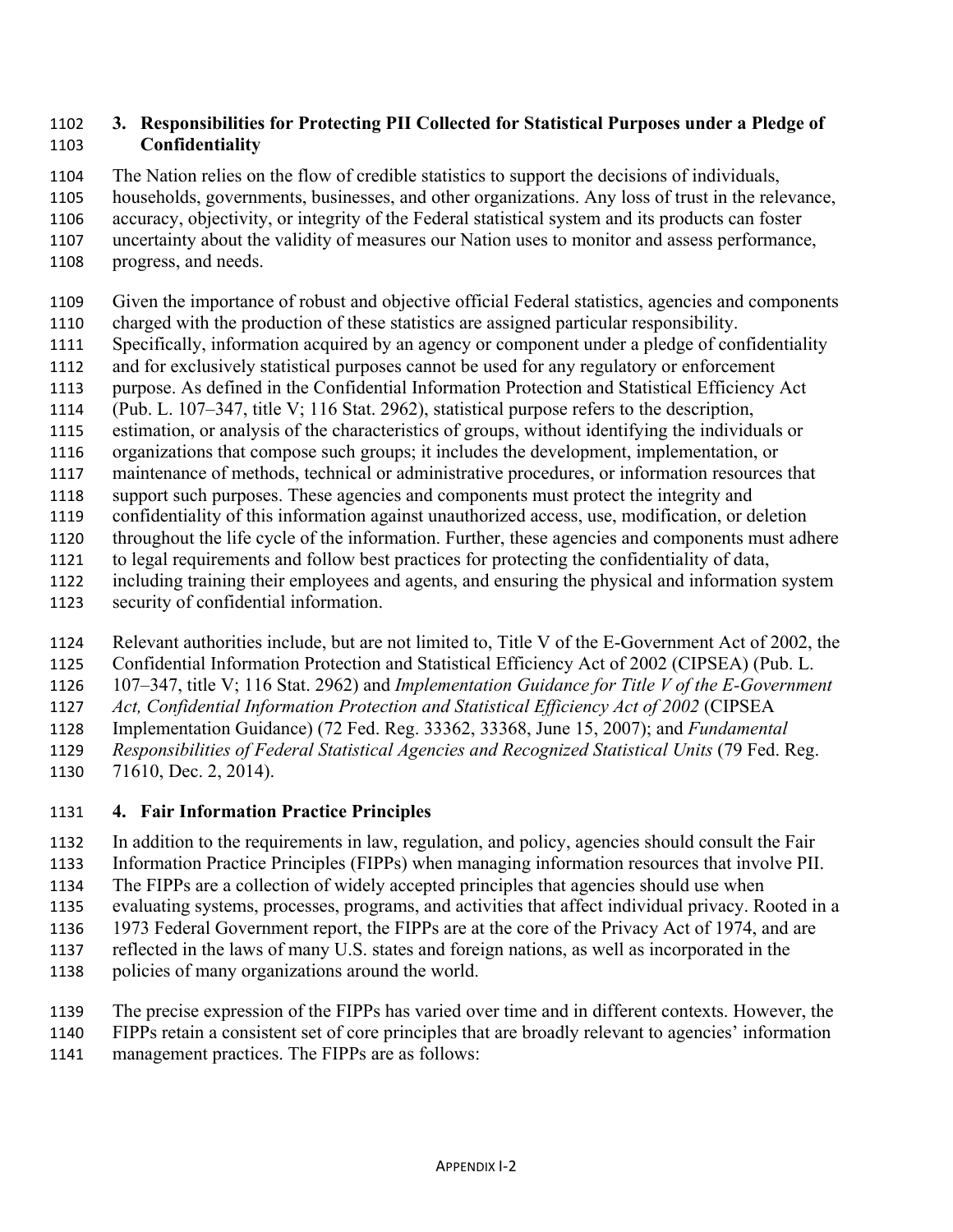- a. *Individual Participation*. Agencies should involve the individual in the decision-making process regarding the collection, use, dissemination, and maintenance of PII and, to the extent practicable, seek individual consent for these activities.
- b. *Transparency*. Agencies should be transparent about information policies and practices with respect to PII, and should provide clear and accessible notice regarding collection, use, dissemination, and maintenance of PII.
- c. *Authority*. Agencies should only collect, use, disseminate, or maintain PII if they have specific authority to do so, and should identify this authority in the appropriate notice.
- d. *Purpose Specification and Use Limitation*. Agencies should provide notice of the specific purpose for which PII is collected and should only use, disseminate, or maintain PII for a purpose that is explained in the notice and is compatible with the purpose for which the PII was collected.
- e. *Minimization*. Agencies should only collect and maintain PII that is directly relevant and necessary to accomplish a legally authorized purpose, and should only maintain PII for as long as is necessary to accomplish the purpose.
- f. *Access and Amendment*. Agencies should provide individuals with appropriate access to PII and appropriate opportunity to correct or amend PII.
- g. *Redress*. Agencies should provide individuals with appropriate opportunity for redress regarding unauthorized use and dissemination of PII, and should establish procedures to receive and address individuals' privacy-related complaints.
- h. *Quality and Integrity*. Agencies should collect, use, disseminate, and maintain PII with such accuracy, relevance, timeliness, and completeness as is reasonably necessary to ensure fairness to the individual.
- i. *Security*. Agencies should establish administrative, technical, and physical safeguards to protect PII commensurate with the risk and magnitude of the harm that would result from its unauthorized access, use, modification, loss, destruction, or dissemination.
- j. *Training*. Agencies should clearly define the roles and responsibilities with respect to PII for all employees and contractors, and should provide appropriate training to all employees and contractors who have access to PII.
- k. *Integration*. Agencies should begin to consider the effect on individual privacy during the earliest planning and development stages of any actions and policies, and should continue to account for privacy implications during each stage of the life cycle of PII.
- l. *Accountability*. Agencies should be accountable for complying with these principles and all applicable privacy requirements, and should appropriately monitor, audit, and document compliance.

## **5. Privacy Controls for Federal Information Systems and Organizations**

- Agencies cannot protect privacy without considering information security. Therefore, it is
- essential for agencies to take a coordinated approach to identifying and addressing privacy and
- security requirements. A coordinated approach allows agencies to more effectively consider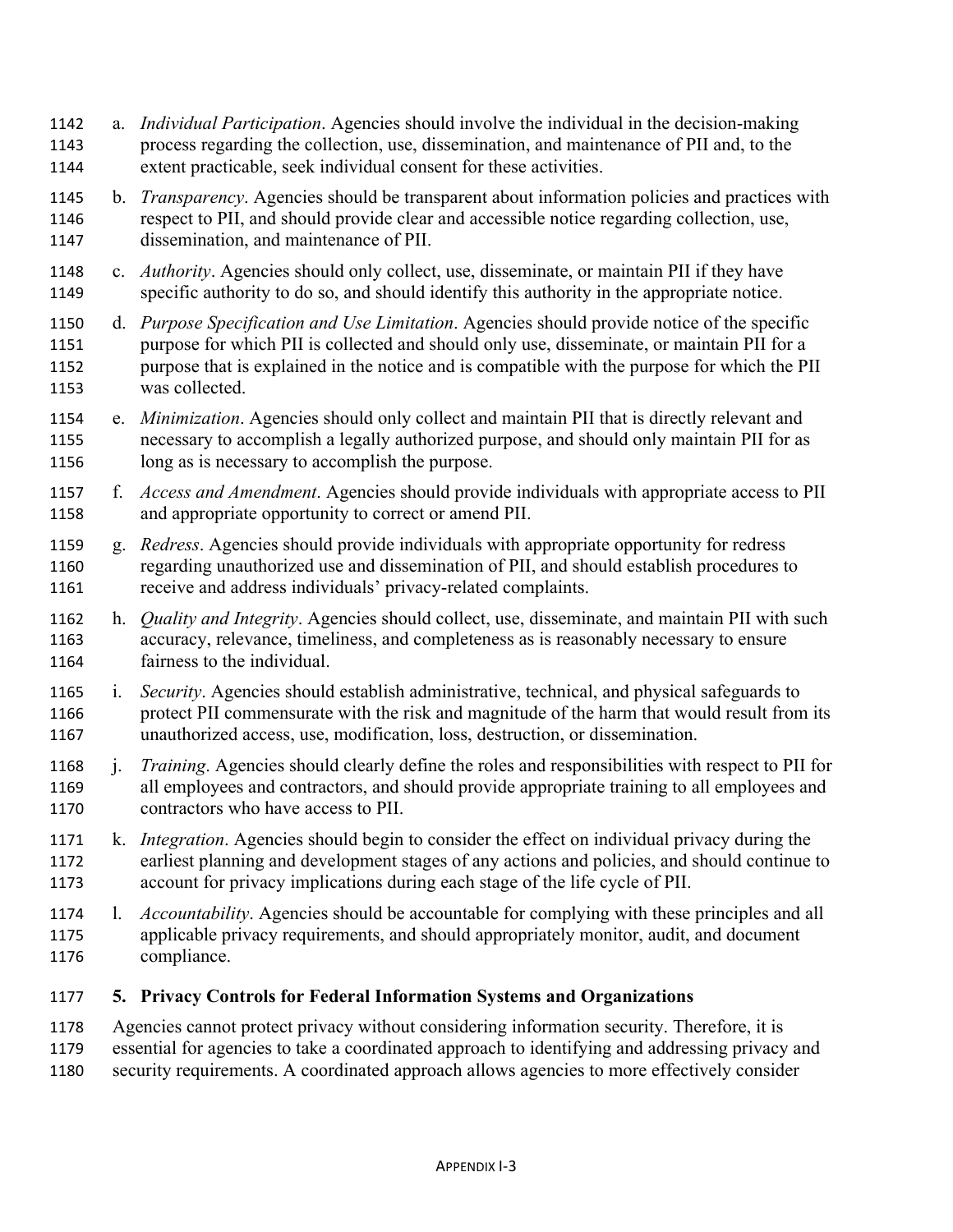- privacy and security requirements that may overlap in concept and in implementation within Federal information systems, programs, and organizations.
- Agencies are expected to implement the security and privacy controls in National Institute of
- Standards and Technology (NIST) Special Publication (SP) 800-53, *Security and Privacy*
- *Controls for Federal Information Systems and Organizations*. NIST SP 800-53 establishes
- privacy controls that are designed to help agencies satisfy statutory privacy requirements and
- privacy-related OMB policies. The privacy controls are based on the FIPPs and outline the
- administrative, technical, and physical safeguards that agencies should apply to protect and
- ensure proper handling of PII. Agencies should implement the privacy controls in a manner that
- is consistent with their authorities, missions, and operational needs.
- The requirement to implement security and privacy controls is described in more detail in
- Appendix III to this Memorandum, *Responsibilities for Protecting Federal Information*
- *Resources.*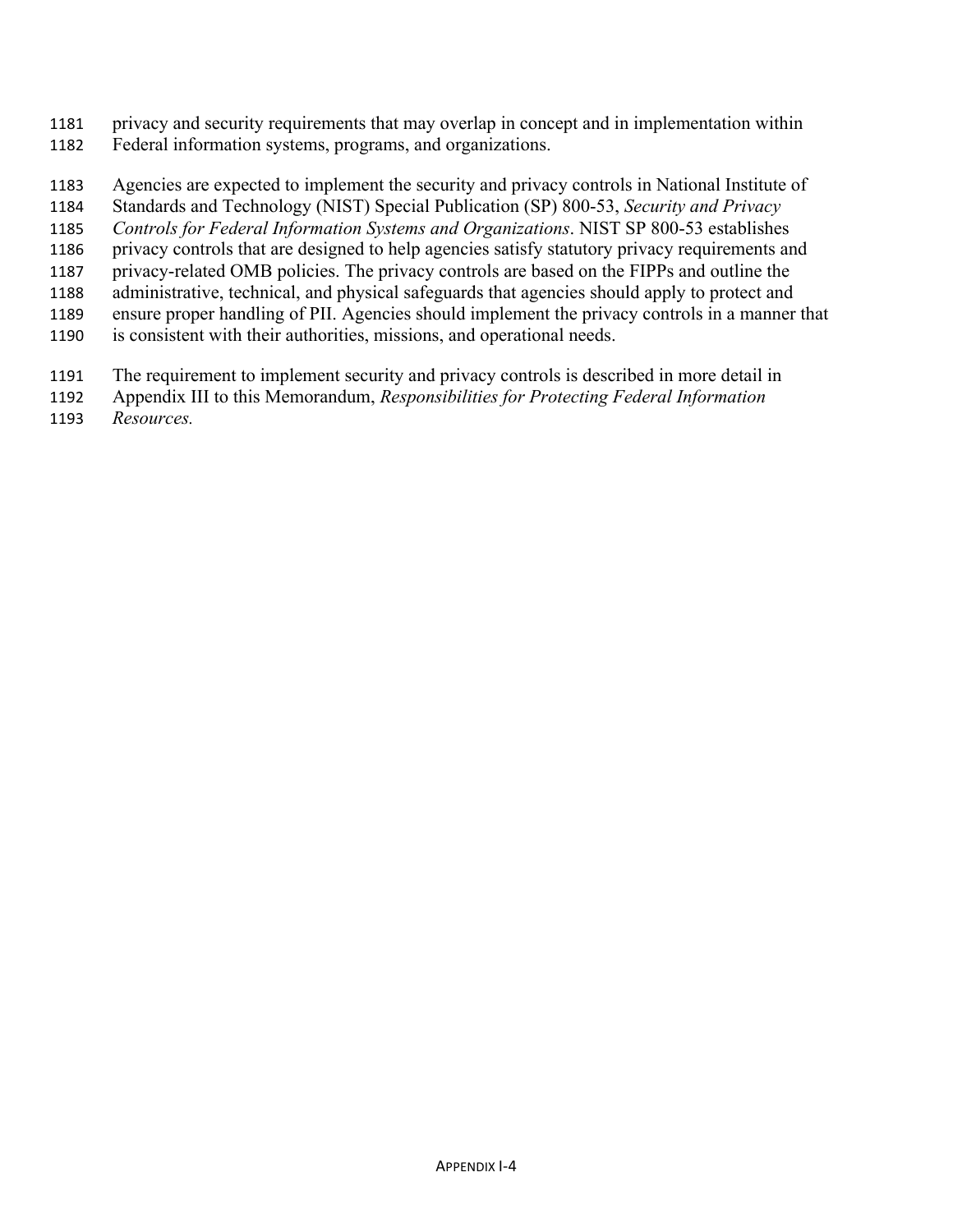## **Appendix II to OMB Circular No. A-130 Guidance on Electronic Transactions**

# **1. Summary**

 The Office of Management and Budget (OMB) provides procedures and guidance to implement the Government Paperwork Elimination Act (GPEA) and the Electronic Signatures in Global and National Commerce Act (E-SIGN).

 GPEA required Federal agencies to allow individuals or entities that deal with the agencies the option to submit information or transact with the agency electronically, when practicable, and to maintain records electronically, when practicable. GPEA specifically states that electronic records and their related electronic signatures are not to be denied legal effect, validity, or enforceability merely because they are in electronic form, and encourages Federal Government use of a range of electronic signature alternatives.

- E-SIGN promotes the use of electronic contract formation, signatures, and recordkeeping in private commerce by establishing legal equivalence between:
- a. Contracts written on paper and contracts in electronic form;
- b. Pen-and-ink signatures and electronic signatures; and
- c. Other legally required written documents (termed "records") and the same information in electronic form.
- E-SIGN applies broadly to commercial, consumer, and business transactions affecting interstate
- or foreign commerce, and to transactions regulated by both Federal and State Government.
- In support of GPEA and E-SIGN, the General Services Administration, in coordination with the
- Federal Chief Information Officers' Council, maintains guidance on use of Electronic Signatures
- (E-Signatures) in Federal organization transactions which expands upon OMB guidance.

# **2. Background**

- This document provides agencies the guidance required under Sections 1703 and 1705 of the
- Government Paperwork Elimination Act (GPEA), Public L. 105-277, Title XVII, signed into law
- on October 21, 1998, and the Electronic Signatures in Global and National Commerce Act (E-
- SIGN), Public L. 106-229, signed into law on June 30, 2000. GPEA and E-SIGN are important
- tools to improve customer service and governmental efficiency through the use of information
- technology.
- As public awareness of electronic communications and Internet usage has increased, demand for
- on-line interactions with the Federal agencies has also increased. Moving to electronic
- transactions and electronic signatures can reduce transaction costs for the agency and its partners.
- Transactions are quicker and information access can be more easily tailored to the specific
- questions that need to be answered. As a result, data analysis by Federal agencies would be
- easier. In addition, reengineering the work process associated with transactions may improve
- efficiency of agency operations.
- Public confidence in the security of the government's electronic information processes is
- essential as agencies make this transition. Electronic commerce, electronic mail, and electronic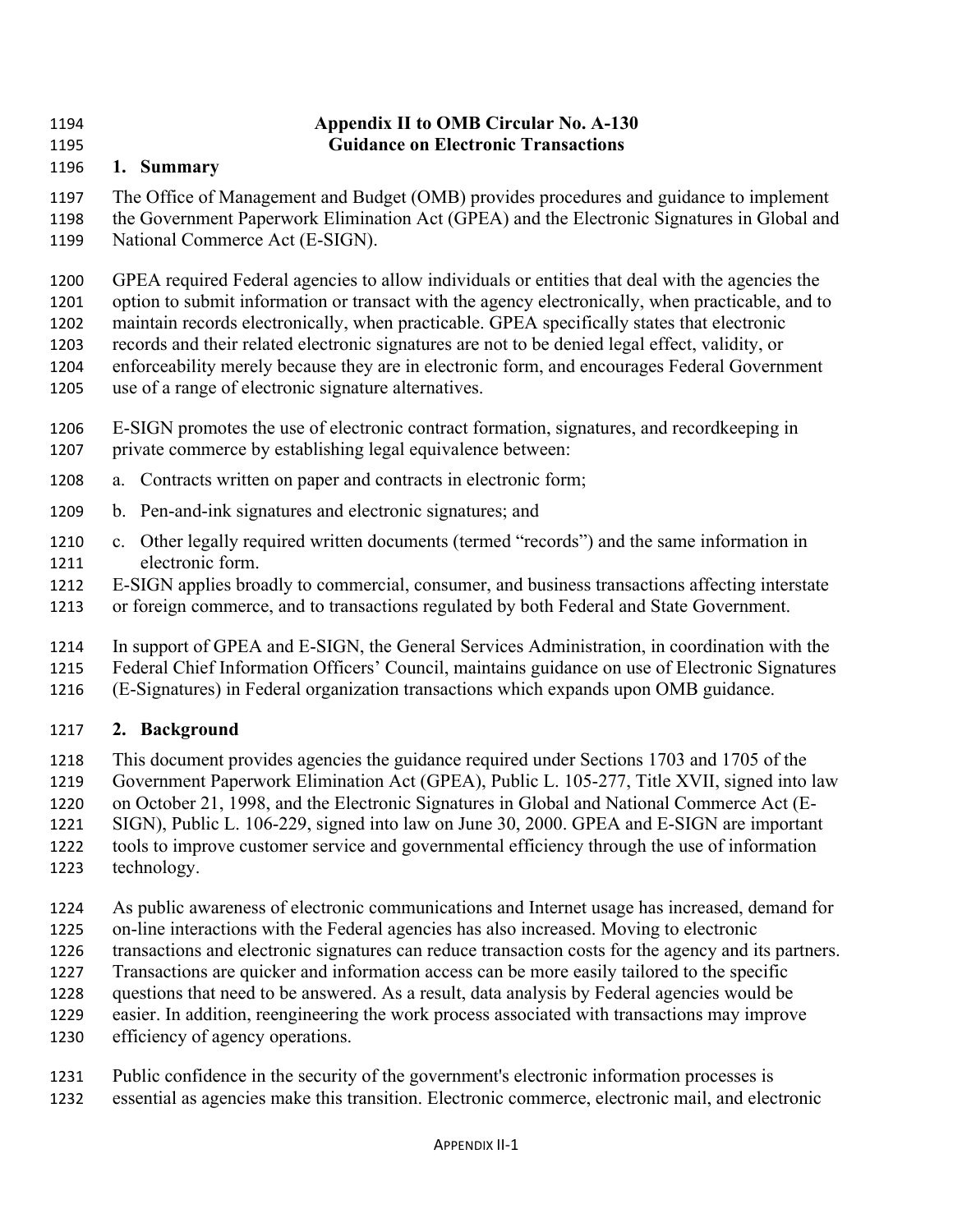benefits transfer can require the exchange of sensitive information within government, between

- the government and private industry or individuals, and among governments. Electronic systems
- must be able to protect the confidentially and privacy of information, authenticate the identity of
- the transacting parties to the degree required by the transaction, guarantee that the information is
- not altered in an unauthorized way, and provide access when needed. A corresponding policy
- and management structure must support the infrastructure that delivers these services.

 GPEA seeks to "preclude agencies or courts from systematically treating electronic documents and signatures less favorably than their paper counterparts," so that citizens can interact with the Federal Government electronically (S. Rep. 105-335). It required Federal agencies to provide individuals or entities that deal with agencies the option to submit information or transact with the agency electronically, and to maintain records electronically, when practicable. It also addresses the matter of private employers being able to use electronic means to store, and file with Federal agencies, information pertaining to their employees. GPEA states that electronic records and their related electronic signatures are not to be denied legal effect, validity, or enforceability merely because they are in electronic form. It also encourages Federal

- Government use of a range of electronic signature alternatives. This guidance implements GPEA
- and supports the continued transition to electronic government.
- E-SIGN also eliminates barriers to electronic commerce, while also providing consumers with protections equivalent to those available in the world of paper-based transactions. The Act makes clear that no person is required to use electronic records, signatures, or contracts. E-SIGN requires that a consumer affirmatively consent to the use of electronic notices and records. Prior to consenting, the consumer must receive notice of their rights. Moreover, the consumer must
- provide the affirmative consent electronically, in a manner that reasonably demonstrates that the
- consumer can access the electronic records that are the subject of the consent.
- E-SIGN applies broadly to Federal and State statutes and regulations governing private sector
- (including business-to-business and business-to-consumer) activities. It generally covers legal
- requirements that information be disclosed in private transactions. It also requires that agencies
- generally permit private parties to retain records electronically. The government may establish appropriate performance standards for the accuracy, integrity, and accessibility of records
- retained electronically, to ensure compliance with applicable laws and to guard against fraud.
- Agency activities and requirements that involve information, but do not relate to business,
- commercial, or consumer transactions, are not within the scope of E-SIGN. Instead they are
- addressed by the Government Paperwork Elimination Act (GPEA). Certain laws and regulations
- involve both GPEA and E-SIGN, especially with respect to record retention requirements in
- agency regulations that relate to business, consumer, and commercial transactions. Additionally,
- GPEA and E-SIGN guidance builds on the requirements and scope of the Paperwork Reduction
- Act (PRA) of 1995. All transactions that involve Federal information collections covered under
- the PRA are also covered under GPEA and E-SIGN. Guidance on implementing the
- requirements of these Acts is referenced below.

# **3. Guidance**

 Guidance and procedures on implementing the Government Paperwork Elimination Act are set forth in the documents referenced below: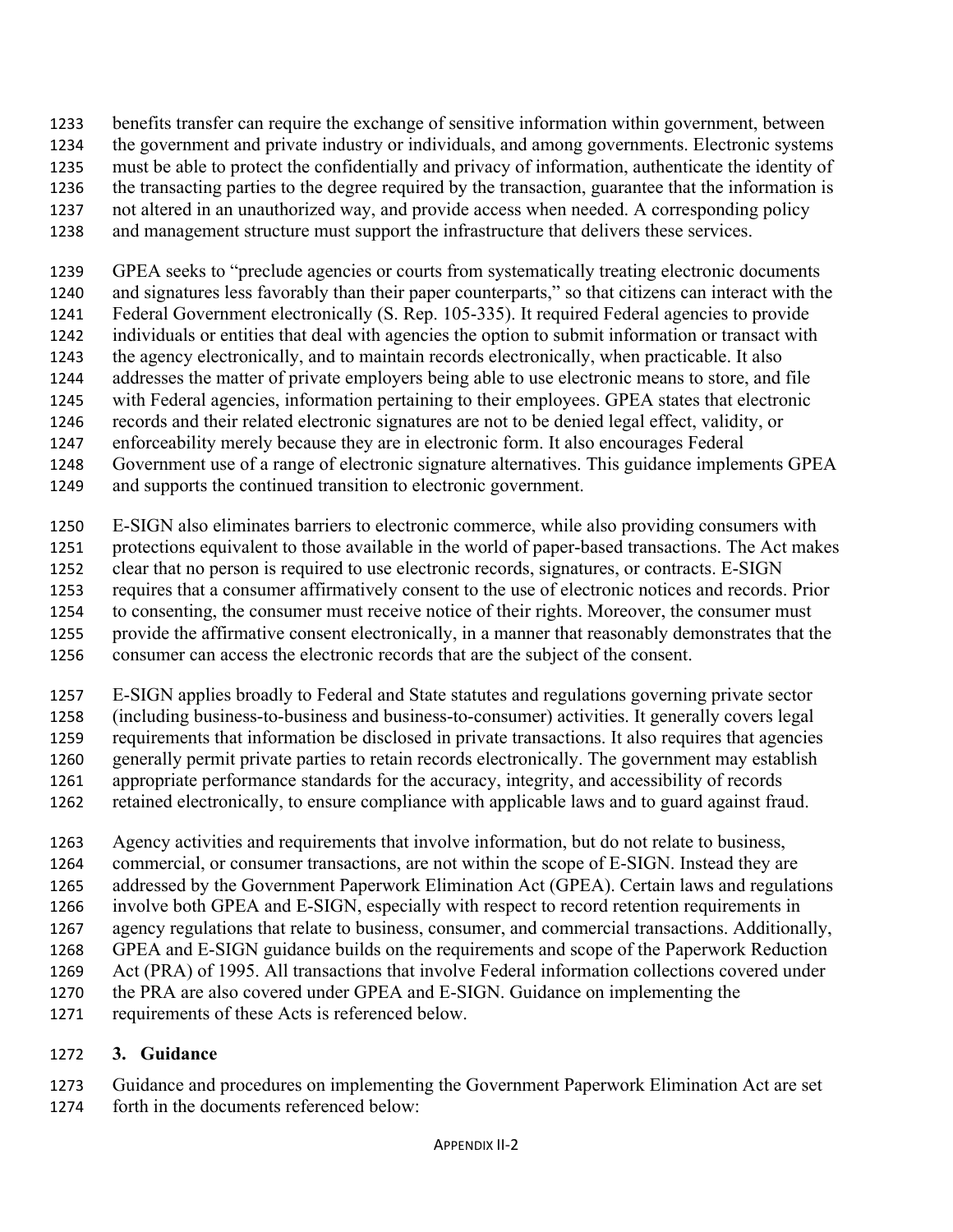- a. OMB Memoranda M-00-10, *Procedures and Guidance on Implementing the Government Paperwork Elimination Act,* April 25, 2000. https://www.whitehouse.gov/omb/memoranda\_m00-10
- b. OMB Memoranda M-00-15, *OMB Guidance on Implementing the Electronic Signatures,*  September 25, 2000. https://www.whitehouse.gov/omb/memoranda\_m00-15
- c. Guidance on Implementing the Electronic Signatures in Global and National Commerce Act (E-SIGN). https://www.whitehouse.gov/sites/default/files/omb/memoranda/esign-guidance.pdf
- d. Department of Justice, *Legal Considerations in Designing and Implementing Electronic Processes: A Guide for Federal Agencies*, November 2000. http://www.idmanagement.gov/
- e. Federal Chief Information Council, *Use of Electronic Signatures in Federal Organization Transactions*, January 2013. http://www.idmanagement.gov/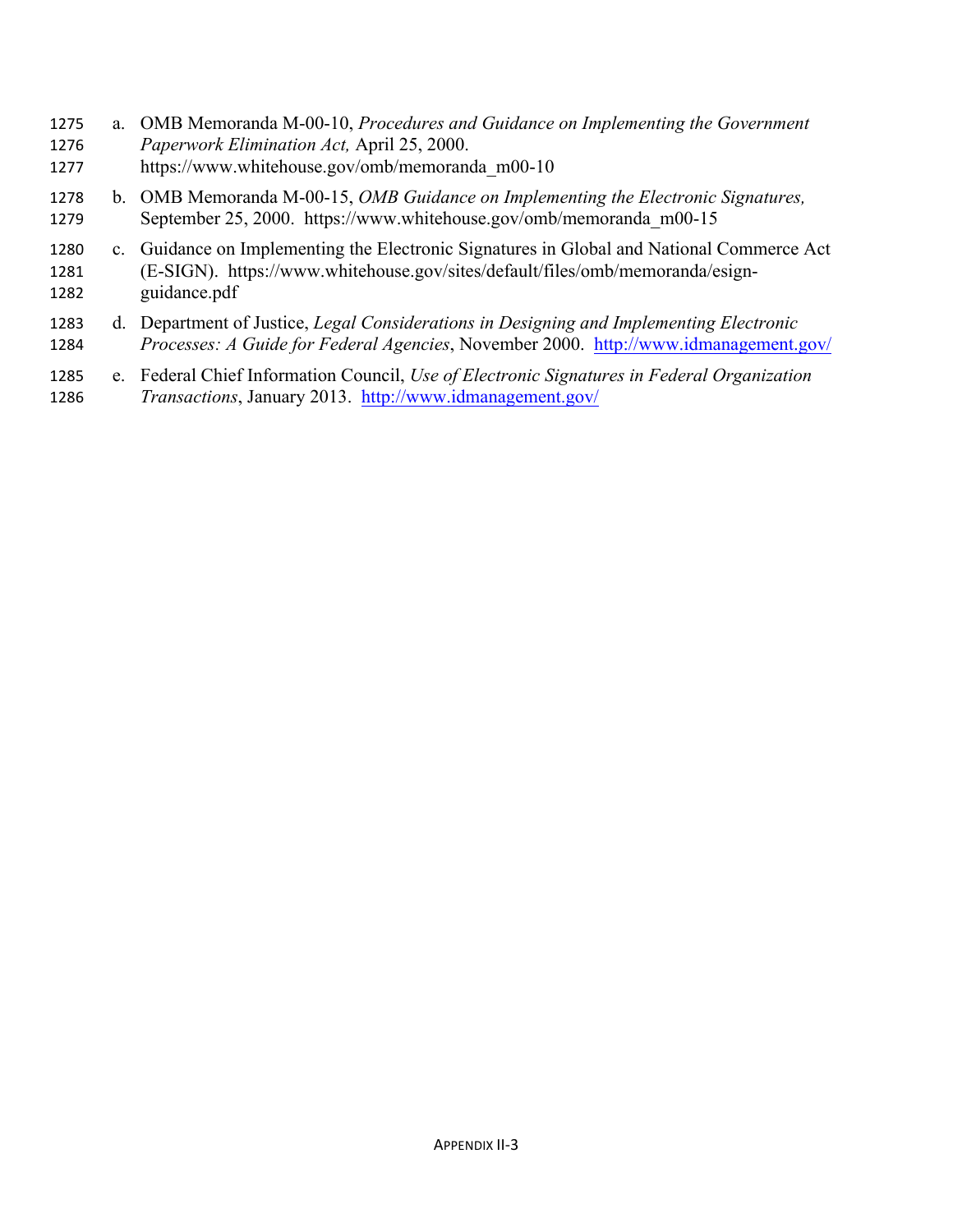#### **Appendix III to OMB Circular No. A-130 Responsibilities for Protecting Federal Information Resources**

#### **Requirements**

#### **1. Introduction**

1291 Agencies<sup>1</sup> of the Federal Government depend on the secure acquisition, processing, storage, transmission, and disposition of information to carry out their core missions and business functions. This allows diverse information resources ranging from large enterprise information systems (or systems of systems) to small mobile computing devices to collect, process, store, maintain, transmit, and disseminate this information. The information relied upon is subject to a range of threats that could potentially harm or adversely affect organizational operations (i.e., mission, functions, image, or reputation), organizational assets, individuals, other organizations, or the Nation. These threats include environmental disruptions, purposeful attacks, structural failures, human errors, and other threats that can compromise the confidentiality, integrity, or availability of information. Leaders at all levels of the Federal Government must understand their responsibilities and be held accountable for managing information security and protecting privacy.

 Federal agencies must implement information security programs and privacy programs with the flexibility to meet current and future information management needs and the sufficiency to comply with applicable requirements. Emerging technologies and services will continue to shift the ways in which agencies acquire, develop, manage, and use information and technology. As technologies and services continue to change, so will the threat environment. Agency programs must have the capability to address current threats while protecting their information resources and privacy. The programs must also have the capability to address new and emerging threats. To be effective, information security and privacy must be part of the day-to-day operations of agencies. This is best accomplished by planning for the requisite security and privacy capabilities as an integral part of the agency strategic planning and risk management processes, not as a separate activity. This includes, but is not limited to, the integration of information security and privacy requirements (and associated security and privacy controls) into the enterprise architecture, system development life cycle activities, systems engineering processes, and acquisition processes.

 As Federal agencies take advantage of emerging information technologies and services to obtain more effective mission and operational capabilities, achieve greater efficiencies, and reduce costs, they must also apply the principles and practices of risk management, information security, and privacy, to the acquisition and use of those technologies and services. OMB requires agencies to take a risk-based approach to information security to ensure that appropriate safeguards and countermeasures are selected and implemented in a prioritized manner for current

missions and business operations. Such risk-based approaches involve framing, assessing,

<sup>&</sup>lt;sup>1</sup> The terms *agency* and *organization* are interspersed throughout the document. However, these terms have similar meaning depending on the original sources of reference. The term *agency* is used in this publication in lieu of the more general term *organization* only in those circumstances where its usage is directly related to other source documents such as Federal statute or policy. The term *organization* is used in this publication to describe an entity of any size, complexity, or positioning within an organizational structure (e.g., a Federal agency or, as appropriate, any of its operational elements).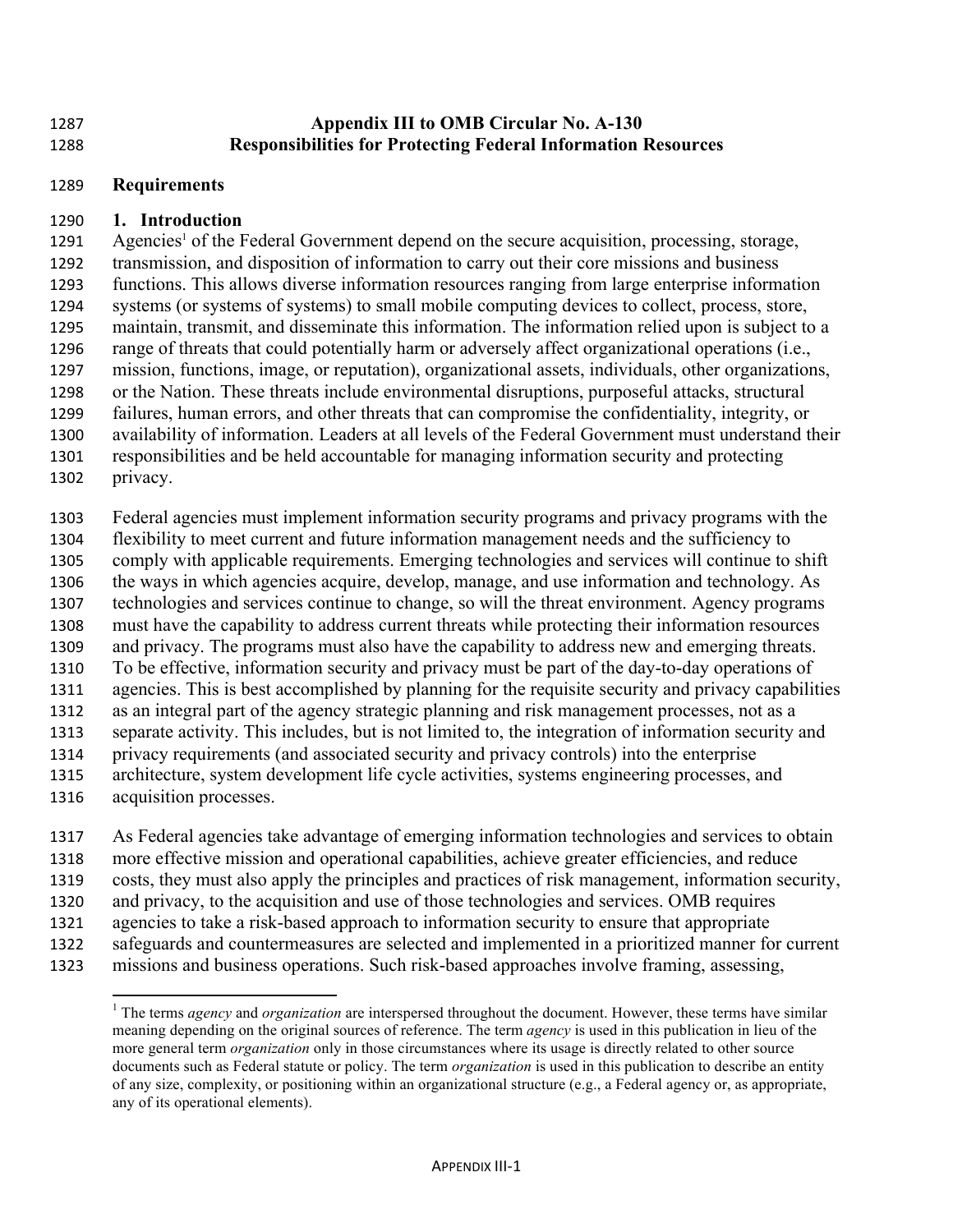- responding to, and monitoring security risks on an ongoing basis. Risk-based approaches can
- also support potential performance improvements and cost savings when agencies make
- decisions about maintaining, modernizing, or replacing existing information technologies and
- services or implementing new technologies and services that leverage internal, other government, or private sector innovative and market-driven solutions. These responsibilities
- extend to the creation, collection, processing, storage, transmission, dissemination, and disposal
- of Federal information when such information is hosted by nonfederal entities on behalf of the
- Federal Government. Ultimately, agency heads remain responsible and accountable for ensuring
- that information management practices comply with all applicable requirements, and that Federal
- information is adequately protected commensurate with the risk resulting from the unauthorized
- access, use disclosure, disruption, modification, or destruction of such information.
- While it is essential for agencies to take a coordinated approach to identifying and addressing
- security and privacy requirements, it is also important to recognize that security and privacy are
- different and may require different approaches. For example, privacy laws and policies often
- establish clear rules and requirements that agencies must comply with when collecting, using,
- maintaining, or disseminating personally identifiable information (PII). When agencies are
- taking steps to meet these specific requirements, a purely risk-based approach is not taken since the requirements must be satisfied in full. However, once the baseline privacy requirements are
- met, agencies are expected to use privacy impact assessments and other tools to further analyze
- privacy risks and consider the implementation of additional privacy control enhancements to
- protect PII. For more information about privacy requirements, consult Appendix I to this
- Memorandum, *Responsibilities for Management of Personally Identifiable Information*.

# **2. Purpose**

 This Appendix establishes minimum requirements for Federal information security programs, assigns Federal agency responsibilities for the security of information and information systems, and links agency information security programs and agency management control systems established in accordance with OMB Circular No. A-123, *Management's Responsibility for Internal Control*. This Appendix also establishes requirements for Federal privacy programs, assigns responsibilities for privacy program management, and describes how agencies should take a coordinated approach to implementing information security and privacy controls.<sup>2</sup> This Appendix revises requirements contained in previous versions of Appendix III to OMB Circular No. A-130, and incorporates requirements of the Federal Information Security Modernization Act of 2014 (P.L. 113-283), the E-Government Act of 2002 (P.L. 107-347), and responsibilities

assigned in Executive Orders and Presidential Directives.

# **3. Definitions**

- a. The terms 'Confidentiality,' 'Federal information,' 'Federal information system,' 'information security,' 'personally identifiable information,' and 'senior agency official for privacy' are defined in the main body of this Circular.
- b. 'Adequate security' means security protections commensurate with the risk resulting from the unauthorized access, use, disclosure, disruption, modification, or destruction of

  $2^{2}$  Agencies should consult OMB policies on privacy, including Appendix I to this Memorandum and OMB Circular No. A-108, *Federal Agency Responsibilities for Review, Reporting, and Publication under the Privacy Act*.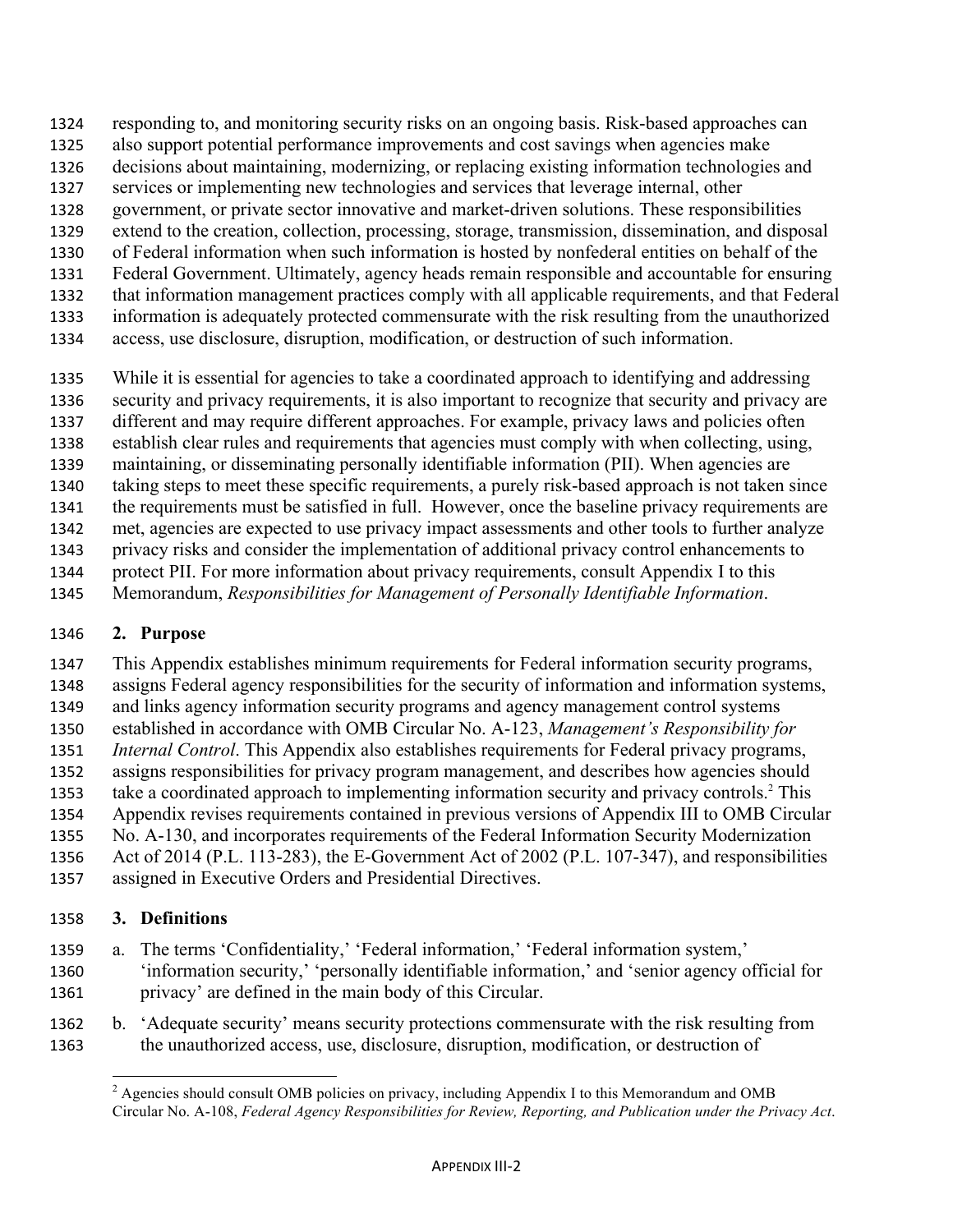- information. This includes ensuring that information hosted on behalf of an agency and information systems and applications used by the agency operate effectively and provide appropriate confidentiality, integrity, and availability protections through the application of cost-effective security controls.
- c. 'Authorization' means the official management decision given by a senior Federal official to authorize operation of an information system and to explicitly accept the risk to organizational operations (including mission, functions, image, or reputation), organizational assets, individuals, other organizations, and the Nation based on the implementation of an agreed-upon set of security and privacy controls. Authorization also applies to common controls inherited by organizational information systems.
- d. 'Authorization boundary' means all components of an information system to be authorized for operation by an authorizing official and excludes separately authorized systems, to which 1376 the information system is connected.
- e. 'Authorization official' means a senior Federal official or executive with the authority to authorize (i.e., assume responsibility for) the operation of an information system or the use a designated set of common controls at an acceptable level of risk to organizational operations (including mission, functions, image, or reputation), organizational assets, individuals, other organizations, and the Nation.
- f. 'Authorization package' means the essential information that an authorizing official uses to determine whether or not to authorize the operation of an information system or the use of a designated set of common controls. At a minimum, the authorization package includes the security plan, the privacy plan, the security control assessment, the privacy control assessment, and the security plan of action and milestones.
- g. 'Breach' means the loss of control, compromise, unauthorized disclosure, unauthorized acquisition, unauthorized access, or any similar term referring to situations where persons other than authorized users and for an other than authorized purpose have access or potential access to personally identifiable information, whether physical or electronic.
- h. 'Common control' means a security or privacy control that is inherited by multiple information systems.
- i. 'Control inheritance' means a situation in which an information system or application receives protection from security and privacy controls (or portions of controls) that are developed, implemented, assessed, authorized, and monitored by entities other than those responsible for the system or application; entities either internal and external to the organization where the system or application resides.
- j. 'Controlled unclassified information' means information that requires safeguarding or dissemination controls pursuant to and consistent with law, regulations, and governmentwide policies, excluding information that is classified under Executive Order 13526, Classified National Security Information, December 29, 2009, or any predecessor or successor order, or the Atomic Energy Act of 1954, as amended.

<sup>&</sup>lt;sup>3</sup> Organizations have significant flexibility in determining what constitutes an information system and its associated boundary.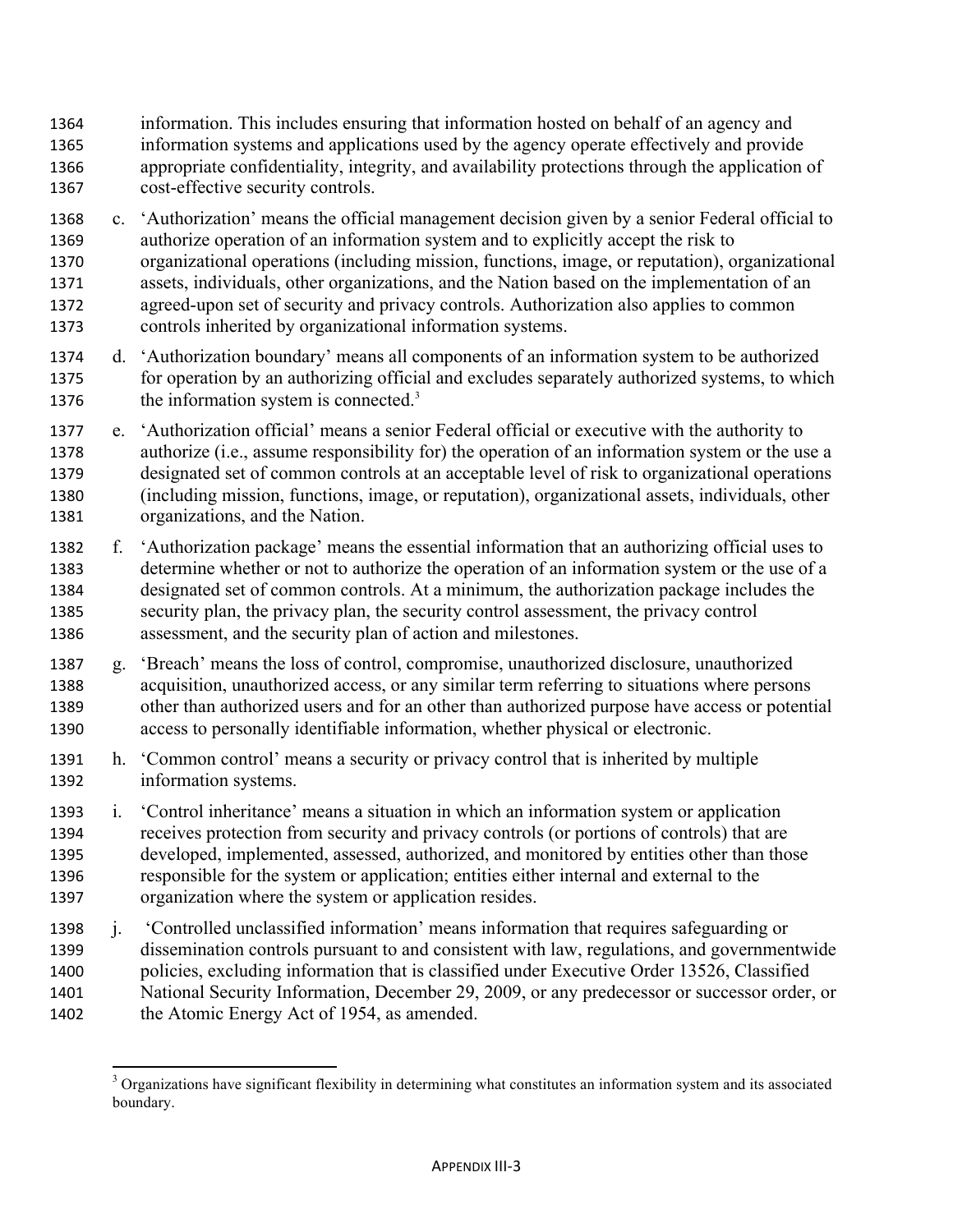- k. 'Critical infrastructure' means systems and assets, whether physical or virtual, so vital to the United States that the incapacity or destruction of such systems and assets would have a debilitating impact on security, national economic security, national public health safety, or 1406 any combination of those matters (42 U.S.C., § 5195c(e)).
- l. 'Environment of operation' means the physical, technical, and organizational setting in which an information system operates.
- m. 'Hybrid control' means a control that is implemented in an information system in part as a common control and in part as a system-specific control.
- n. 'Information security architecture' means an embedded, integral part of the enterprise architecture that describes the structure and behavior of the enterprise security processes, information security systems, personnel, and organizational subunits, showing their alignment with the enterprise's mission and strategic plans.
- o. 'Information security continuous monitoring' means maintaining ongoing awareness of information security, vulnerabilities, and threats to support organizational risk management 1417 decisions.<sup>4</sup>
- p. 'Information system resilience' means the ability of an information system to continue to: (i) operate under adverse conditions or stress, even if in a degraded or debilitated state, while maintaining essential operational capabilities; and (ii) recover to an effective operational posture in a time frame consistent with mission needs.
- q. 'Initial authorization' means the initial (start-up) risk determination and risk acceptance decision based on a zero-base review of the information system conducted prior to its entering the operations/maintenance phase of the system development life cycle. The zero- base review includes an assessment of all security and privacy controls (i.e., system-specific, hybrid, and common controls) contained in a security plan or in a privacy plan and implemented within an information system or the environment in which the system operates.
- r. 'National security system' means any information system (including any telecommunications system) used or operated by an agency or by a contractor of an agency, or other organization on behalf of an agency: (i) the function, operation, or use of which involves intelligence activities; involves cryptologic activities related to national security; involves command and control of military forces; involves equipment that is an integral part of a weapon or weapons system; or is critical to the direct fulfillment of military or intelligence missions (excluding a system that is to be used for routine administrative and business applications, for example, payroll, finance, logistics, and personnel management applications); or (ii) is protected at all times by procedures established for information that have been specifically authorized under criteria established by an Executive Order or an Act of Congress to be kept classified in the interest of national defense or foreign policy (44 U.S.C. § 3552).
- s. 'Ongoing authorization' means the risk determinations and risk acceptance decisions subsequent to the initial authorization, taken at agreed-upon and documented frequencies in accordance with the organization's mission/business requirements and organizational risk

 The terms *continuous* and *ongoing* in this context mean that security controls and organizational risks are assessed and analyzed at a frequency sufficient to support risk-based security decisions to adequately protect organizational information.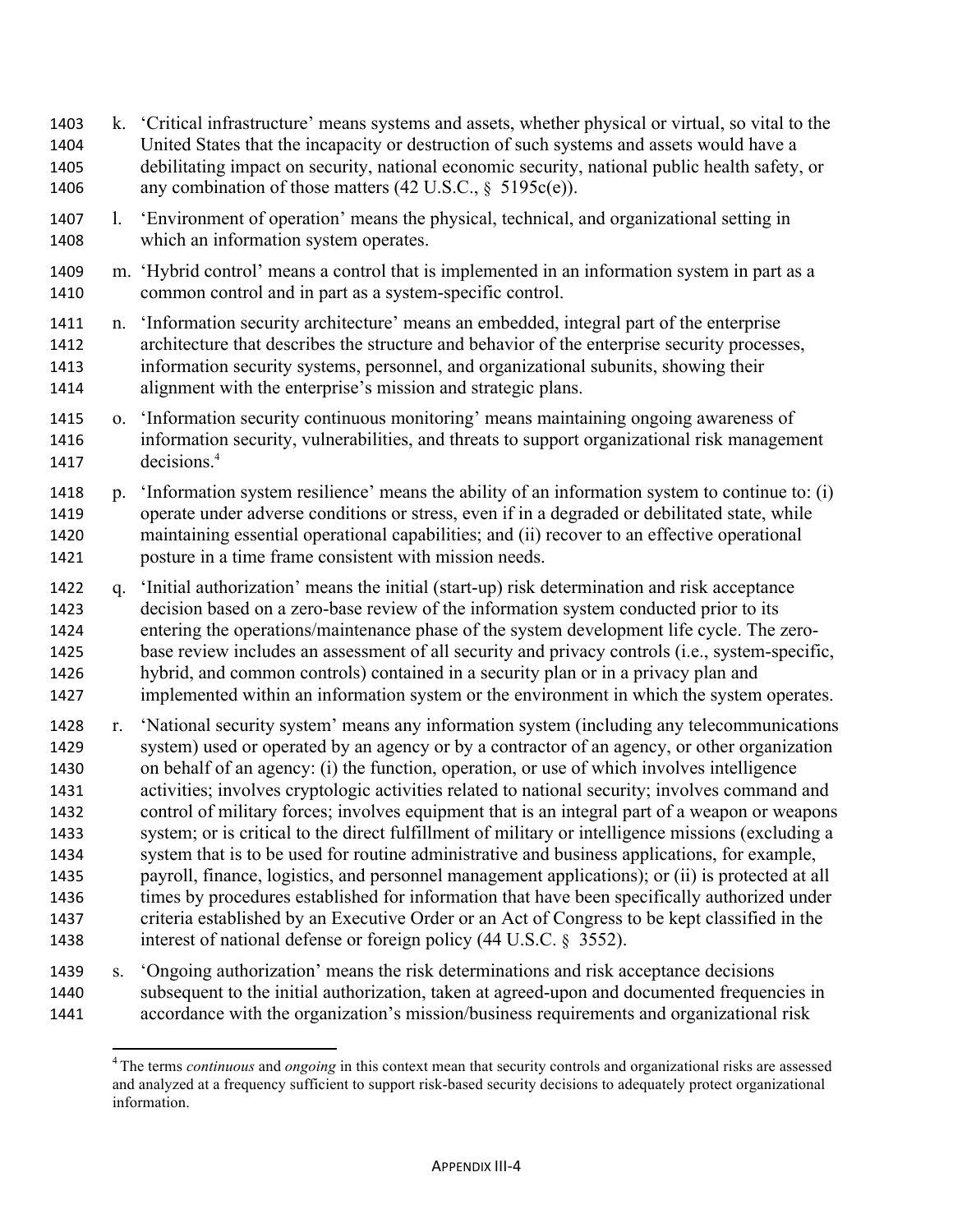- tolerance. Ongoing authorization is a time-driven or event-driven authorization process whereby the authorizing official is provided with the necessary and sufficient information regarding the security and privacy state of the information system to determine whether or not the mission/business risk of continued system operation is acceptable.
- t. 'Overlay' means a specification of security and/or privacy controls, control enhancements, supplemental guidance, and other supporting information employed during the tailoring process, that is intended to complement (and further refine) security control baselines. The overlay specification may be more stringent or less stringent than the original security control baseline specification and can be applied to multiple information systems.
- u. 'Privacy continuous monitoring' means maintaining ongoing awareness of privacy risks and assessing privacy controls at a frequency sufficient to ensure compliance with applicable requirements and to adequately protect personally identifiable information.
- v. 'Privacy control' means the administrative, technical, and physical safeguards employed within organizations to protect and ensure the proper handling of personally identifiable information or prevent activities that create privacy risk.
- w. 'Privacy control assessment' means the testing or evaluation of privacy controls to determine the extent to which the controls are implemented correctly, operating as intended, and producing the desired outcome with respect to meeting the privacy requirements for an information system or organization.
- x. 'Privacy program plan' means a formal document that provides an overview of the privacy requirements for an organization-wide privacy program and describes the program management controls and common controls in place or planned for meeting those requirements. The privacy program plan and the information security program plan may be integrated into one consolidated document.
- y. 'Privacy plan' means a formal document that provides an overview of the privacy requirements for an information system or program and describes the privacy controls in place or planned for meeting those requirements. The privacy plan and the security plan may be integrated into one consolidated document.
- z. 'Reauthorization' means the static, single point-in-time risk determination and risk acceptance decision that occurs after initial authorization. In general, reauthorization actions may be time-driven or event-driven; however, under ongoing authorization, reauthorization is typically an event-driven action initiated by the authorizing official or directed by the Risk Executive (function) in response to an event that drives information security or privacy risk above the previously agreed-upon organizational risk tolerance.
- aa. 'Risk' means a measure of the extent to which an entity is threatened by a potential circumstance or event, and typically is a function of: (i) the adverse impact, or magnitude of harm, that would arise if the circumstance or event occurs; and (ii) the likelihood of occurrence.
- bb. 'Risk management' means the program and supporting processes to manage information security and privacy risk to organizational operations (including mission, functions, image, reputation), organizational assets, individuals, other organizations, and the Nation, and includes: establishing the context for risk-related activities; assessing risk; responding to risk once determined; and monitoring risk over time.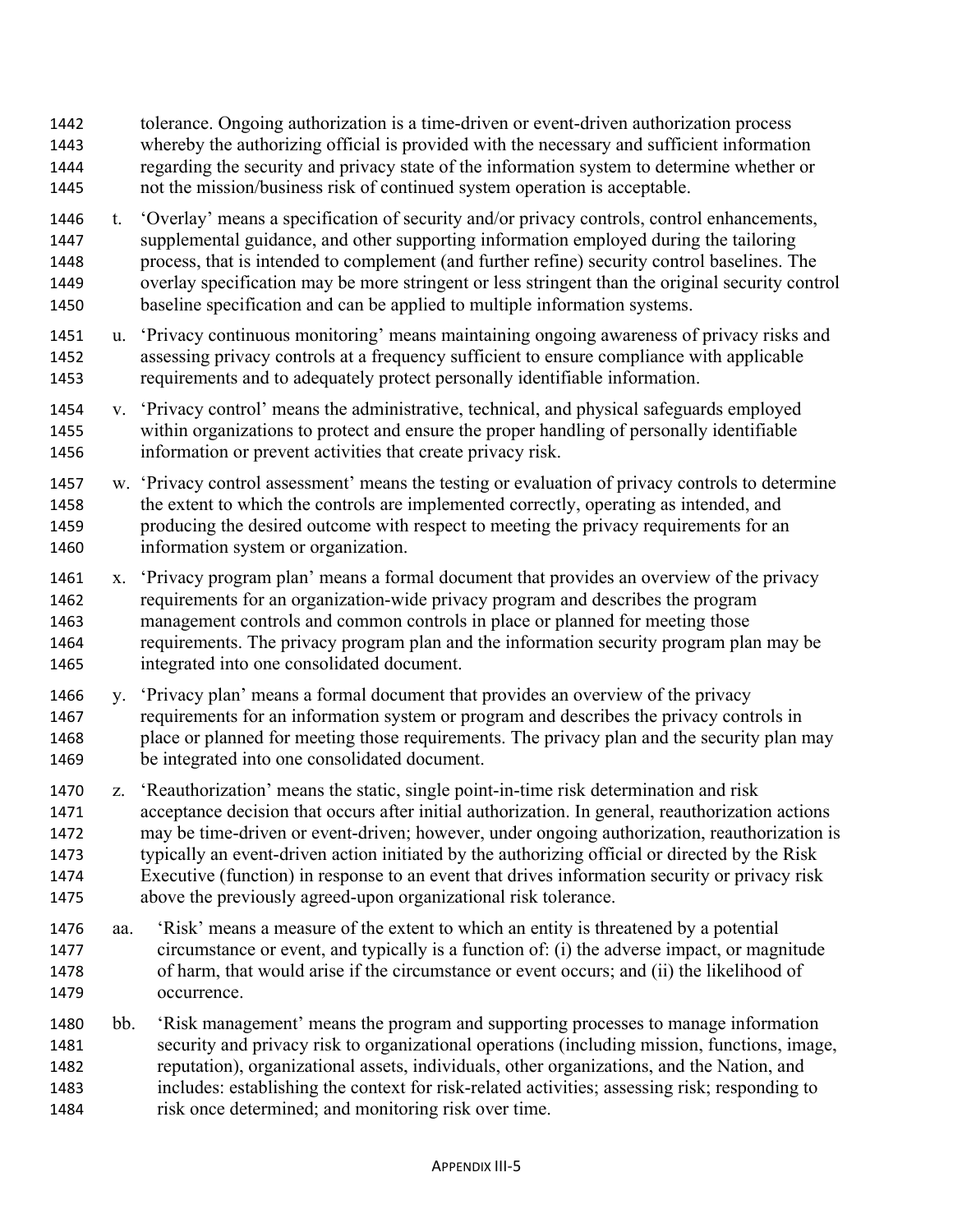- cc. 'Risk response' means accepting, avoiding, mitigating, sharing, or transferring risk to organizational operations, organizational assets, individuals, other organizations, or the Nation.
- dd. 'Security category' means the characterization of information or an information system based on an assessment of the potential impact that a loss of confidentiality, integrity, or availability of such information or information system would have on organizational operations, organizational assets, individuals, other organizations, and the Nation.
- ee. 'Security control' means the safeguards or countermeasures prescribed for an information system or an organization to protect the confidentiality, integrity, and availability of the system and its information.
- ff. 'Security control assessment' means the testing or evaluation of security controls to determine the extent to which the controls are implemented correctly, operating as intended, and producing the desired outcome with respect to meeting the security requirements for an information system or organization.
- gg. 'Security control baseline' means the set of minimum security controls defined for a low-impact, moderate-impact, or high-impact information system.
- hh. 'Security program plan' means a formal document that provides an overview of the security requirements for an organization-wide information security program and describes the program management controls and common controls in place or planned for meeting those requirements. The security program plan and the security program plan may be integrated into one consolidated document.
- ii. 'Security plan' means a formal document that provides an overview of the security requirements for an information system or an information security program and describes the security controls in place or planned for meeting those requirements. The security plan and the privacy plan may be integrated into one consolidated document.
- jj. 'Supply chain' means a linked set of resources and processes between multiple tiers of developers that begins with the sourcing of products and services and extends through the design, development, manufacturing, processing, handling, and delivery of products and services to the acquirer.
- kk. 'System-specific control' means a control for an information system that has not been designated as a common control or the portion of a hybrid control that is to be implemented within an information system.
- ll. 'Tailoring' means the process by which security control baselines are modified by identifying and designating common controls; applying scoping considerations; selecting compensating controls; assigning specific values to organization-defined control parameters; supplementing baselines with additional controls or control enhancements; and providing additional specification information for control implementation. The tailoring process may also be applied to privacy controls.
- mm. 'Trustworthiness' means the degree to which an information system can be expected to preserve the confidentiality, integrity, and availability of the information being processed, stored, or transmitted by the system across a full range of threats.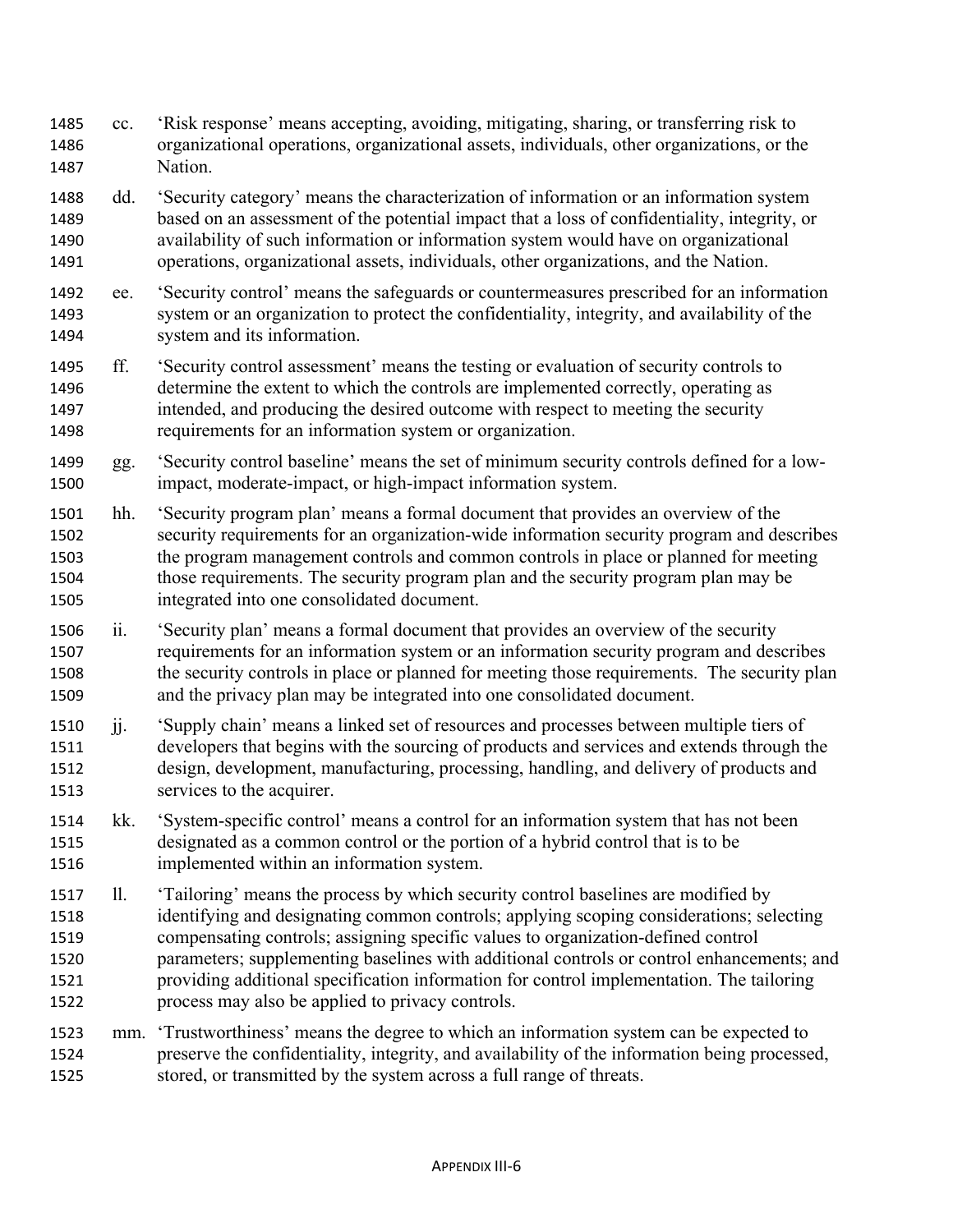| 1526<br>1527<br>1528<br>1529         | nn. |    | Trustworthy information system' means a system that is believed to be capable of<br>operating within defined levels of risk despite the environmental disruptions, human errors,<br>structural failures, and purposeful attacks that are expected to occur in its environment of<br>operation.                                                                                                                                             |
|--------------------------------------|-----|----|--------------------------------------------------------------------------------------------------------------------------------------------------------------------------------------------------------------------------------------------------------------------------------------------------------------------------------------------------------------------------------------------------------------------------------------------|
| 1530                                 |     |    | 4. General Requirements                                                                                                                                                                                                                                                                                                                                                                                                                    |
| 1531<br>1532<br>1533<br>1534         | a.  | 1) | Agencies must develop, implement, document, maintain, and oversee agency-wide<br>information security and privacy programs including people, processes, and technologies to:<br>Provide for appropriate agency information security and privacy policies, planning,<br>budgeting, management, implementation, and oversight;                                                                                                               |
| 1535<br>1536                         |     | 2) | Cost-effectively manage information security risk, which includes reducing such risk to<br>an acceptable level;                                                                                                                                                                                                                                                                                                                            |
| 1537<br>1538<br>1539                 |     | 3) | Ensure compliance with all applicable privacy requirements in law, regulation, and<br>policy, and use privacy impact assessments and other tools to analyze and address<br>privacy risks;                                                                                                                                                                                                                                                  |
| 1540<br>1541<br>1542                 |     | 4) | Protect information and information systems from unauthorized access, use, disclosure,<br>disruption, modification, or destruction in order to provide for their confidentiality,<br>integrity, and availability;                                                                                                                                                                                                                          |
| 1543<br>1544<br>1545<br>1546         |     | 5) | Provide adequate security for all information, including PII, created, collected,<br>processed, stored, transmitted/disseminated, or disposed of by or on behalf of the Federal<br>Government, to include Federal information residing in contractor information systems<br>and networks;                                                                                                                                                  |
| 1547<br>1548<br>1549<br>1550<br>1551 |     | 6) | Provide information security safeguards and countermeasures commensurate with the<br>risk from unauthorized access, use, disclosure, disruption, modification, or destruction of<br>information collected or maintained by or on behalf of the agency and information<br>systems used or operated by an agency, or by a contractor of an agency or other<br>organization on behalf of an agency;                                           |
| 1552<br>1553<br>1554                 |     | 7) | Implement an agency-wide risk management approach that frames, assesses, responds<br>to, and monitors information security risk across three organizational tiers (i.e.,<br>organization level, mission/business process level, and information system level); <sup>5</sup>                                                                                                                                                                |
| 1555<br>1556<br>1557<br>1558<br>1559 |     | 8) | Implement a risk management framework to guide and inform the categorization of<br>Federal information and information systems; the selection, implementation, and<br>assessment of security and privacy controls; the authorization of information systems<br>and common controls; and the continuous monitoring of information systems and<br>environments of operation;                                                                 |
| 1560<br>1561<br>1562<br>1563<br>1564 |     | 9) | Ensure, for information systems and the environments in which those systems operate,<br>that security and privacy controls are implemented correctly, operating as intended, and<br>continually monitored and assessed; that procedures are in place to ensure that security<br>and privacy controls remain effective over time; and that steps are taken to maintain risk<br>at an acceptable level within organizational risk tolerance; |

 Refer to NIST Special Publication 800-39, *Managing Information Security Risk: Organization, Mission, and Information System View,* for additional information.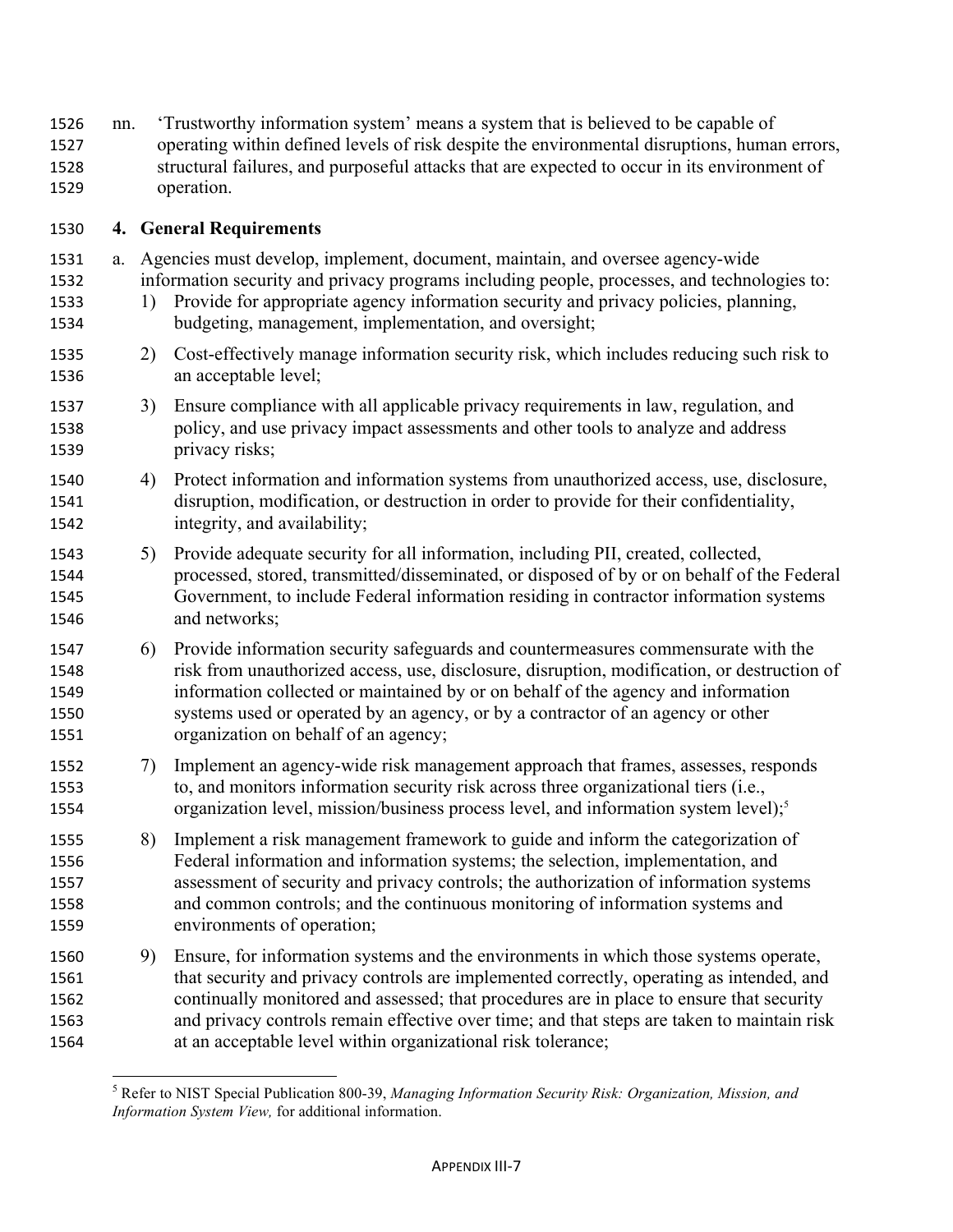- 10) Implement policies and procedures to ensure that all personnel are held accountable for complying with agency-wide information security and privacy programs; and
- 11) Ensure that performance plans for all Federal employees include an element addressing the need to adhere to Federal and agency-specific requirements for the protection of information and information systems; and for individuals with significant security and privacy responsibilities, include requirements regarding their role in protecting information and information systems.
- b. Agencies must protect Controlled Unclassified Information (CUI) in accordance with requirements set forth by the National Archives and Records Administration.
- c. Agencies must implement security and privacy policies, standards, and procedures that are consistent and compliant with statutory and governmentwide requirements as well as applicable security- and privacy-related policies, standards, and procedures issued by the Office of Management and Budget (OMB), the Department of Commerce (DOC), the Department of Homeland Security (DHS), the General Services Administration (GSA), and the Office of Personnel Management (OPM). This includes following the standards and guidelines contained in Federal Information Processing Standards (FIPS) and NIST (800- series) Special Publications.
- **5.** Specific Requirements<sup>6</sup>
- a. Security Categorization
- Agencies must:
- 1) Identify appropriate authorization boundaries for information systems; and
- 2) Categorize information and information systems, in accordance with FIPS Publication 199 and NIST Special Publication 800-60, considering potential adverse security and privacy impacts to organizational operations and assets, individuals, other organizations, and the Nation.
- b. Planning and Budgeting, Capital Planning, and Enterprise Architecture
- Agencies must:

- 1) Identify and plan for the resources needed to implement information security and privacy programs;
- 2) Ensure that information security and privacy is addressed throughout the life cycle of each agency information system, and that security and privacy activities and costs are explicitly identified and included in IT investment capital plans and budgetary requests;
- 3) Ensure that capital investment plans submitted to OMB as part of the budget process meet the information security and privacy requirements appropriate for the life cycle stage of the investment; and

<sup>&</sup>lt;sup>6</sup> The requirements in this section represent those areas deemed to be of fundamental importance to the achievement of effective agency information security programs and those areas deemed to require specific emphasis by OMB. The security programs developed and executed by agencies need not be limited to the aforementioned areas but can employ a comprehensive set of safeguards and countermeasures based on the principles, concepts, and methodologies defined in the suite of NIST standards and guidelines.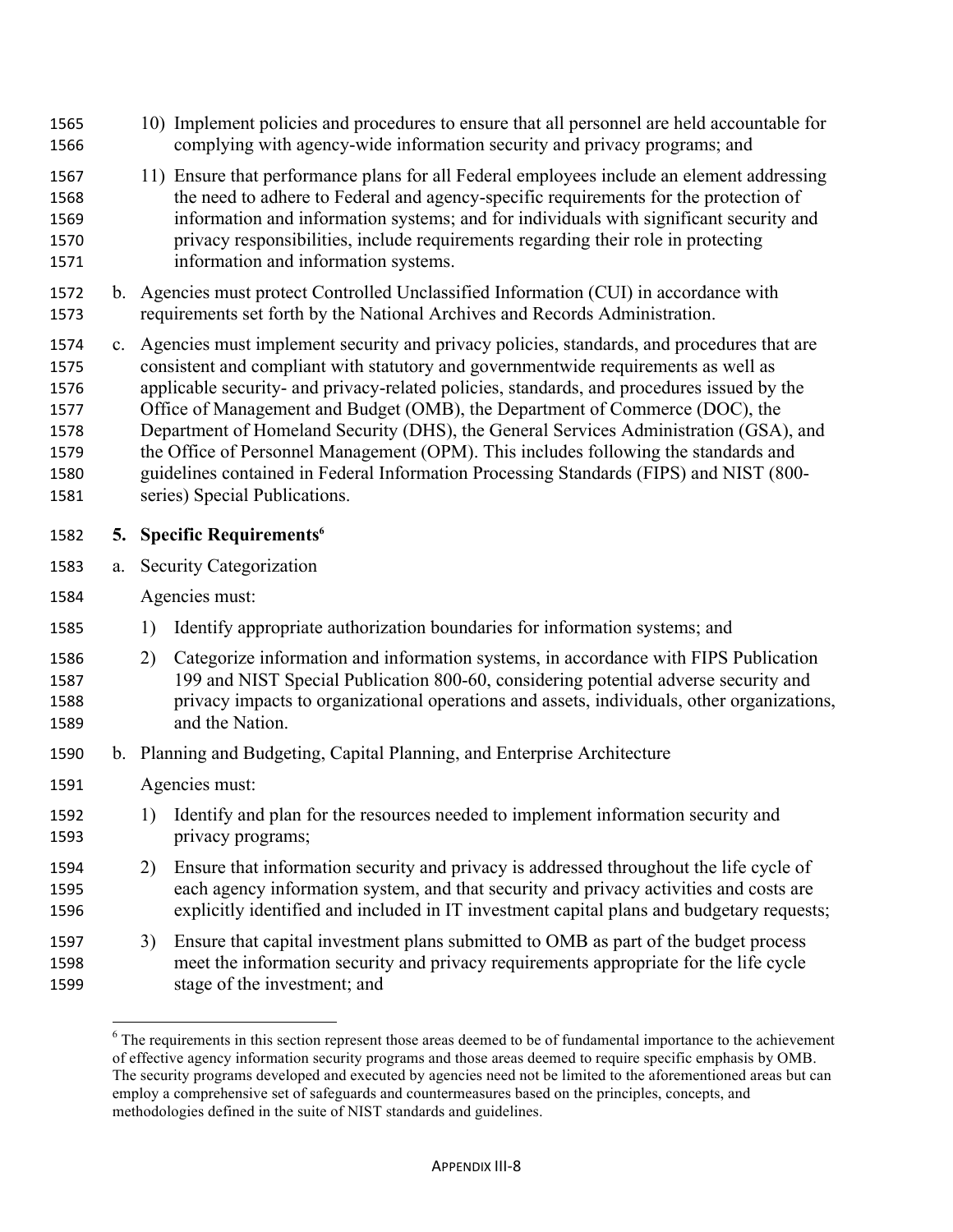enterprise architecture to ensure that information systems and the environments in which those systems operate, achieve the necessary levels of trustworthiness, protection, and resilience. c. Plans, Controls, and Assessments Agencies must: 1) Develop information security program and privacy program plans that provide an overview of the organization-wide information security and privacy requirements and describe the program management controls and common controls in place or planned for meeting those requirements; 2) Implement a risk-based security control selection process for information systems and environments of operation that satisfies the minimum information security requirements in FIPS Publication 200 and security control baselines in NIST Special Publication 800- 53, tailored as appropriate; 3) Implement a privacy control selection process for information systems and environments of operation that satisfies the privacy requirements in OMB guidance, including, but not limited to, Appendix I to this Memorandum, OMB Circular No. A-108, *Federal Agency Responsibilities for Review, Reporting, and Publication under the Privacy Act*, and **NIST** Special Publication 800-53; 4) Develop security and privacy plans for information systems and environments of operation to record security and privacy controls and appropriate implementation details; 1621 5) Designate common controls in order to provide cost-effective security and privacy capabilities that can be inherited by multiple organizational information systems; 6) Implement security controls and privacy controls in information systems and environments of operation using architectural and systems/security engineering principles, practices, and techniques; 7) Deploy effective security controls to provide Federal employees and contractors with multifactor authentication, digital signature, and encryption capabilities that provide assurance of identity and are interoperable and accepted across all Executive Branch agencies; 8) Assess all selected and implemented security and privacy controls in organizational information systems (and environments in which those systems operate) prior to operation, and periodically thereafter, consistent with the frequency defined in the organizational information security continuous monitoring (ISCM) and privacy continuous monitoring (PCM) strategies and the organizational risk tolerance;

4) Incorporate information security and privacy requirements into the organization's

- 9) Conduct and record the results of security control assessments and privacy control assessments in security and privacy assessment reports, respectively;
- 10) Use agency Plans of Action and Milestones (POA&Ms), and make available or provide access to OMB, DHS, Inspectors General, and the Government Accountability Office, upon request, to record and manage the mitigation and remediation of identified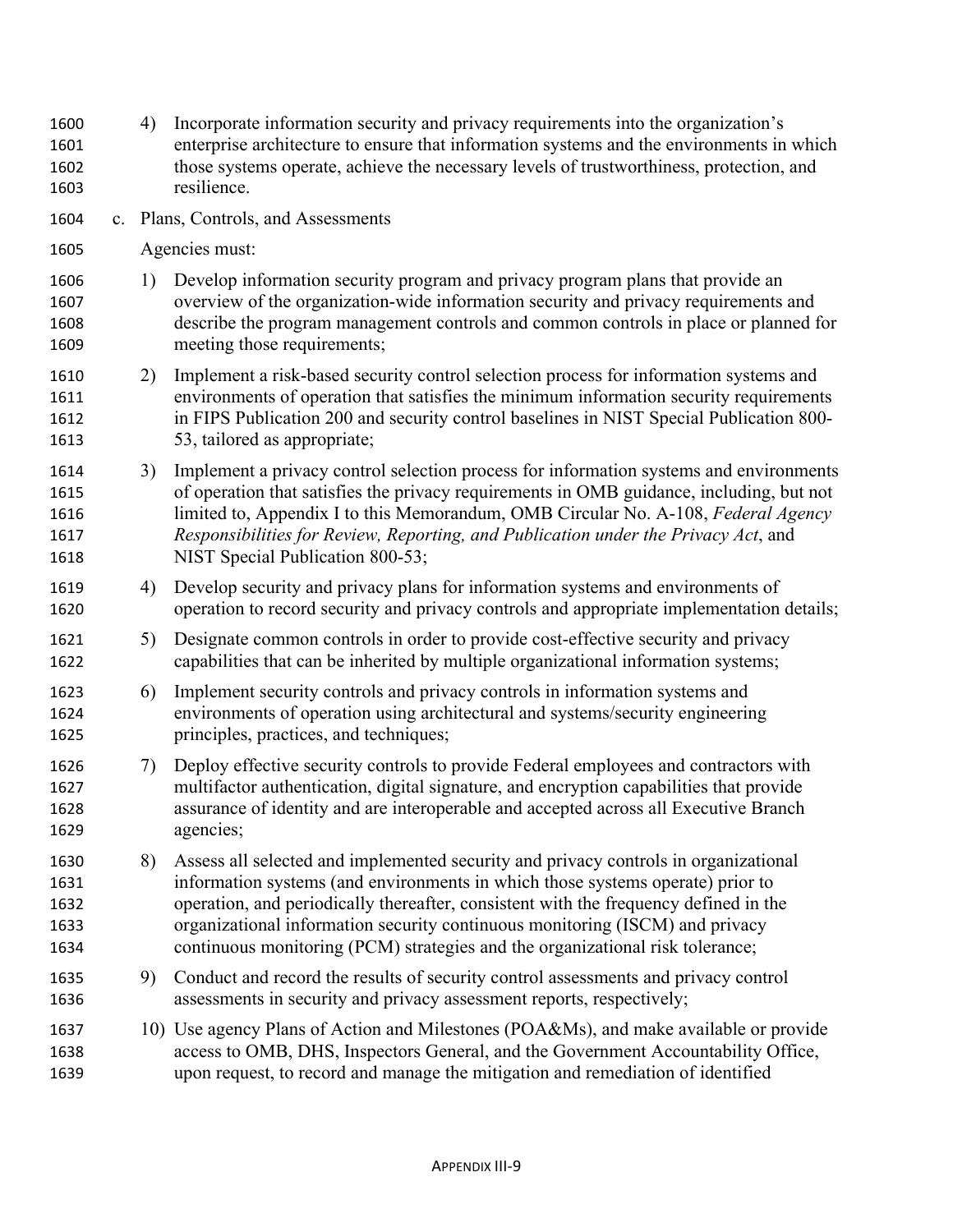weaknesses and deficiencies, not associated with accepted risks, in organizational information systems and environments of operation; and 11) Obtain approval from the authorizing official for connections from the information system, as defined by its authorization boundary, to other information systems based on the risk to the organization's operations and assets, individuals, other organizations, and the Nation. d. Authorization and Continuous Monitoring Agencies must: 1) Designate senior Federal officials to formally: (i) authorize an information system to operate; and (ii) authorize organization-designated common controls for use based on a determination of, and explicit acceptance of, the information security risk to organizational operations and assets, individuals, other organizations, and the Nation, and prior to operational status; 2) Complete an initial authorization for each information system and all organization- designated common controls; 3) Transition information systems and common controls to an ongoing authorization process when eligible for such a process and with the formal approval of the respective authorizing officials; 4) Reauthorize information systems and common controls as needed, on a time- or event- driven basis in accordance with organizational risk tolerance; 5) Develop an ISCM strategy and PCM strategy to address information security and privacy risks and requirements across the organizational risk management tiers (i.e., organization/governance tier, mission/business process tier, and/or information system  $\text{tier})$ ;<sup>7</sup> 6) Implement and periodically update the ISCM strategy and PCM strategy to reflect: (i) 1665 the effectiveness of deployed controls; (ii) significant changes to information systems and environments of operations; and (iii) adherence to Federal statutes, policies, directives, instructions, regulations, standards, and guidelines; 7) Ensure that all selected and implemented controls are addressed in the ISCM strategy and PCM strategy and are effectively monitored on an ongoing basis, as determined by 1670 the agency's ISCM and PCM programs; $8<sup>8</sup>$  8) Establish and maintain an ISCM program that: a) Provides an understanding of organizational risk tolerance and helps officials set priorities and manage information security risk consistently throughout the organization; b) Includes metrics that provide meaningful indications of security status at all organizational tiers;

 $<sup>7</sup>$  The ISCM strategy and PCM strategy may be integrated into one consolidated continuous monitoring strategy.</sup>

<sup>&</sup>lt;sup>8</sup> The ISCM program and PCM program may be integrated into one consolidated continuous monitoring program.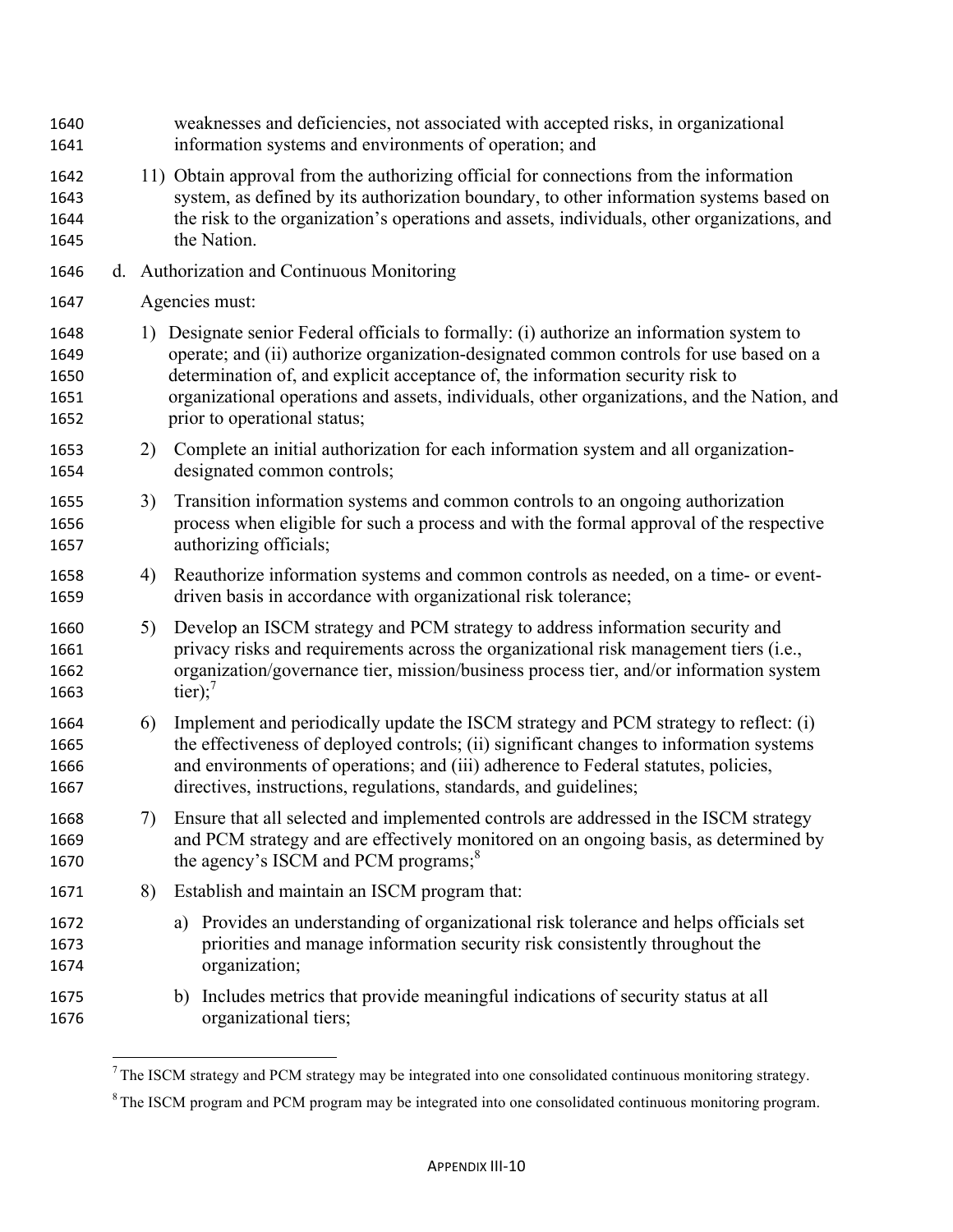| 1677<br>1678                         |    |    |    | c) Ensures the continued effectiveness of all security controls selected and implemented<br>by monitoring controls with the frequencies specified in the ISCM strategy;                                                                                                                                                                                                                                                           |
|--------------------------------------|----|----|----|-----------------------------------------------------------------------------------------------------------------------------------------------------------------------------------------------------------------------------------------------------------------------------------------------------------------------------------------------------------------------------------------------------------------------------------|
| 1679<br>1680<br>1681                 |    |    | d) | Verifies compliance with information security requirements derived from<br>missions/business functions, Federal statutes, directives, instructions, regulations,<br>policies, and standards/guidelines;                                                                                                                                                                                                                           |
| 1682<br>1683                         |    |    |    | e) Is informed by all applicable organizational IT assets to help maintain visibility into<br>the security of the assets;                                                                                                                                                                                                                                                                                                         |
| 1684<br>1685                         |    |    | f  | Ensures knowledge and control of changes to information systems and environments<br>of operation; and                                                                                                                                                                                                                                                                                                                             |
| 1686                                 |    |    | g) | Maintains awareness of threats and vulnerabilities;                                                                                                                                                                                                                                                                                                                                                                               |
| 1687                                 |    |    |    | 9) Establish and maintain a PCM program that:                                                                                                                                                                                                                                                                                                                                                                                     |
| 1688                                 |    |    | a) | Ensures continued compliance with all applicable privacy requirements;                                                                                                                                                                                                                                                                                                                                                            |
| 1689<br>1690                         |    |    |    | b) Verifies the continued effectiveness of all privacy controls selected and implemented<br>across all organizational tiers;                                                                                                                                                                                                                                                                                                      |
| 1691<br>1692                         |    |    | c) | Includes appropriate metrics to monitor the effective implementation of privacy<br>requirements and privacy controls across all organizational tiers;                                                                                                                                                                                                                                                                             |
| 1693<br>1694                         |    |    | d) | Monitors changes to information systems and environments of operation that collect,<br>process, store, maintain, use, or disseminate PII; and                                                                                                                                                                                                                                                                                     |
| 1695<br>1696                         |    |    | e) | Maintains adequate awareness of any threats and vulnerabilities that may affect PII<br>and impact individual privacy;                                                                                                                                                                                                                                                                                                             |
| 1697<br>1698                         |    |    |    | 10) Ensure that a robust ISCM program and PCM program are in place before organizational<br>information systems or common controls are eligible for ongoing authorization; and                                                                                                                                                                                                                                                    |
| 1699                                 |    |    |    | 11) Leverage available Federal shared services, where practicable and appropriate.                                                                                                                                                                                                                                                                                                                                                |
| 1700                                 | e. |    |    | Privacy Controls for Federal Information Systems and Organizations                                                                                                                                                                                                                                                                                                                                                                |
| 1701<br>1702<br>1703<br>1704<br>1705 |    |    |    | The senior agency official for privacy (SAOP) has overall agency-wide responsibility and<br>accountability for developing, implementing, and maintaining an organization-wide<br>governance and privacy program to ensure compliance with all applicable laws, regulations,<br>and policies regarding the collection, use, maintenance, dissemination, and disposal of PII by<br>programs and information systems. The SAOP must: |
| 1706<br>1707<br>1708                 |    | 1) |    | Develop a PCM strategy to address privacy risks and requirements across the<br>organizational risk management tiers (i.e., organization/governance tier,<br>mission/business process tier, and/or information system tier);                                                                                                                                                                                                       |
| 1709<br>1710<br>1711                 |    | 2) |    | Establish and maintain a PCM program to maintain ongoing awareness of privacy risks<br>and assess privacy controls at a frequency sufficient to ensure compliance with<br>applicable requirements and to adequately protect PII;                                                                                                                                                                                                  |
| 1712<br>1713<br>1714                 |    | 3) |    | Review IT capital investment plans and budgetary requests to ensure that privacy<br>requirements (and associated privacy controls), as well as any associated costs, are<br>explicitly identified and included;                                                                                                                                                                                                                   |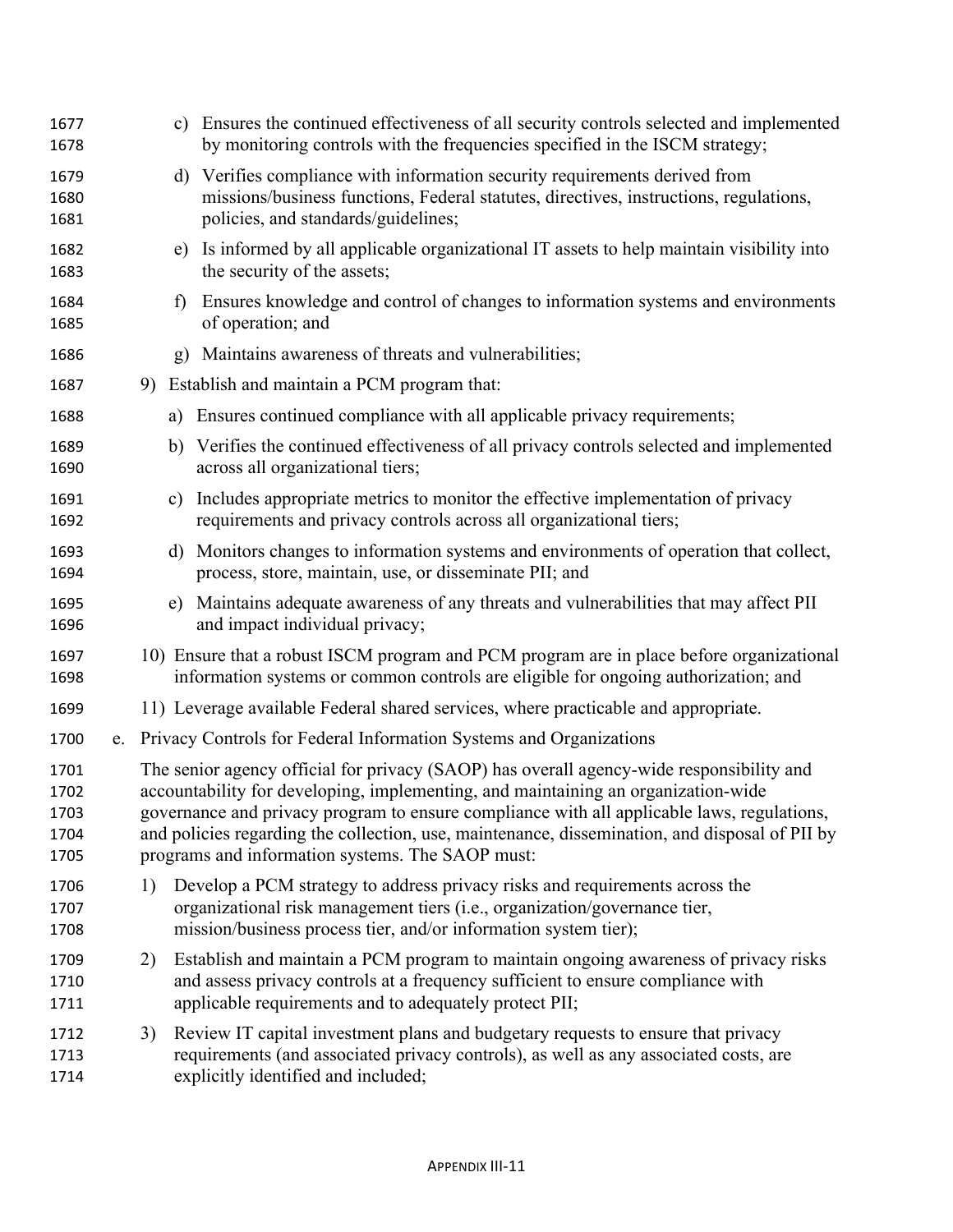| 1715<br>1716<br>1717                 |    | 4) | Review and approve, in accordance with NIST FIPS Publication 199 and Special<br>Publication 800-60, the categories of information systems that collect, process, store,<br>maintain, or disseminate PII;                                                                                                                                                                           |
|--------------------------------------|----|----|------------------------------------------------------------------------------------------------------------------------------------------------------------------------------------------------------------------------------------------------------------------------------------------------------------------------------------------------------------------------------------|
| 1718                                 |    | 5) | Designate system-specific, hybrid, and common privacy controls;                                                                                                                                                                                                                                                                                                                    |
| 1719<br>1720                         |    | 6) | Review and approve the privacy plans for organizational information systems prior to<br>authorization, reauthorization, or ongoing authorization;                                                                                                                                                                                                                                  |
| 1721<br>1722                         |    | 7) | Conduct privacy control assessments to ensure that privacy controls are implemented<br>correctly, operating as intended, and effective in satisfying privacy requirements; and                                                                                                                                                                                                     |
| 1723<br>1724<br>1725                 |    | 8) | Review authorization packages and determine that all applicable privacy requirements<br>are met and the risk to PII is sufficiently addressed prior to authorizing officials making<br>risk determination and acceptance decisions.                                                                                                                                                |
| 1726                                 | f. |    | <b>Incident Response</b>                                                                                                                                                                                                                                                                                                                                                           |
| 1727                                 |    |    | Agencies must:                                                                                                                                                                                                                                                                                                                                                                     |
| 1728<br>1729<br>1730                 |    | 1) | Maintain formal security and privacy incident response capabilities and mechanisms to<br>include breach notification and adequate training and awareness for employees and<br>contractors on how to report and respond to security and privacy incidents;                                                                                                                          |
| 1731<br>1732<br>1733                 |    | 2) | Report security and privacy incidents to DHS, the SAOP, their respective Inspectors<br>General and General Counsel, and law enforcement in accordance with procedures<br>issued by OMB;                                                                                                                                                                                            |
| 1734<br>1735<br>1736<br>1737<br>1738 |    | 3) | Implement formal security and privacy incident policies to include definitions, detection<br>and analysis, containment, internal and external notification and reporting requirements,<br>incident reporting methods, post-incident procedures, roles and responsibilities, and<br>guidance on how to mitigate impacts to the agency and its respondents following an<br>incident; |
| 1739<br>1740<br>1741                 |    | 4) | Establish clear roles and responsibilities to ensure the oversight and coordination of<br>incident response activities and that incidents are appropriately reported, investigated<br>and handled;                                                                                                                                                                                 |
| 1742<br>1743                         |    |    | 5) Periodically test incident response procedures to ensure effectiveness of such<br>procedures;                                                                                                                                                                                                                                                                                   |
| 1744                                 |    | 6) | Document lessons learned for incident response and update procedures as necessary; and                                                                                                                                                                                                                                                                                             |
| 1745<br>1746                         |    | 7) | Provide reports on incidents as required by FISMA, OMB policy, and DHS binding<br>operational directives.                                                                                                                                                                                                                                                                          |
| 1747                                 |    |    | g. Awareness and Training                                                                                                                                                                                                                                                                                                                                                          |
| 1748                                 |    |    | Agencies must:                                                                                                                                                                                                                                                                                                                                                                     |
| 1749<br>1750                         |    | 1) | Develop and maintain agency-wide information security and privacy awareness and<br>training programs;                                                                                                                                                                                                                                                                              |
| 1751<br>1752                         |    | 2) | Ensure that the security and privacy awareness and training programs are consistent with<br>applicable standards and guidelines issued by OMB, NIST, and OPM;                                                                                                                                                                                                                      |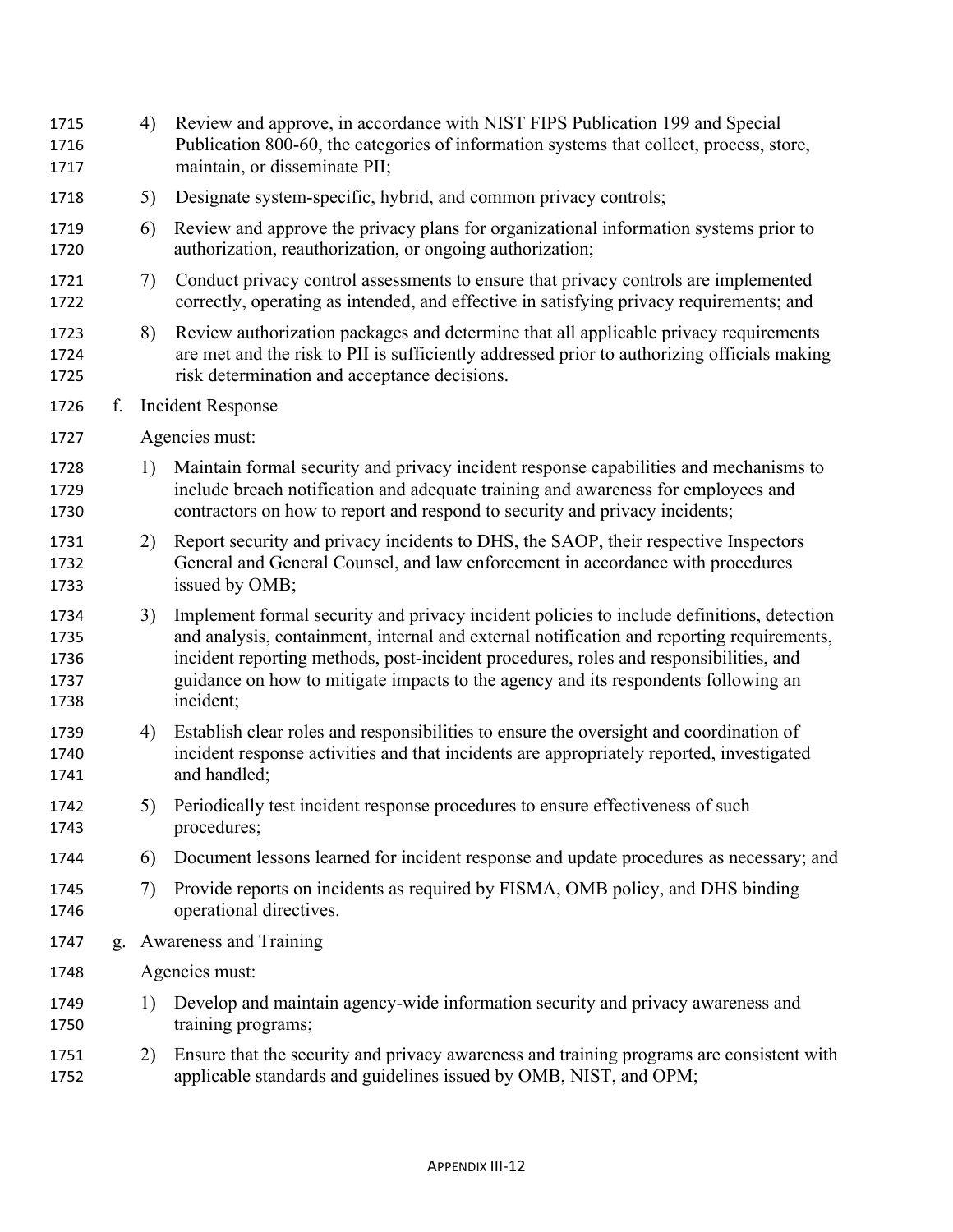| 1753<br>1754                 | 3)             | Apprise agency personnel about available assistance and technical security and privacy<br>products and techniques;                                                                                                                                                                           |  |
|------------------------------|----------------|----------------------------------------------------------------------------------------------------------------------------------------------------------------------------------------------------------------------------------------------------------------------------------------------|--|
| 1755<br>1756<br>1757<br>1758 | 4)             | Provide foundational as well as more advanced levels of security and privacy awareness<br>training to information system users (including managers, senior executives, and<br>contractors) and ensure that measures are in place to test the knowledge level of<br>information system users; |  |
| 1759<br>1760<br>1761         | 5)             | Provide role-based security and privacy training to personnel with assigned security and<br>privacy roles and responsibilities before authorizing access to the information system or<br>performing assigned duties;                                                                         |  |
| 1762<br>1763                 | 6)             | Establish rules of behavior, that include consequences for violating rules of behavior, for<br>personnel having access to organizational information and information systems;                                                                                                                |  |
| 1764<br>1765                 | 7)             | Ensure that agency personnel have read and agreed to abide by the rules of behavior for<br>the information systems for which they require access prior to being granted access; and                                                                                                          |  |
| 1766<br>1767                 | 8)             | Consider consequences of violating rules of behavior to include reprimand, suspension,<br>removal, or other actions in accordance with applicable law and agency policy.                                                                                                                     |  |
| 1768<br>1769                 |                | h. Additional Measures to Protect the Confidentiality, Integrity, and Availability of Federal<br>Information and Information Systems                                                                                                                                                         |  |
| 1770                         | Agencies must: |                                                                                                                                                                                                                                                                                              |  |
| 1771<br>1772<br>1773         | 1)             | Implement a policy of least functionality by only permitting the use of programs,<br>applications, functions, ports, protocols, and/or services that are necessary in meeting<br>mission or business needs;                                                                                  |  |
| 1774<br>1775                 | 2)             | Implement a policy of least privilege by minimizing the number of information system<br>privileges that are needed to perform functions;                                                                                                                                                     |  |
| 1776<br>1777<br>1778         | 3)             | Implement a policy of separation of duties to address the potential for abuse of<br>authorized privileges and help to reduce the risk of malevolent activity without<br>collusion;                                                                                                           |  |
| 1779<br>1780                 | 4)             | Audit the execution of information system functions by privileged users to detect misuse<br>and to help mitigate the risk from insider threats;                                                                                                                                              |  |
| 1781<br>1782                 | 5)             | Prohibit the use of unsupported information system components <sup>9</sup> unless there is an<br>overriding mission necessity validated by the Deputy Secretary or equivalent;                                                                                                               |  |
| 1783<br>1784                 | 6)             | Implement and maintain current updates for all software and firmware components of<br>information systems; $^{10}$                                                                                                                                                                           |  |
| 1785<br>1786                 | 7)             | For systems that promote public access, ensure that identity proofing, registration, and<br>authentication processes provide assurance of identity consistent with security and                                                                                                              |  |

<sup>&</sup>lt;sup>9</sup> Includes hardware, software, or firmware components no longer supported by developers, vendors, or manufacturers through the availability of software patches, firmware updates, replacement parts, and maintenance contracts. NIST Special Publication 800-53 provides additional guidance on unsupported software components.

<sup>&</sup>lt;sup>10</sup> Security-relevant software and firmware updates include, for example, patches, service packs, hot fixes, device drivers, basic input output system (BIOS), and antivirus signatures.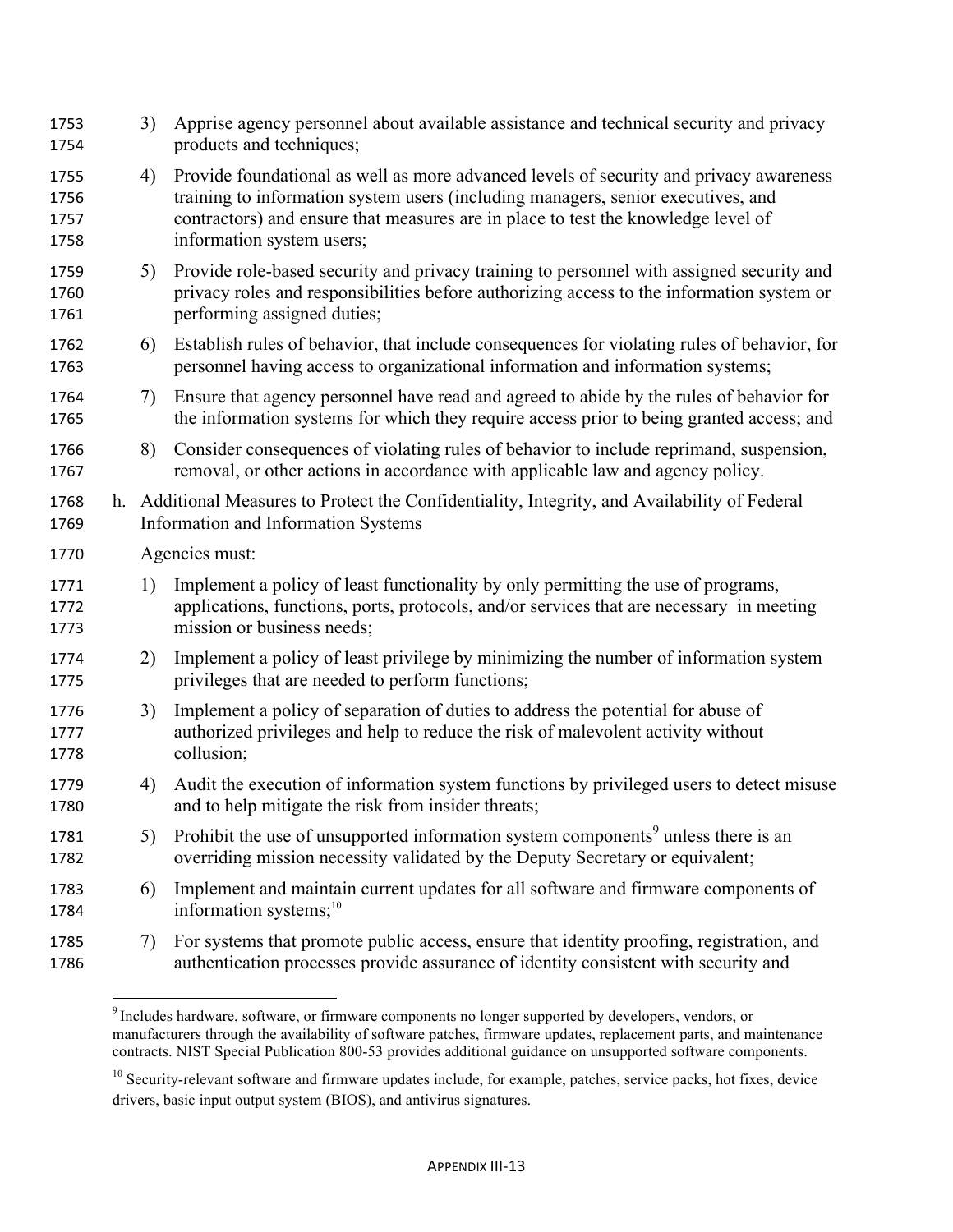| 1787<br>1788                                                         |                | privacy requirements, in accordance with Executive Order 13681, <sup>11</sup> OMB policy, and<br>NIST standards and guidelines;                                                                                                                                                                                                                                                                                                                                                                                                                                                                                                                                                                                                                                                  |
|----------------------------------------------------------------------|----------------|----------------------------------------------------------------------------------------------------------------------------------------------------------------------------------------------------------------------------------------------------------------------------------------------------------------------------------------------------------------------------------------------------------------------------------------------------------------------------------------------------------------------------------------------------------------------------------------------------------------------------------------------------------------------------------------------------------------------------------------------------------------------------------|
| 1789<br>1790                                                         |                | Require use of multifactor authentication for employees and contractors in accordance<br>8)<br>with governmentwide identification standards;                                                                                                                                                                                                                                                                                                                                                                                                                                                                                                                                                                                                                                     |
| 1791<br>1792<br>1793                                                 |                | 9)<br>Encrypt all moderate- and high-impact information at rest or in transit, unless the ability<br>to do so is technically infeasible and the risk of not encrypting is accepted by the<br>authorizing official;                                                                                                                                                                                                                                                                                                                                                                                                                                                                                                                                                               |
| 1794<br>1795                                                         |                | 10) Implement the current encryption algorithms in accordance with NIST standards and<br>guidelines;                                                                                                                                                                                                                                                                                                                                                                                                                                                                                                                                                                                                                                                                             |
| 1796<br>1797                                                         |                | 11) Develop and implement policies and procedures to support employees and contractors in<br>uniformly applying digital signatures to secure documents and communications;                                                                                                                                                                                                                                                                                                                                                                                                                                                                                                                                                                                                       |
| 1798<br>1799                                                         |                | 12) Implement attribute-based access security controls to control and monitor access to<br>Federal information;                                                                                                                                                                                                                                                                                                                                                                                                                                                                                                                                                                                                                                                                  |
| 1800<br>1801                                                         |                | 13) Implement digital rights management capabilities to control the distribution and prevent<br>the unauthorized alteration or disclosure of Federal information;                                                                                                                                                                                                                                                                                                                                                                                                                                                                                                                                                                                                                |
| 1802<br>1803<br>1804<br>1805                                         |                | 14) Implement measures to protect against supply chain threats to information systems,<br>system components, or information system services by employing agency-defined<br>security safeguards as part of a comprehensive, defense-in-breadth information security<br>strategy; and                                                                                                                                                                                                                                                                                                                                                                                                                                                                                              |
| 1806<br>1807<br>1808                                                 |                | 15) Employ contingency planning and resiliency concepts and methodologies to ensure the<br>confidentiality, integrity, and availability of Federal information and information<br>systems supporting agency missions and business operations.                                                                                                                                                                                                                                                                                                                                                                                                                                                                                                                                    |
| 1809                                                                 | $\mathbf{i}$ . | <b>Contracts and Grants</b>                                                                                                                                                                                                                                                                                                                                                                                                                                                                                                                                                                                                                                                                                                                                                      |
| 1810<br>1811<br>1812<br>1813<br>1814<br>1815<br>1816<br>1817<br>1818 |                | Agencies must ensure that terms and conditions in contracts and grants involving the<br>processing, storage, transmission, and destruction of Federal information are sufficient to<br>enable agencies to meet necessary mitigation, oversight, and law enforcement requirements<br>concerning Federal information, including but not limited to, sufficient provisions for<br>government notification and access, as well as cooperation with agency personnel and<br>Inspectors General, particularly in the event of a data breach or related security or privacy<br>incident. Refer to the Federal Acquisition Regulation, Part 7, Acquisition Planning, Subpart<br>7.1, Acquisition Plans for additional requirements pertaining to information technology<br>acquisitions. |
| 1819                                                                 | j.             | Oversight of Nonfederal Entities Hosting Federal Information                                                                                                                                                                                                                                                                                                                                                                                                                                                                                                                                                                                                                                                                                                                     |
| 1820                                                                 |                | Agencies must:                                                                                                                                                                                                                                                                                                                                                                                                                                                                                                                                                                                                                                                                                                                                                                   |
| 1821<br>1822<br>1823                                                 |                | Provide oversight of information systems used or operated by contractors or other<br>1)<br>entities on behalf of the Federal government or that contain Federal information, to<br>include:                                                                                                                                                                                                                                                                                                                                                                                                                                                                                                                                                                                      |

 Executive Order 13681, *Improving the Security of Consumer Financial Transactions*, October 2014.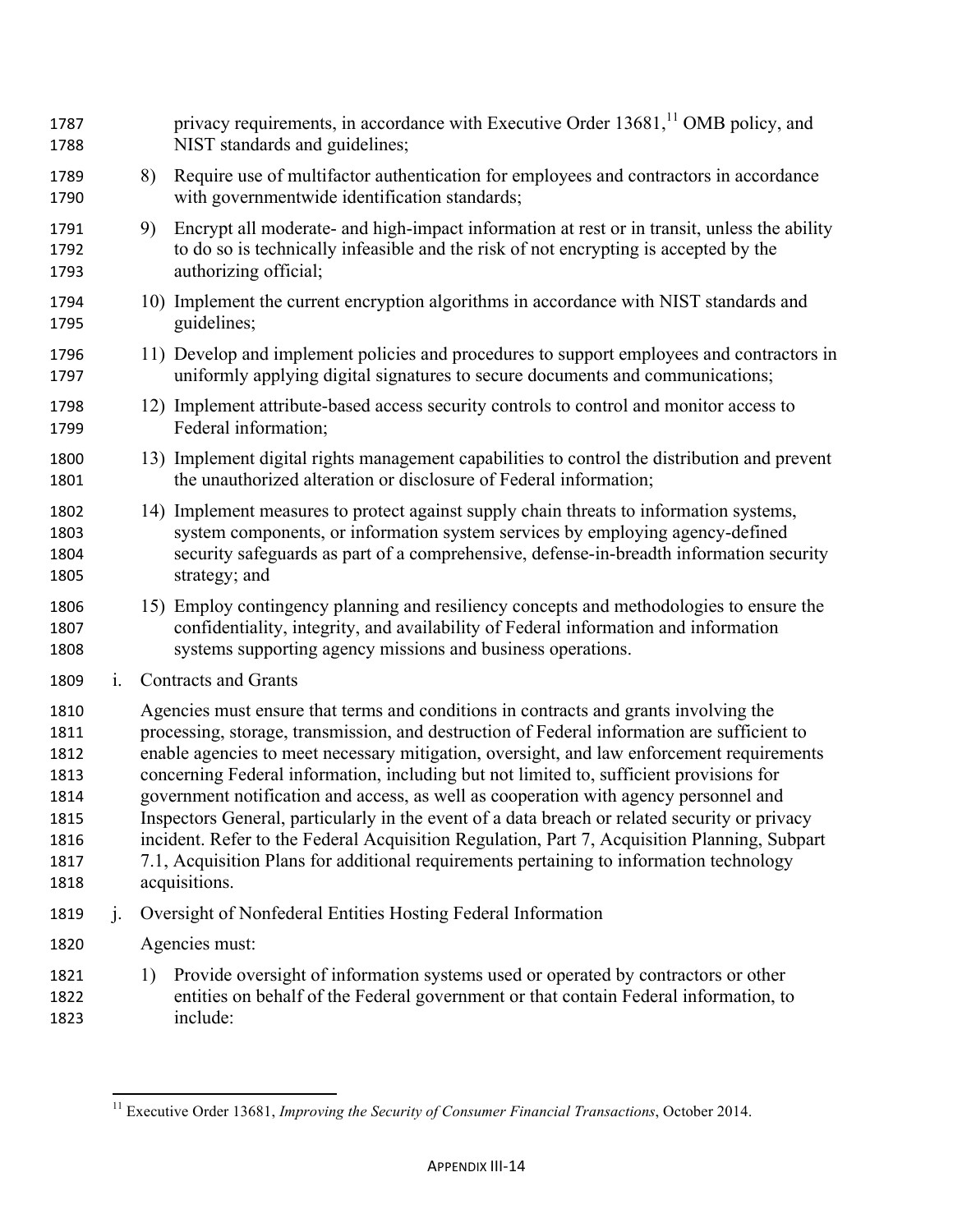| 1824<br>1825<br>1826                                                 |              | a) Documenting policies and procedures for information security and privacy oversight<br>of systems operated on the organization's behalf, or that contain Federal information,<br>by contractors or other entities;                                                                                                                                                                                                                                                                                                                                                                                                                                                                                                                                                           |
|----------------------------------------------------------------------|--------------|--------------------------------------------------------------------------------------------------------------------------------------------------------------------------------------------------------------------------------------------------------------------------------------------------------------------------------------------------------------------------------------------------------------------------------------------------------------------------------------------------------------------------------------------------------------------------------------------------------------------------------------------------------------------------------------------------------------------------------------------------------------------------------|
| 1827<br>1828<br>1829                                                 |              | b) Ensuring that appropriate security and privacy controls of such information systems<br>and services are effectively implemented and comply with Federal standards and<br>guidelines and organizational requirements;                                                                                                                                                                                                                                                                                                                                                                                                                                                                                                                                                        |
| 1830<br>1831                                                         |              | c) Maintaining and continuously updating a complete inventory of information systems<br>and system components using automated reporting, cataloguing, and inventory tools;                                                                                                                                                                                                                                                                                                                                                                                                                                                                                                                                                                                                     |
| 1832<br>1833                                                         | d)           | Ensuring that the inventory identifies interfaces between these systems and<br>organization-operated systems;                                                                                                                                                                                                                                                                                                                                                                                                                                                                                                                                                                                                                                                                  |
| 1834<br>1835                                                         | e)           | Ensuring that the appropriate procedures are in place for incident response for these<br>systems including timelines for breach notification and required data points;                                                                                                                                                                                                                                                                                                                                                                                                                                                                                                                                                                                                         |
| 1836<br>1837<br>1838                                                 | $\mathbf{f}$ | Requiring appropriate agreements (e.g., MOUs, Interconnection Security<br>Agreements, contracts) for interfaces between these systems and agency-owned and<br>operated systems; and                                                                                                                                                                                                                                                                                                                                                                                                                                                                                                                                                                                            |
| 1839<br>1840<br>1841<br>1842                                         | g)           | Implementing policies and procedures to ensure that systems that are owned or<br>operated by contractors or entities that contain Federal information are compliant<br>with FISMA requirements, OMB policies, and applicable NIST standards and<br>guidelines; and                                                                                                                                                                                                                                                                                                                                                                                                                                                                                                             |
| 1843<br>1844<br>1845<br>1846                                         | 2)           | Collaborate with nonfederal entities, and other agencies as appropriate, to ensure that<br>security and privacy requirements pertaining to these nonfederal entities, such as State,<br>local, tribal, and territorial governments, are unified and consistent to the greatest extent<br>possible.                                                                                                                                                                                                                                                                                                                                                                                                                                                                             |
| 1847                                                                 |              | k. Mitigation of Deficiencies and Issuance of Status Reports                                                                                                                                                                                                                                                                                                                                                                                                                                                                                                                                                                                                                                                                                                                   |
| 1848<br>1849<br>1850<br>1851<br>1852<br>1853<br>1854<br>1855<br>1856 |              | Agencies must correct deficiencies that are identified through information security<br>assessments, ISCM programs, or internal/external audits and reviews. OMB Circular No. A-<br>123, Management's Responsibility for Internal Control, provides guidance to determine<br>whether a deficiency in controls is material when so judged by the agency head against other<br>agency deficiencies. Material deficiencies must be included in the annual Federal Managers<br>Financial Integrity Act (FMFIA) report, and remediation tracked and managed through the<br>agency's Plan of Action and Milestones (POA&M) process. Less significant deficiencies<br>need not be included in the FMFIA report, but must be tracked and managed through the<br>agency's POA&M process. |
| 1857<br>$\mathbf{I}$ .                                               | Reporting    |                                                                                                                                                                                                                                                                                                                                                                                                                                                                                                                                                                                                                                                                                                                                                                                |
| 1858<br>1859                                                         |              | Agencies must provide FISMA and privacy management reports in accordance with<br>processes established by OMB and DHS.                                                                                                                                                                                                                                                                                                                                                                                                                                                                                                                                                                                                                                                         |
| 1860                                                                 |              | m. Cybersecurity Framework                                                                                                                                                                                                                                                                                                                                                                                                                                                                                                                                                                                                                                                                                                                                                     |
| 1861<br>1862<br>1863<br>1864                                         |              | The Cybersecurity Framework was developed by NIST in response to Executive Order<br>13636, Improving Critical Infrastructure Cybersecurity. The Framework describes five core<br>cybersecurity functions (i.e., Identify, Protect, Detect, Respond, and Recover) that may be<br>helpful in raising awareness and facilitating communication among agency stakeholders,                                                                                                                                                                                                                                                                                                                                                                                                         |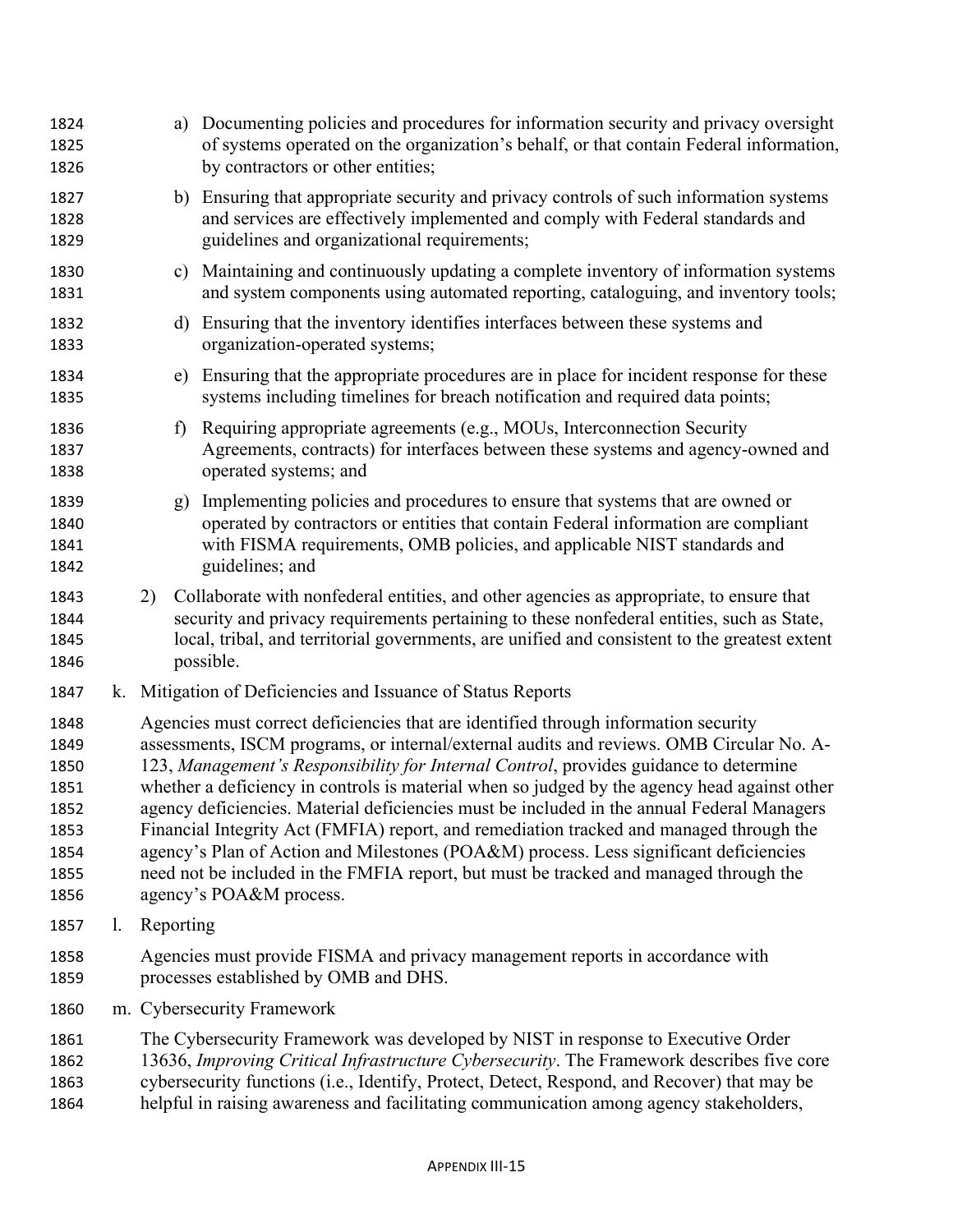including executive leadership. The Cybersecurity Framework may also be helpful in improving communications across organizations, allowing cybersecurity expectations to be shared with business partners, suppliers, and among sectors. The Framework is not intended to duplicate the current information security and risk management practices in place within the Federal Government. However, in the course of managing information security risk using the established NIST Risk Management Framework and associated security standards and guidelines required by FISMA, agencies can leverage the Cybersecurity Framework to complement their current information security programs. NIST will provide additional guidance on how agencies can use the Cybersecurity Framework and in particular, how the two frameworks can work together synergistically to help agencies develop, implement, and continuously improve their information security programs.

- n. Independent Evaluations
- Agencies must:
- 1) Perform an independent evaluation of the information security programs and practices to determine the effectiveness of such programs and practices. The evaluation may include an evaluation of their privacy program and practices, as appropriate. Each evaluation must include:
- a) Testing of the effectiveness of information security policies, procedures, and practices of a representative and diverse subset of the agency's information systems;
- b) An assessment of the effectiveness of the information security policies, procedures, and practices of the agency; and
- c) Separate presentations, as appropriate, regarding information security relating to national security systems.
- 2) For each agency with an Inspector General appointed under the Inspector General Act of 1978, the annual evaluation required by this section must be performed by the Inspector General or by an independent external auditor, as determined by the Inspector General of 1891 the agency. For agencies in which the Inspector General Act of 1978 does not apply, the head of the agency shall engage an independent external auditor to perform the evaluation.
- **6. Assignment of Responsibilities**
- a. Department of Commerce
- The Secretary of Commerce must:
- 1) Develop and issue appropriate standards and guidelines for the security of information in Federal information systems, and systems which create, collect, process, store, transmit/disseminate, or dispose of information on behalf of the Federal Government;
- 2) Review and update guidelines for information security awareness, training, and education and accepted information security practices, with assistance from OPM;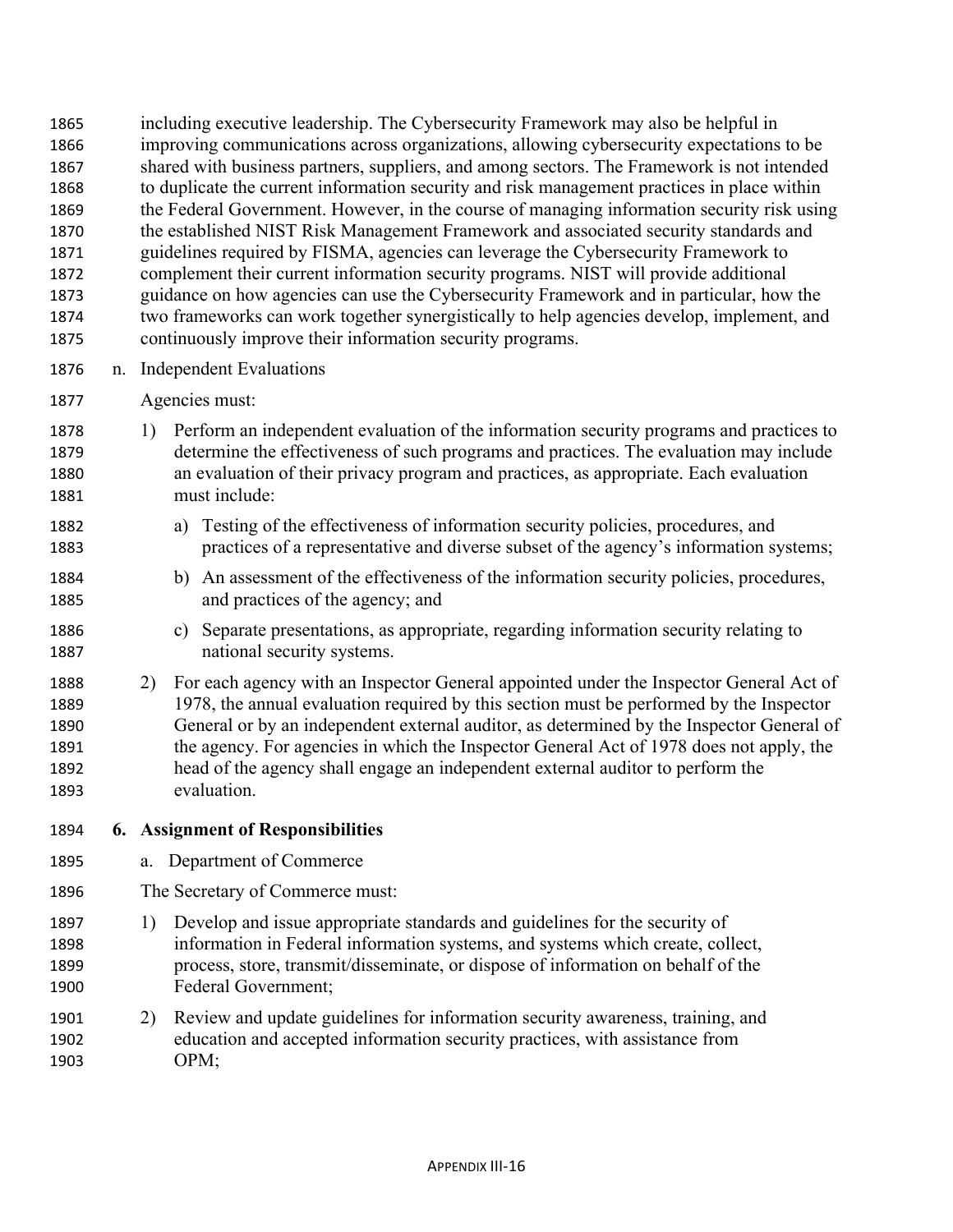| 1904<br>1905         | 3) | Provide agencies guidance for security planning to assist in their development of<br>security plans;                                                                                                              |
|----------------------|----|-------------------------------------------------------------------------------------------------------------------------------------------------------------------------------------------------------------------|
| 1906<br>1907         | 4) | Provide guidance and assistance, as appropriate, to agencies concerning cost-<br>effective security controls;                                                                                                     |
| 1908<br>1909         | 5) | Evaluate new information technologies to assess their security vulnerabilities,<br>with technical assistance from the Department of Defense (DoD) and DHS; and                                                    |
| 1910<br>1911         | 6) | Follow a transparent process that allows and addresses input from the agencies<br>and the public when developing standards and guidelines.                                                                        |
| 1912                 |    | b. Department of Homeland Security                                                                                                                                                                                |
| 1913                 |    | The Secretary of Homeland Security must:                                                                                                                                                                          |
| 1914<br>1915         |    | 1) Monitor and assist agencies with the implementation of information security policies and<br>practices for information systems;                                                                                 |
| 1916                 | 2) | Assist OMB in carrying out its information security oversight and policy responsibilities;                                                                                                                        |
| 1917<br>1918<br>1919 | 3) | Develop and oversee the implementation of binding operational directives that<br>implement the policies, principles, standards, and guidelines developed by OMB, that<br>focus on:                                |
| 1920                 |    | Requirements for the mitigation of exigent risks to information systems;<br>a)                                                                                                                                    |
| 1921<br>1922         |    | b) Requirements for reporting incidents to the Federal information security incident<br>center; and                                                                                                               |
| 1923                 |    | c) Other operational requirements, as deemed necessary by OMB;                                                                                                                                                    |
| 1924<br>1925<br>1926 | 4) | Coordinate the development of binding operational directives and the oversight of the<br>implementation of such directives with OMB to ensure consistency with OMB policies<br>and NIST standards and guidelines; |
| 1927<br>1928         | 5) | Consult with the Director of NIST regarding any binding operational directives that<br>implement or affect the standards and guidelines developed by NIST;                                                        |
| 1929<br>1930         | 6) | Revise or repeal binding operational directives when OMB determines that the directives<br>are not in accordance with OMB policies, principles, standards, or guidelines;                                         |
| 1931<br>1932         | 7) | Convene meetings with senior agency officials to help ensure effective implementation<br>of information security policies and procedures;                                                                         |
| 1933<br>1934         | 8) | Coordinate governmentwide efforts on information security policies and practices,<br>including consultation with the Chief Information Officers Council and NIST;                                                 |
| 1935<br>1936         | 9) | Manage governmentwide information security programs and provide and operate<br>Federal information security shared services, as directed by OMB;                                                                  |
| 1937<br>1938         |    | 10) Provide operational and technical assistance to agencies in implementing policies,<br>principles, standards, and guidelines on information security. This includes:                                           |
| 1939                 |    | Operating the Federal information security incident center;<br>a)                                                                                                                                                 |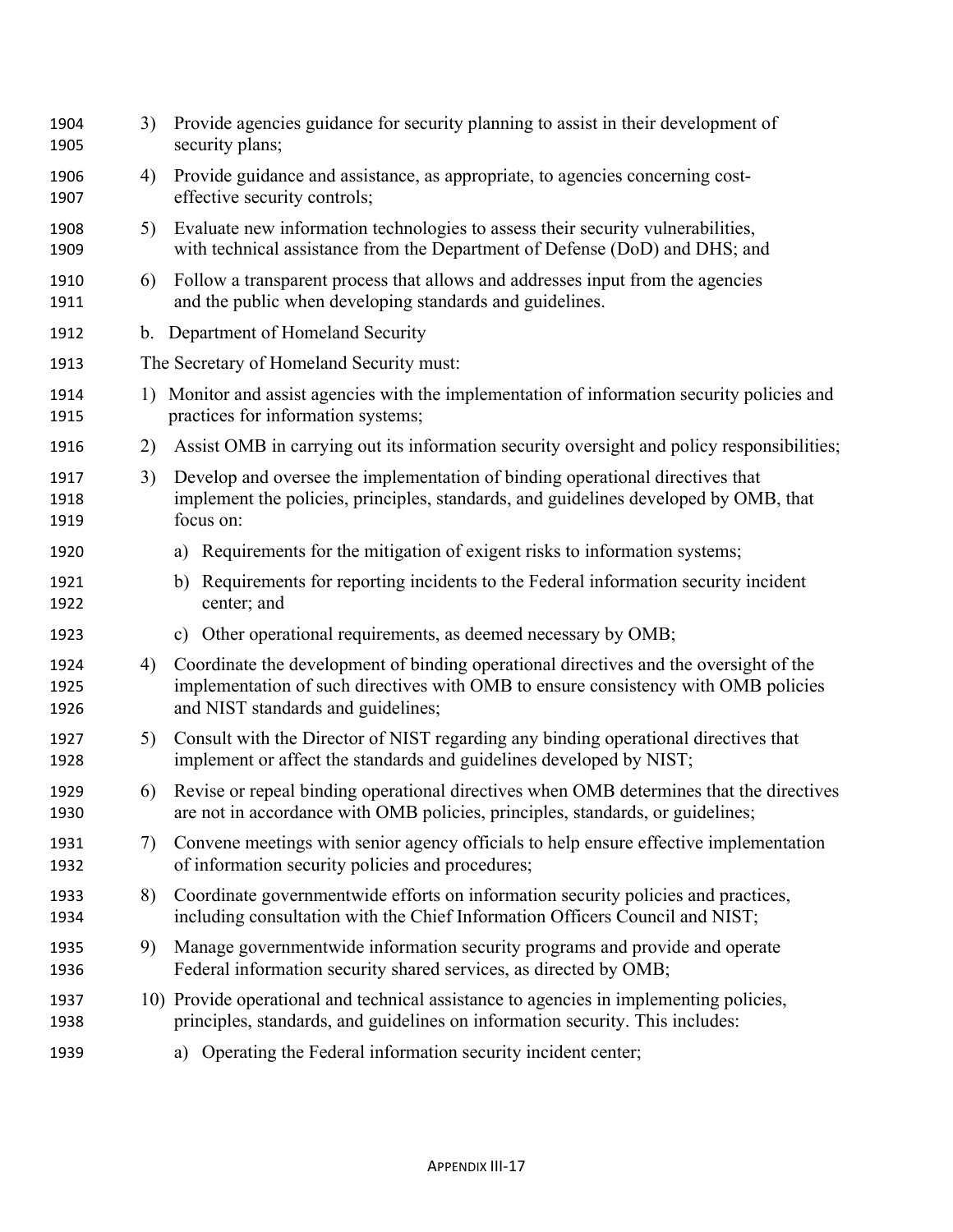| 1940<br>1941<br>1942 |    | b) Deploying technology to assist agencies to continuously diagnose and mitigate cyber<br>threats and vulnerabilities, with or without reimbursement and at the request of the<br>agency;                                                      |
|----------------------|----|------------------------------------------------------------------------------------------------------------------------------------------------------------------------------------------------------------------------------------------------|
| 1943                 |    | c) Compiling and analyzing data on agency information security; and                                                                                                                                                                            |
| 1944<br>1945         |    | Developing and conducting targeted operational evaluations, including threat and<br>d)<br>vulnerability assessments, on information systems;                                                                                                   |
| 1946<br>1947         |    | 11) Provide agencies with intelligence about cyber threats, vulnerabilities, and incidents for<br>risk assessments;                                                                                                                            |
| 1948<br>1949         |    | 12) Consult with OMB to determine what other actions may be necessary to support<br>implementation of effective governmentwide information security programs; and                                                                              |
| 1950<br>1951<br>1952 |    | 13) Provide the public with timely notice and opportunities for comment on proposed<br>information security directives and procedures to the extent that such directives and<br>procedures affect the public or communication with the public. |
| 1953                 |    | c. Department of Defense                                                                                                                                                                                                                       |
| 1954                 |    | The Secretary of Defense must:                                                                                                                                                                                                                 |
| 1955<br>1956         | 1) | Provide appropriate technical advice and assistance to the Departments of<br>Commerce and Homeland Security; and                                                                                                                               |
| 1957<br>1958         | 2) | Assist the Departments of Commerce and Homeland Security in evaluating the<br>vulnerabilities of emerging information technologies.                                                                                                            |
| 1959                 |    | d. Department of Justice                                                                                                                                                                                                                       |
| 1960                 |    | The Attorney General must:                                                                                                                                                                                                                     |
| 1961<br>1962<br>1963 |    | 1) Provide appropriate guidance to agencies on legal remedies regarding security<br>incidents and ways to report and work with law enforcement concerning such<br>incidents; and                                                               |
| 1964                 |    | 2) Pursue appropriate legal actions when security incidents occur.                                                                                                                                                                             |
| 1965                 |    | e. General Services Administration                                                                                                                                                                                                             |
| 1966                 |    | The Administrator of General Services must:                                                                                                                                                                                                    |
| 1967<br>1968         | 1) | Provide guidance to agencies on addressing security considerations when<br>acquiring information technology resources;                                                                                                                         |
| 1969<br>1970         | 2) | Facilitate the development of contract vehicles for agencies to use in the<br>acquisition of cost-effective security products and services;                                                                                                    |
| 1971<br>1972         | 3) | Provide appropriate security-related services to meet the needs of agencies to the<br>extent that such services are cost-effective;                                                                                                            |
| 1973<br>1974         | 4) | Maintain a public key infrastructure framework to allow efficient interoperability<br>among executive agencies when using digital certificates; and                                                                                            |
| 1975<br>1976         | 5) | Ensure effective security controls are in place to protect the confidentiality,<br>integrity, availability of the Federal public key infrastructure.                                                                                           |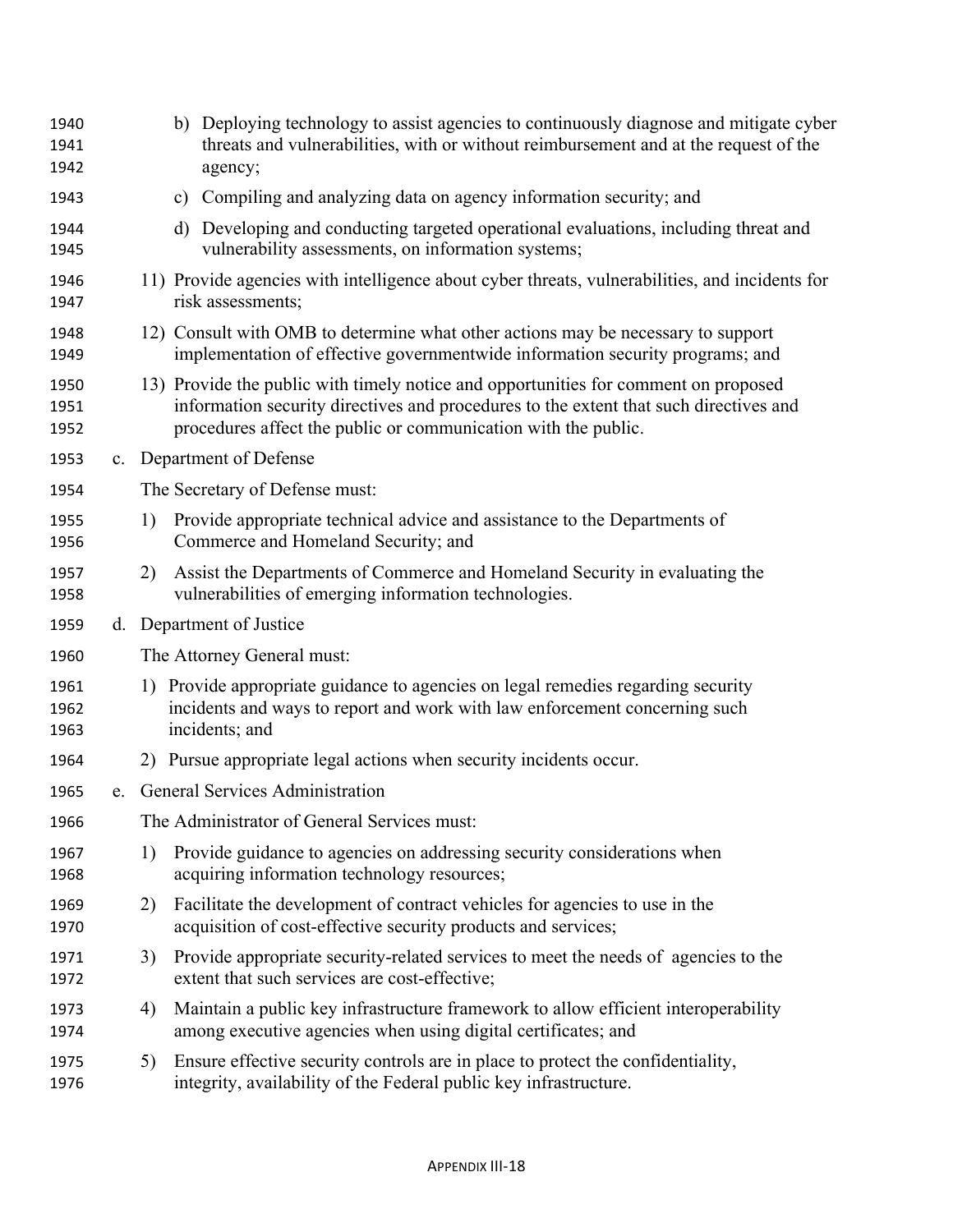| 1977                 |    | f. Office of Personnel Management                                                                                                                                         |
|----------------------|----|---------------------------------------------------------------------------------------------------------------------------------------------------------------------------|
| 1978                 |    | The Director of the Office of Personnel Management must:                                                                                                                  |
| 1979<br>1980         |    | Ensure that its regulations concerning information security training for Federal<br>civilian employees are effective;                                                     |
| 1981<br>1982         |    | Assist the Department of Commerce in updating and maintaining guidelines for<br>security training and education; and                                                      |
| 1983<br>1984<br>1985 | 3) | Determine minimum investigative requirements for Federal employees and<br>contractors requiring access to Federal facilities, information, and/or information<br>systems. |

## **Discussion of the Major Provisions in the Appendix**

#### **1. NIST Standards and Guidelines**

 NIST standards and guidelines associate each information system with an impact level. The standards and guidelines also provide a corresponding starting set of baseline security controls and tailoring guidance to ensure that the set of security controls in the security plan (approved by the authorizing official) and privacy controls in the privacy plan (approved by the SAOP), satisfy the information security, privacy, and mission/business protection needs of the organization.

 For non-national security programs and information systems, agencies must follow NIST guidelines unless otherwise stated by OMB. Federal Information Processing Standards (FIPS) are mandatory. There is flexibility within NIST's guidelines (specifically in the 800-series) in how agencies apply those guidelines. Unless specified by additional implementing policy by OMB, the concepts and principles described in NIST guidelines must be followed. However, NIST guidelines generally allow agencies latitude in their application. Consequently, the application of NIST guidelines by agencies can result in different security solutions that are equally acceptable and compliant with the guidelines.

 For legacy information systems, agencies are expected to meet the requirements of, and be in compliance, with NIST standards and guidelines within one year of their respective publication dates unless otherwise directed by OMB. The one-year compliance date for revisions to NIST publications applies only to new or updated material in the publications. For information systems under development or for legacy systems undergoing significant changes, agencies are expected to meet the requirements of, and be in compliance with, NIST standards and guidelines immediately upon deployment of the systems.

## **2. Security and Privacy Assessments**

 Agencies must ensure that periodic testing and evaluation of the effectiveness of information security and privacy policies, procedures, and practices are performed with a frequency

depending on risk, but no less than annually. This requirement does not imply that agencies must

assess every selected and implemented security and privacy control at least annually. Rather,

agencies must continuously monitor all implemented security and privacy controls (i.e., system-

specific, hybrid, and common controls) with a frequency determined by the organization in

accordance with the ISCM and PCM strategies. These strategies will define the specific security

and privacy controls selected for assessment during any one-year period (i.e., the annual

assessment window) with the understanding that all controls may not be formally assessed every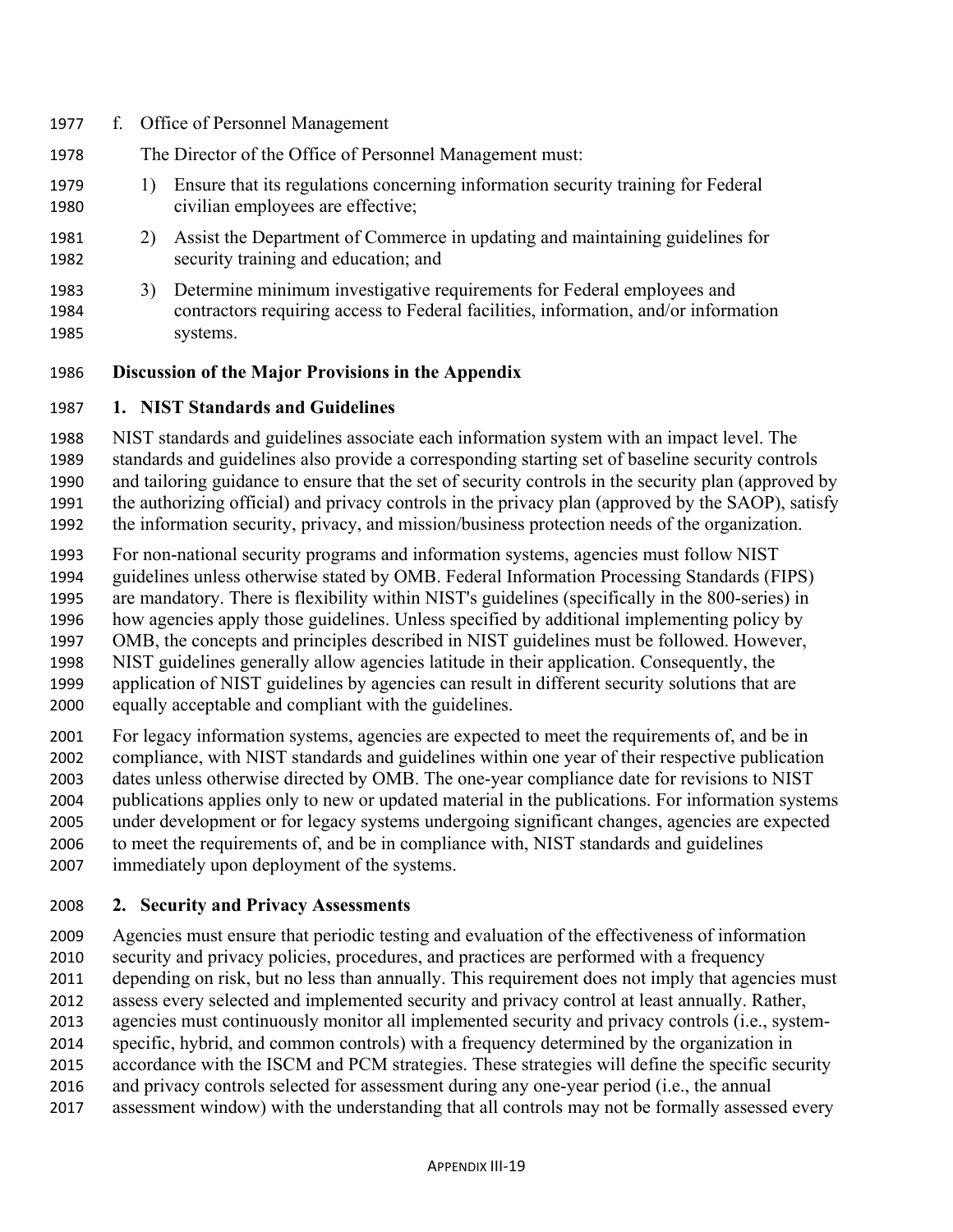- year. Rotational assessment of security and privacy controls is consistent with the transition to
- ongoing authorization and assumes the information system has completed an initial authorization where all controls were formally assessed for effectiveness.

 Security and privacy control assessments should ensure that security and privacy controls selected by agencies are implemented correctly, operating as intended, and effective in satisfying security and privacy requirements. The security of information may change over time based on changes in the threat, organizational missions/business functions, personnel, technology, or environments of operation. Consequently, maintaining a capability for real-time or near real-time analysis of the threat environment and situational awareness following a cyber-attack is paramount. The type, rigor, and frequency of control assessments should be commensurate with the level of awareness necessary for effectively determining information security risk that is established by the organization's risk tolerance and risk management strategy. Technical security tools such as malicious code scanners, vulnerability assessment products (which look for known security weaknesses, configuration errors, and the installation of the latest patches), and penetration testing can assist in the ongoing assessment of information systems.

## **3. Responding to Information Security Risk**

 Risk response identifies, evaluates, decides on, and implements appropriate courses of action to accept, avoid, mitigate, share, or transfer risk to organizational operations and assets, individuals, other organizations, and the Nation, resulting from the operation and use of information systems. Identifying and analyzing alternative courses of action typically occurs at Tier 1 (organizational governance level) or Tier 2 (mission/business process level). Alternative courses of action (i.e., potential risk responses) are evaluated in terms of anticipated organization-wide impacts and the ability of organizations to continue to successfully carry out missions and business functions. Decisions to employ risk response measures organization-wide are typically made at Tier 1, although the decisions are informed by risk-related information from the lower tiers. At Tier 2, alternative courses of action are evaluated in terms of anticipated impacts on missions/business functions, the associated mission/business processes, and resource requirements. At Tier 3 (information system level), alternative courses of action tend to be evaluated in terms of the system development life cycle or the maximum amount of time available for implementing the selected course(s) of action. The breadth of potential risk responses is a major factor for whether the activity is carried out at Tier 1, Tier 2, or Tier 3. Risk decisions are influenced by organizational risk tolerance developed as part of risk framing activities at Tier 1. Organizations can implement risk decisions at any of the risk management tiers with different objectives and utility of information produced.

## **4. Authorization to Operate**

 The authorization to operate an information system and the authorization of organization- designated common controls granted by senior Federal officials provide an important quality control for agencies. By authorizing an information system, a Federal official accepts the risk associated with operating that system to include the risk associated with the inherited common controls, which may have been separately authorized by another Federal official. Authorization is an inherently Federal responsibility and must be conducted by a Federal official. The decision to authorize a system to operate should be based on a review of the authorization package and includes an assessment of compliance with applicable requirements and risk to organizational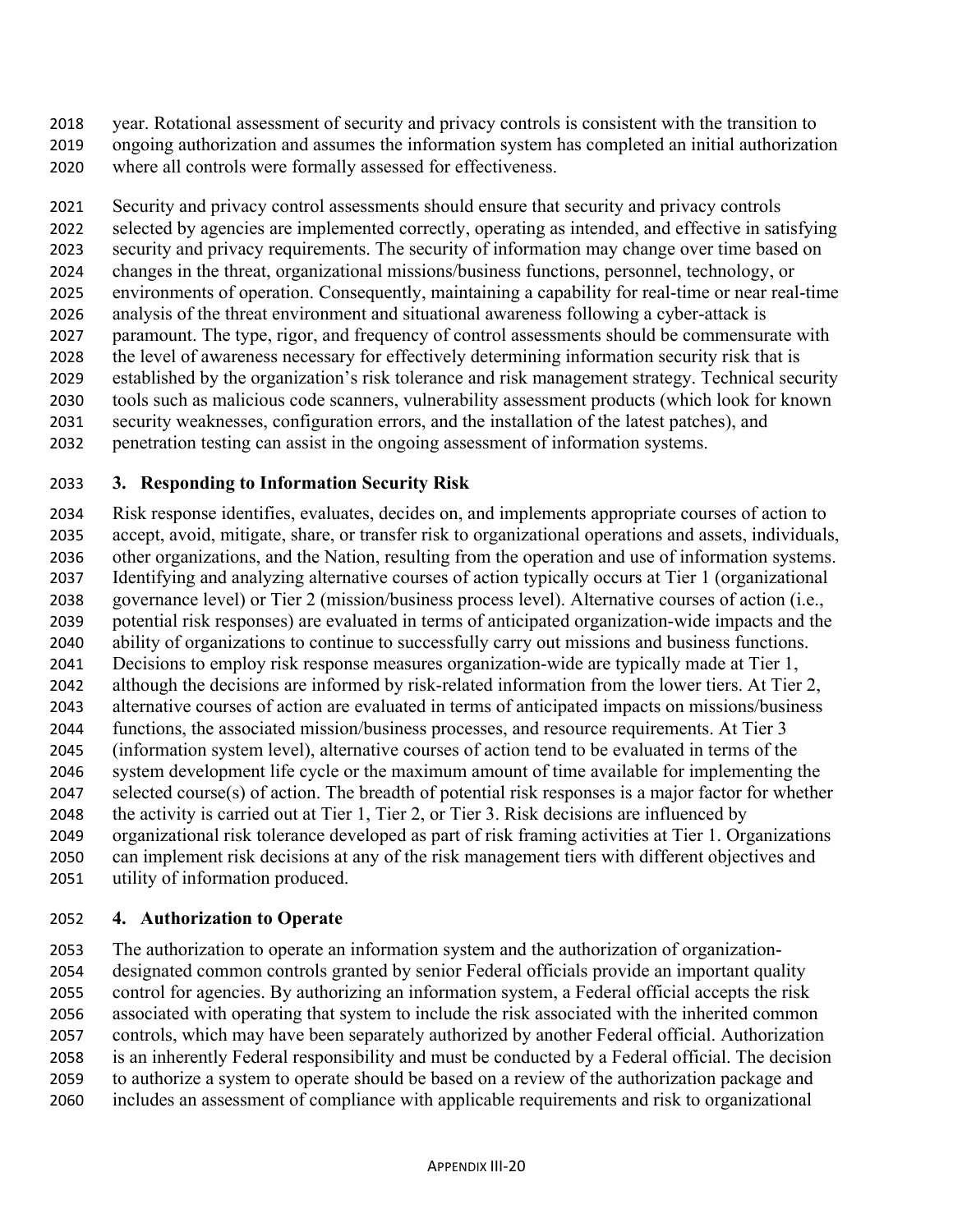operations (including mission, functions, image, and reputation), organizational assets, individuals, other organizations, and the Nation.

 The decision to authorize a system, or organization-defined common controls, should be made by the appropriate authorizing official – an agency official responsible for the associated missions, business functions, and/or supporting infrastructure. Since the security plan and privacy plan establish the security and privacy controls selected for implementation, those plans are a critical part of the authorization package and should form the basis for the authorization, supplemented by more specific information as needed. The authorizing official should consult with the SAOP prior to making risk determination and risk acceptance decisions. The SAOP should review authorization packages and determine that all applicable privacy requirements are met and the risk to PII is sufficiently addressed before authorizing officials make risk determination and risk acceptance decisions. In situations where the authorizing official and SAOP cannot reach a final resolution regarding the appropriate protection for the organizational information and information system, the head of the agency must review the associated risks and requirements and makes a final determination regarding the issuance of the authorization to operate.

## **5. Ongoing Authorization**

 Ongoing authorization<sup>12</sup> is a process whereby the authorizing official makes risk determination and risk acceptance decisions subsequent to the initial authorization, taken at agreed-upon and documented frequencies in accordance with the organization's risk tolerance and mission/business requirements. Ongoing authorization is a time-driven or event-driven authorization process whereby the authorizing official is provided with the necessary and sufficient information regarding the near real-time state of the information system and inherited common controls to determine whether or not all applicable security and privacy requirements have been satisfied and the mission/business risk is acceptable. Effective ongoing authorization requires robust ISCM and PCM strategies and effective operational ISCM and PCM programs. Agencies can move from a static, point-in-time authorization process to a dynamic, near real- time ongoing authorization process for information systems and common controls after having satisfied two conditions: the system and/or common controls have been granted an initial authorization to operate by the designated authorizing official; and ISCM and PCM programs are in place to monitor all implemented security and privacy controls with the appropriate degree of rigor and at the appropriate frequencies in accordance with applicable ISCM and PCM strategies and OMB and NIST guidance.

 Agencies must define and implement a process to specifically designate information systems and/or common controls that have satisfied the following two conditions and have been transitioned to ongoing authorization. The authorizing official formally acknowledges that the information system and/or common controls are being managed under an ongoing authorization process and accepts the responsibility for ensuring all necessary activities associated with the ongoing authorization process are performed. Until a formal approval is obtained from the authorizing official to transition to ongoing authorization, information systems (and common

 <sup>12</sup> For additional information on Ongoing Authorization and its relationship to initial authorization and reauthorization, refer to NIST *Supplemental Guidance on Ongoing Authorization: Transitioning to Near Real-Time Risk Management.*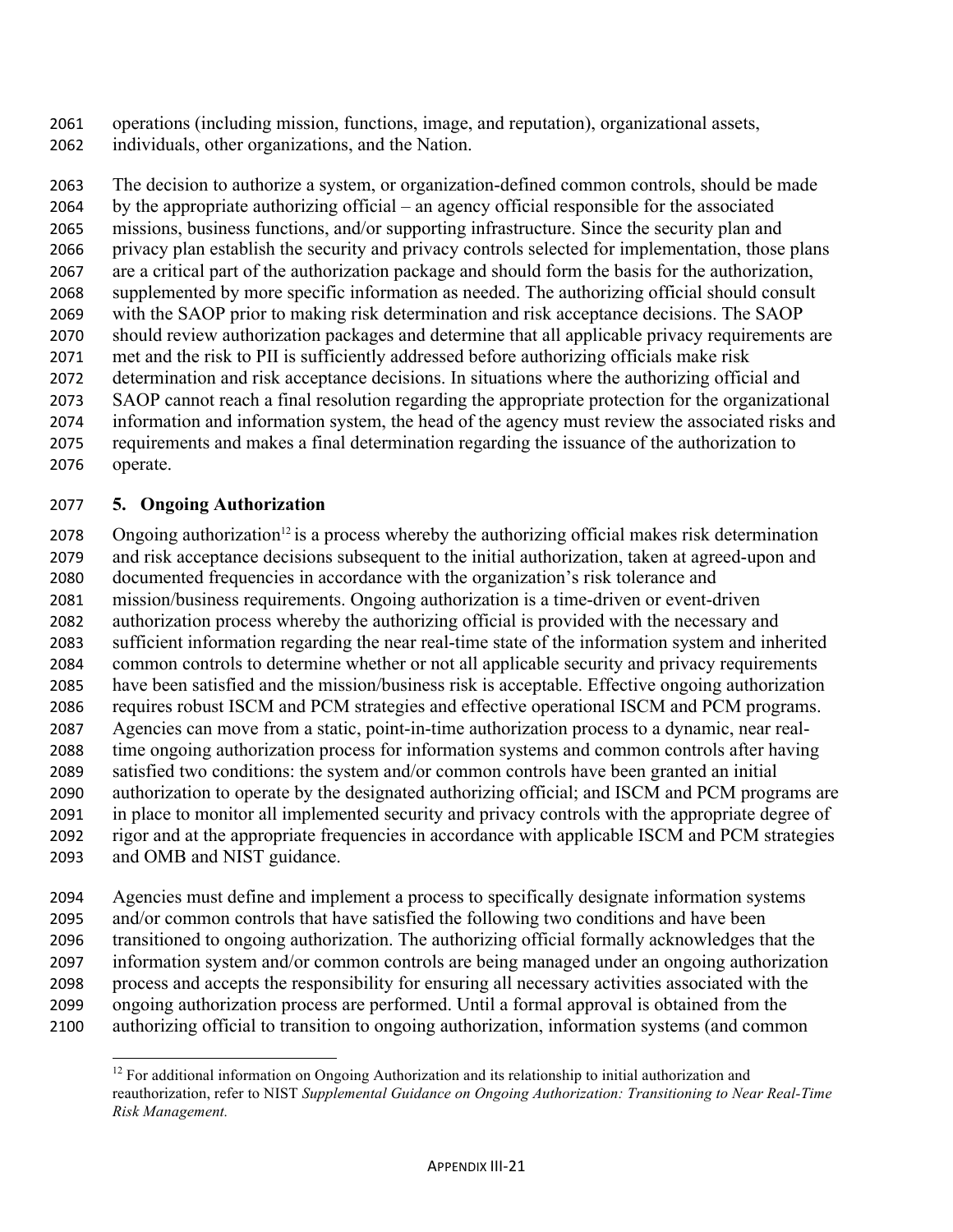- controls) remain under a static authorization process with specific authorization termination
- dates enforced by the agency.

# **6. Reauthorization**

 Reauthorization consists of a review of the information system similar to the review carried out during the initial authorization but conducted during the operations/maintenance phase of the system development life cycle rather than prior to that phase. In general, reauthorization actions may be time-driven or event-driven. However, under ongoing authorization, reauthorization is typically an event-driven action initiated by the authorizing official or directed by the Risk Executive (function) in response to an event that drives information security above the previously agreed-upon organizational risk tolerance. Changes in statutory requirements and

- OMB or NIST guidance may also trigger a reauthorization.
- The reauthorization process differs from the initial authorization inasmuch as the authorizing
- official can initiate: a complete zero-base review of the information system or common controls;
- or a targeted review based on the type of event that triggered the reauthorization, the assessment
- of risk related to the event, the risk response of the organization, and the organizational risk
- tolerance. Reauthorization is a separate activity from the ongoing authorization process, though
- security- and privacy-related information from the organization's ISCM and PCM programs may
- 2118 still be leveraged to support reauthorization. Note also that reauthorization actions may necessitate a review of and changes to the ISCM or PCM strategy, which may in turn affect
- ongoing authorization.
- **7. Joint and Leveraged Authorizations**

Agencies are encouraged to use joint and leveraged authorizations whenever practicable.<sup>13</sup> Joint authorizations can be used when multiple organizational officials either from the same organization or different organizations, have a shared interest in authorizing an information system or common controls. The participating officials are collectively responsible and accountable for the system and the common controls and jointly accept the information security risks that may adversely impact organizational operations and assets, individuals, other organizations, and the Nation. Organizations choosing a joint authorization approach should work together on the planning and the execution of the Risk Management Framework tasks described in NIST Special Publication 800-37 and document their agreement and progress in implementing the tasks. The specific terms and conditions of the joint authorization are established by the participating parties in the joint authorization including, for example, the process for ongoing determination and acceptance of risk. The joint authorization remains in effect only as long as there is mutual agreement among authorizing officials and the authorization meets the requirements established by Federal and/or organizational policies.

- Leveraged authorizations can be used when an agency chooses to accept some or all of the information in an existing authorization package generated by another agency based on the need
- to use the same information resources (e.g., information system and/or services provided by the
- system). The leveraging organization reviews the owning organization's authorization package
- as the basis for determining risk to the leveraging organization. The leveraging organization

 <sup>13</sup> NIST Special Publication 800-37 provides guidance on joint and leveraged security authorizations.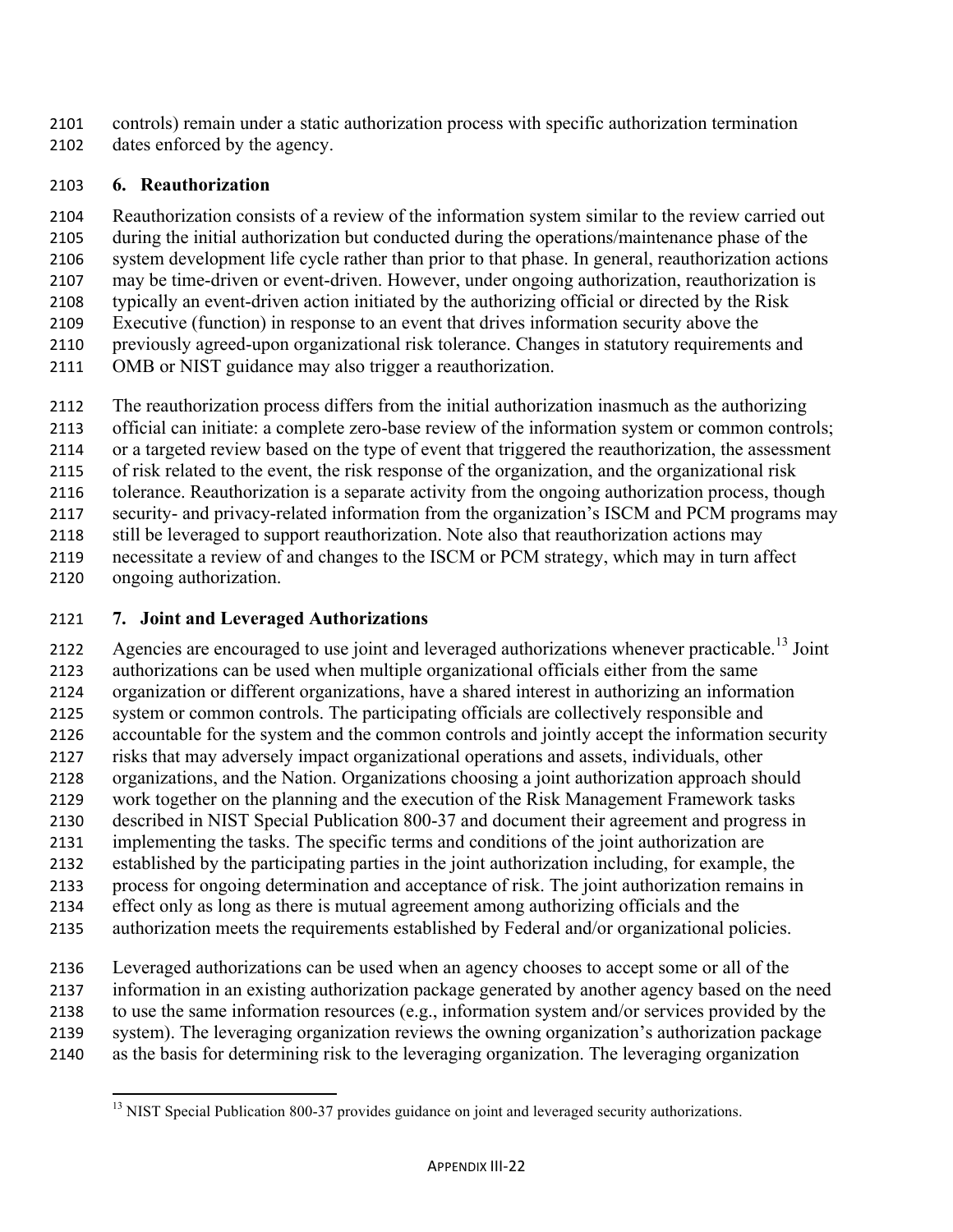- considers risk factors such as the time elapsed since the authorization results were produced,
- differences in environments of operation (if applicable), the impact of the information to be
- processed, stored, or transmitted, and the overall risk tolerance of the leveraging organization.
- The leveraging organization may determine that additional security measures are needed and
- negotiate with the owning organization to provide such measures. To the extent that a leveraged
- authorization includes an information system that collects, processes, stores, maintains,
- transmits, or disseminates PII, leveraging organizations must consult their SAOP. The SAOP
- may determine that additional measures are required to protect PII prior to leveraging the
- authorization.

## **8. Continuous Monitoring**

- Agencies must develop ISCM and PCM strategies across organizational tiers (e.g.,
- organization/governance tier, mission/business process tier, information system tier) and
- implement ISCM and PCM activities in accordance with applicable laws, directives, policies,
- instructions, regulations, standards, and guidelines. Agencies have the flexibility to develop an
- overarching ISCM and PCM strategy (e.g., at the agency, bureau, or component level) that
- address all information systems, or continuous monitoring strategies that address each agency
- information system individually. The ISCM and PCM strategies must address all security and
- privacy controls selected and implemented by agencies, including the frequency of and degree of rigor associated with the monitoring process. ISCM and PCM strategies, which must be
- approved by the SAOP and appropriate agency authorizing official, must also include all
- common controls inherited by organizational information systems.

# **9. Critical Infrastructure**

 Agencies that operate information systems that are part of the critical infrastructure must employ organizational assessment and management of risk to ensure that security controls for those systems are appropriately tailored (including the deployment of additional controls, when necessary), thus providing the required level of protection for critical Federal missions and business operations. In addition, organizations must ensure that the privacy controls assigned to critical infrastructure meet all applicable requirements and adequately protect individual privacy. This includes the ongoing monitoring of deployed security and privacy controls in critical infrastructure systems to determine the ongoing effectiveness of those controls against current threats; improving the effectiveness of those controls, when necessary; managing associated changes to the systems and environments of operation; and satisfying specific protection and compliance requirements in statutes, Executive Orders, directives, and policies required for critical infrastructure protection.

# **10. Encryption**

 Where technically feasible, agencies must encrypt Federal information at rest and in transit unless otherwise protected by alternative physical safeguards. Encrypting information at rest and in transit helps protect the confidentiality, integrity, and availability of such information by making it less susceptible to unauthorized disclosure or modification. Encryption requirements apply to Federal information categorized as either moderate or high impact in accordance with FIPS Publication 199. Only FIPS-validated and NSA-approved cryptography are approved for use in Federal information systems.

**APPENDIX III-23**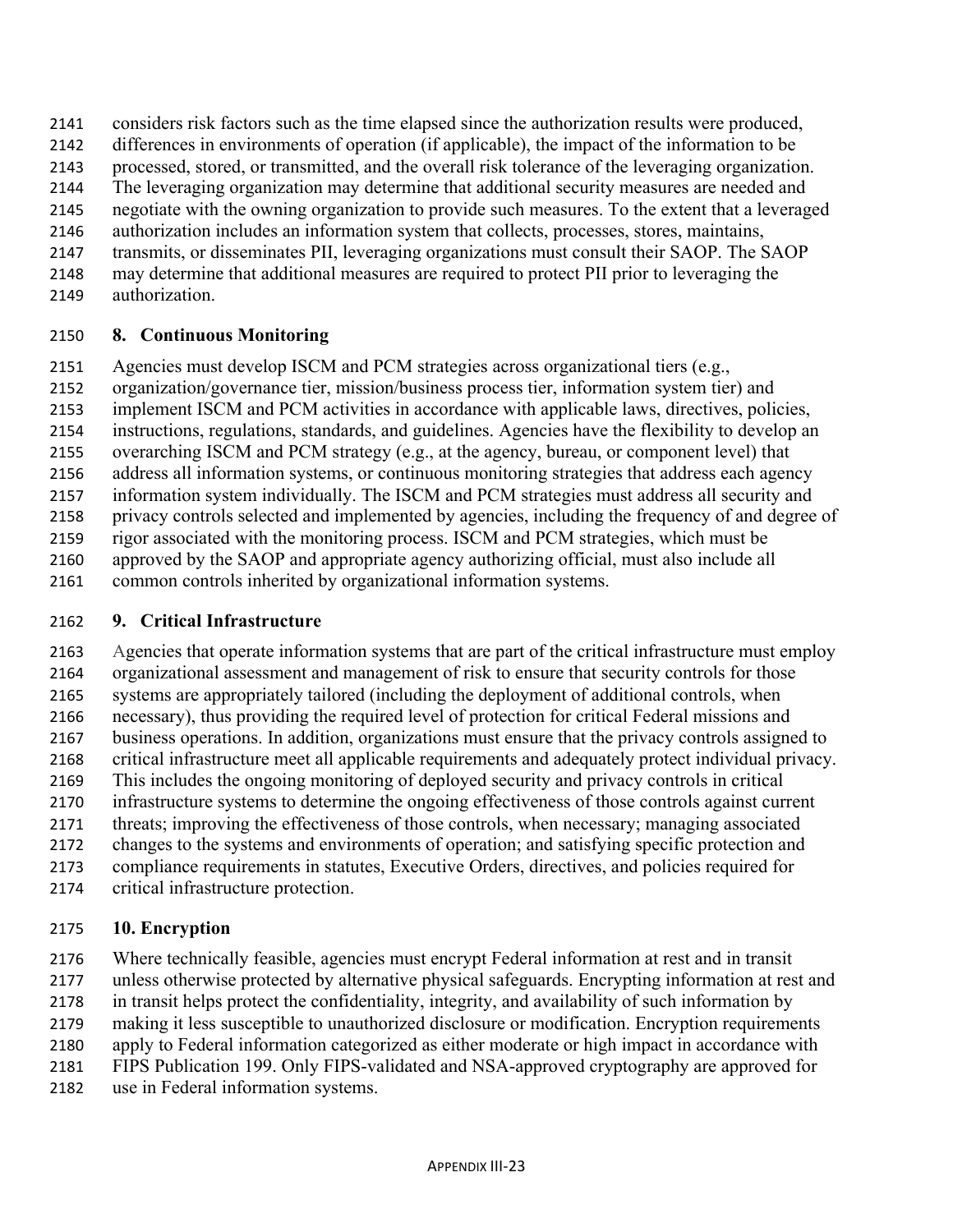#### **11. Digital Signatures**

- Digital signatures can mitigate a variety of security vulnerabilities by providing authentication
- and non-repudiation capabilities, and ensuring the integrity of Federal information whether such
- information is used in day-to-day operations or archived for future use. Additionally, digital
- signatures can help agencies streamline mission/business processes and transition manual
- processes to more automated processes to include, for example, online transactions. Because of the advantages provided by this technology, OMB expects agencies to implement digital
- signature capabilities in accordance with Federal Public Key Infrastructure (PKI) policy, and
- NIST standards and guidelines. For employees and contractors, agencies should require use the
- 2192 digital signature capability of the Personal Identity Verification (PIV) credentials.<sup>14</sup> For
- individuals that fall outside the scope of PIV applicability, agencies should leverage approved
- Federal PKI credentials when using digital signatures.

# **12. Identity Assurance**

- 2196 To streamline the process of citizens, businesses, and other partners<sup>15</sup> securely accessing
- government services online requires a risk-appropriate demand of identity assurance. Identity
- assurance, in an online context, is the ability of an agency to determine that a claim to a
- particular identity made by an individual can be trusted to actually be the individual's "true"
- identity. Citizens, businesses, and other partners that interact with the Federal Government need
- to have and be able to present electronic identity credentials to identify and
- authenticate themselves remotely and securely when accessing Federal information resources.
- An agency needs to be able to know, to a degree of certainty commensurate with the risk determination, that the presented electronic identity credential truly represents the individual
- 2205 presenting the credential before a transaction is authorized.<sup>16</sup>
- To transform processes for citizens, businesses, and other partners accessing Federal services online, OMB expects agencies to use a standards-based federated identity management approach that enables security, privacy, ease-of-use, and interoperability among electronic authentication systems. In doing so, agencies are expected to leverage Federal shared services intended to allow a user to authenticate with multiple information systems across agencies by selecting from a set of interoperable credentials that are appropriate for the level of identity assurance required.
- **13. Unsupported Information System Components**
- Unsupported information system components (e.g., when vendors are no longer providing
- critical software patches) provide a substantial opportunity for adversaries to exploit new
- weaknesses discovered in the currently installed components. Exceptions to replacing
- unsupported system components may include, for example, systems that provide critical
- mission/business capability where newer technologies are not available or where the systems are
- so isolated that installing replacement components is not an option. For such systems,
- organizations can establish in-house support, for example, by developing customized patches for
- critical software components or secure the services of external providers who through contractual

 <sup>14</sup> NIST FIPS 201 provides additional information on use of Personal Identity Verification credentials.

<sup>&</sup>lt;sup>15</sup> "Other partners" may include contractors not subject to the NIST FIPS 201 identity standard.

<sup>&</sup>lt;sup>16</sup> NIST Special Publication 800-63 provides additional guidance on identity assurance.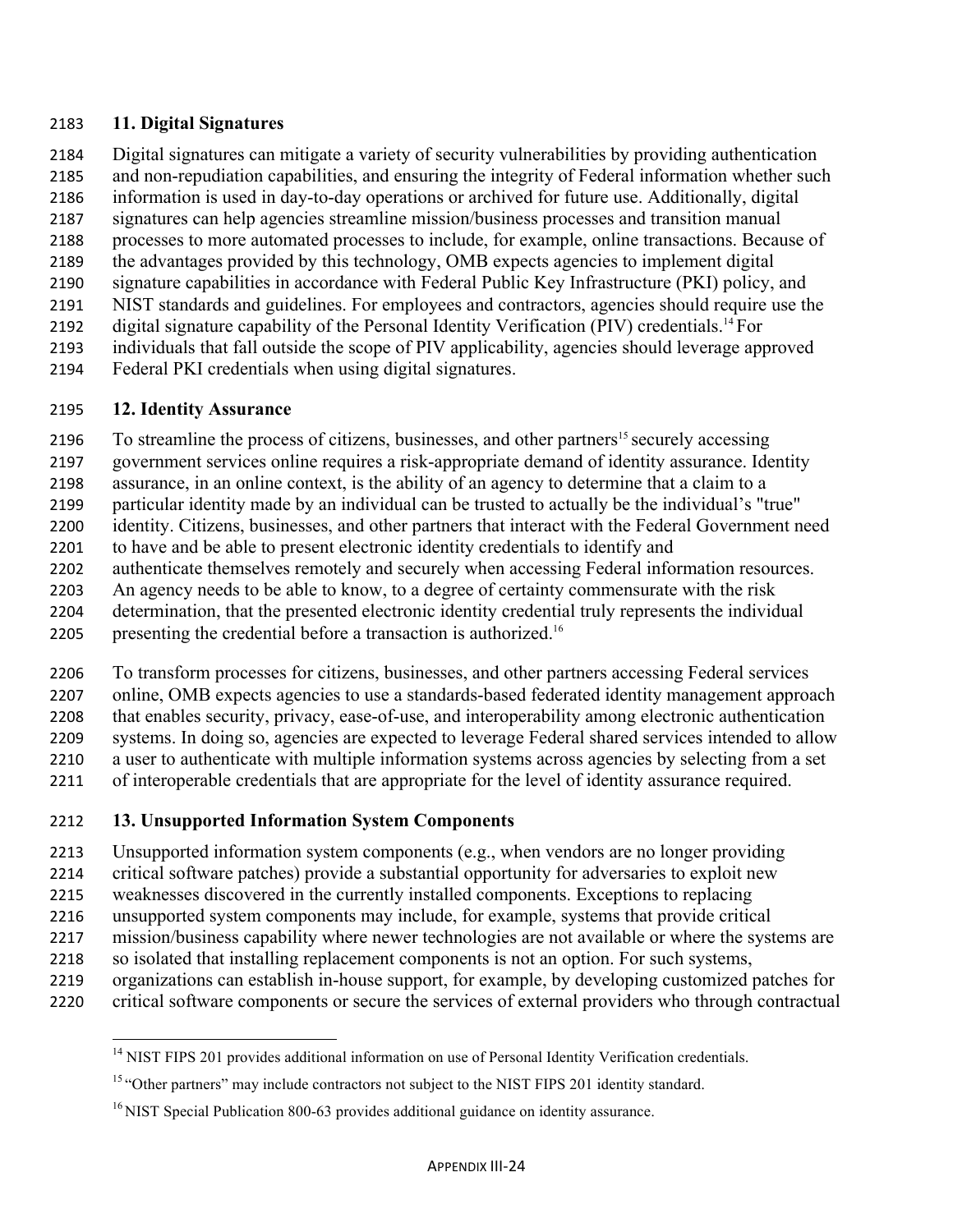relationships, provide ongoing support for the designated unsupported components. Such contractual relationships can include, for example, Open Source Software value-added vendors.

# **14. FISMA Applicability to Nonfederal Entities**

 The Federal Information Security Modernization Act describes Federal agency security responsibilities as including "information collected or maintained by or on behalf of an agency" and "information systems used or operated by an agency or by a contractor of an agency or other organization on behalf of an agency." FISMA requires each agency to provide information security for the information and "information systems that support the operations and assets of the agency, including those provided or managed by another agency, contractor,

- or other source." This includes services which are either fully or partially provided, including
- agency hosted, outsourced, and cloud-based solutions.
- Additionally, because FISMA applies to Federal information and information systems, in certain
- circumstances, its requirements also apply to a specific class of information technology that the
- Clinger-Cohen Act of 1996 (40 U.S.C. § 1401(3)) did not include, i.e., "equipment that is
- acquired by a Federal contractor incidental to a Federal contract." Therefore, when Federal
- information is used within incidentally acquired equipment, the agency continues to be
- responsible and accountable for ensuring that FISMA requirements are met for such information.

## **15. Other Requirements**

- Agencies must adhere to all other applicable information requirements such as the privacy
- requirements in accordance with the Privacy Act of 1974 and OMB guidance, the Confidential
- Information Protection and Statistical Efficiency Act of 2002 and OMB implementation
- guidance, and to laws and regulations pertaining to management of Federal records, and other
- relevant statutes, Executive Orders, Presidential Directives, and policies.

## **References17**

- 1. Privacy Act of 1974 (P.L. 93-579), December 1974.
- 2. E-Government Act of 2002 (P.L. 107-347), December 2002.
- 3. Federal Information Security Modernization Act of 2014 (P.L. 113-283, Title II), December 2014.
- 4. Executive Order 13556, *Controlled Unclassified Information*, November 2010.
- 5. Executive Order 13636, *Improving Critical Infrastructure Cybersecurity*, February 2013.
- 6. Executive Order 13681, *Improving the Security of Consumer Financial Transactions*, October 2014.
- 7. National Institute of Standards and Technology Federal Information Processing Standards Publication 199 (as amended), *Standards for Security Categorization of Federal Information and Information Systems*.

 <sup>17</sup> OMB policy documents can be located at https://www.whitehouse.gov/omb/circulars\_default and https://www.whitehouse.gov/omb/memoranda\_default.